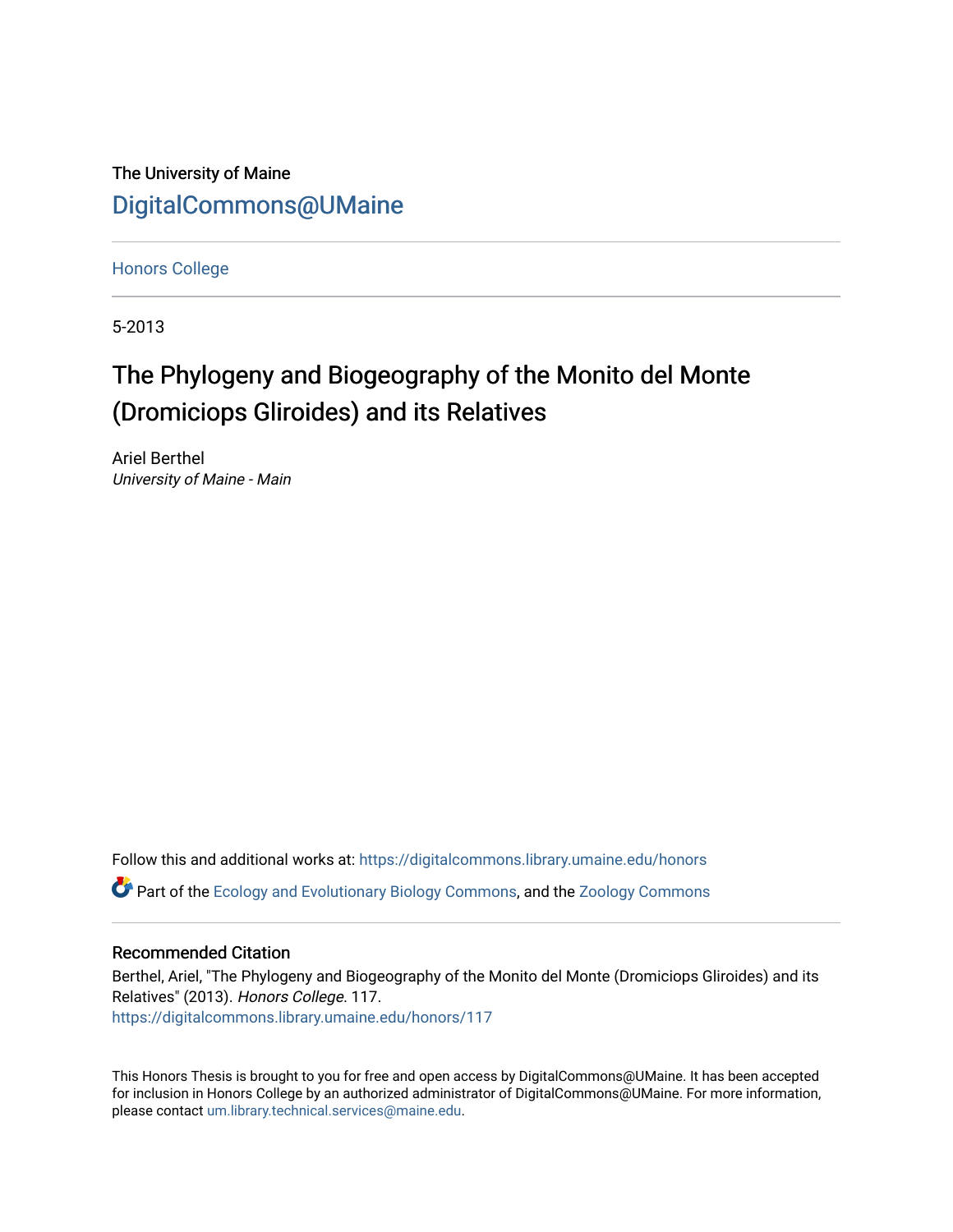## THE PHYLOGENY AND BIOGEOGRAPHY OF THE MONITO DEL MONTE

## (DROMICIOPS GLIROIDES) AND ITS RELATIVES

by

Ariel Berthel

A Thesis Submitted in Partial Fulfillment of the Requirements for a Degree with Honors (Zoology)

The Honors College

University of Maine

May 2013

Advisory Committee: Irving L. Kornfield, Professor of Biology and Molecular Forensics William E. Glanz, Associate Professor of Zoology Seth Tyler, Professor of Zoology Edith Pratt Elwood, Honors College, faculty Karen A. Linehan, Department of Art, faculty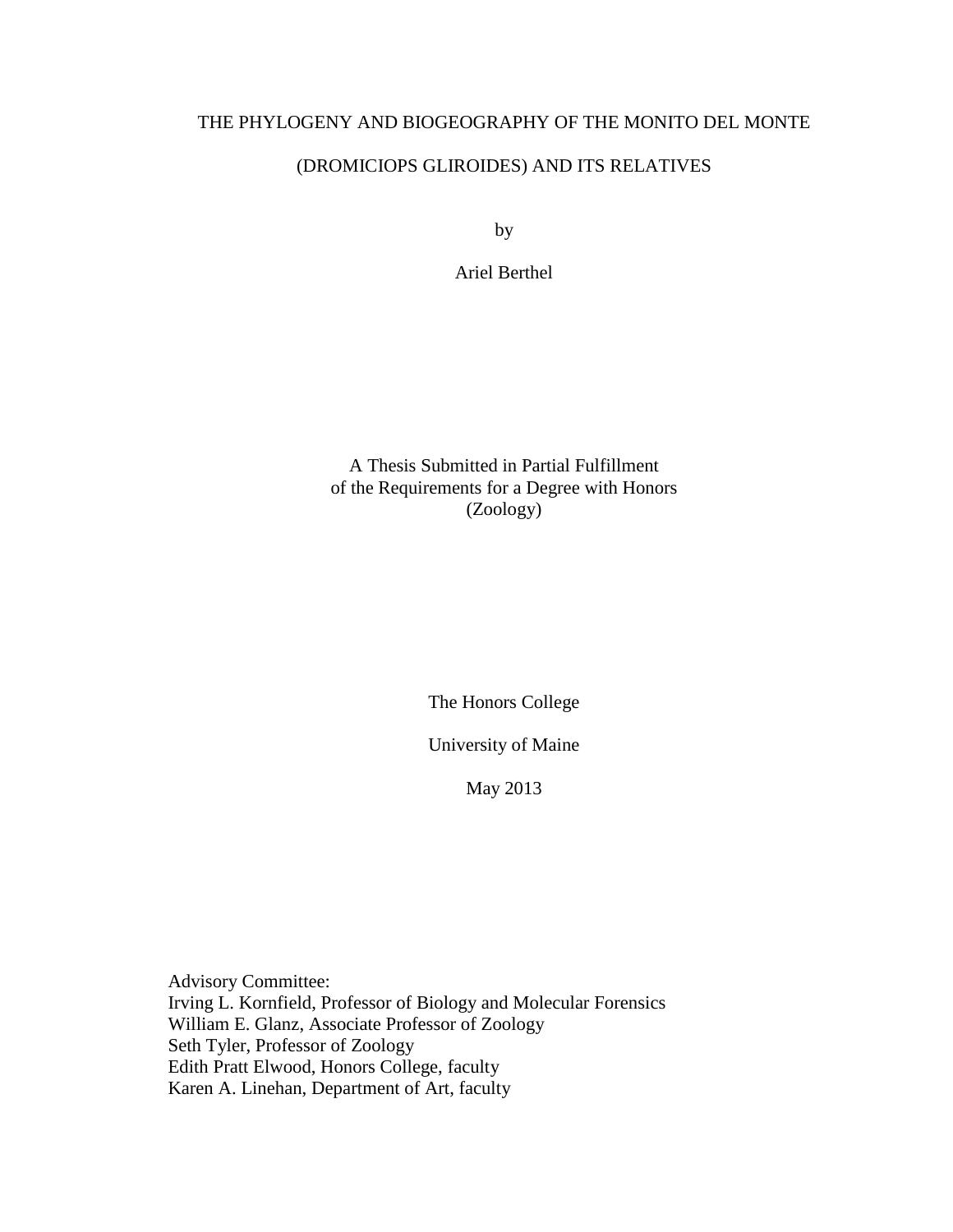Abstract

Marsupials are a group of mammals that give birth to young that are not fully developed. These offspring must complete the remainder of their development outside of the womb attached to their mother's teat. Marsupials only occur in South America and Australasia, with one species extending into North America. The marsupial known as the monito del monte, which is Spanish for 'little monkey of the mountain,' (*Dromiciops gliroides*) is a South American marsupial; however, it shares a key morphological feature of ankle bone morphology with Australasian marsupials. This shared, derived trait is what defines the cohort Australidelphia, to which the four Australasian orders of marsupials and the monito del monte belong. Because of this placement, the monito del monte appears to be a link between the South American and Australasian marsupials. By reviewing phylogenetic studies on marsupials, fossil evidence, biogeography, and extinct and extant marsupial and placental mammals of Australasia and South America, it is anticipated that the evolutionary history of marsupials will be better understood. The role of the monito del monte is pivotal in this story. The close relationship between the monito del monte and the Australasian marsupials was strongly supported by molecular, biogeographic, and fossil evidence, in addition to morphology. This thesis hypothesized that an ancient American marsupial dispersed across the supercontinent Gondwana and gave rise to the Australidelphians. Subsequently, dispersal is what brought the monito del monte to South America. Therefore, the Australidelphians, including the monito del monte, originated in Australasia.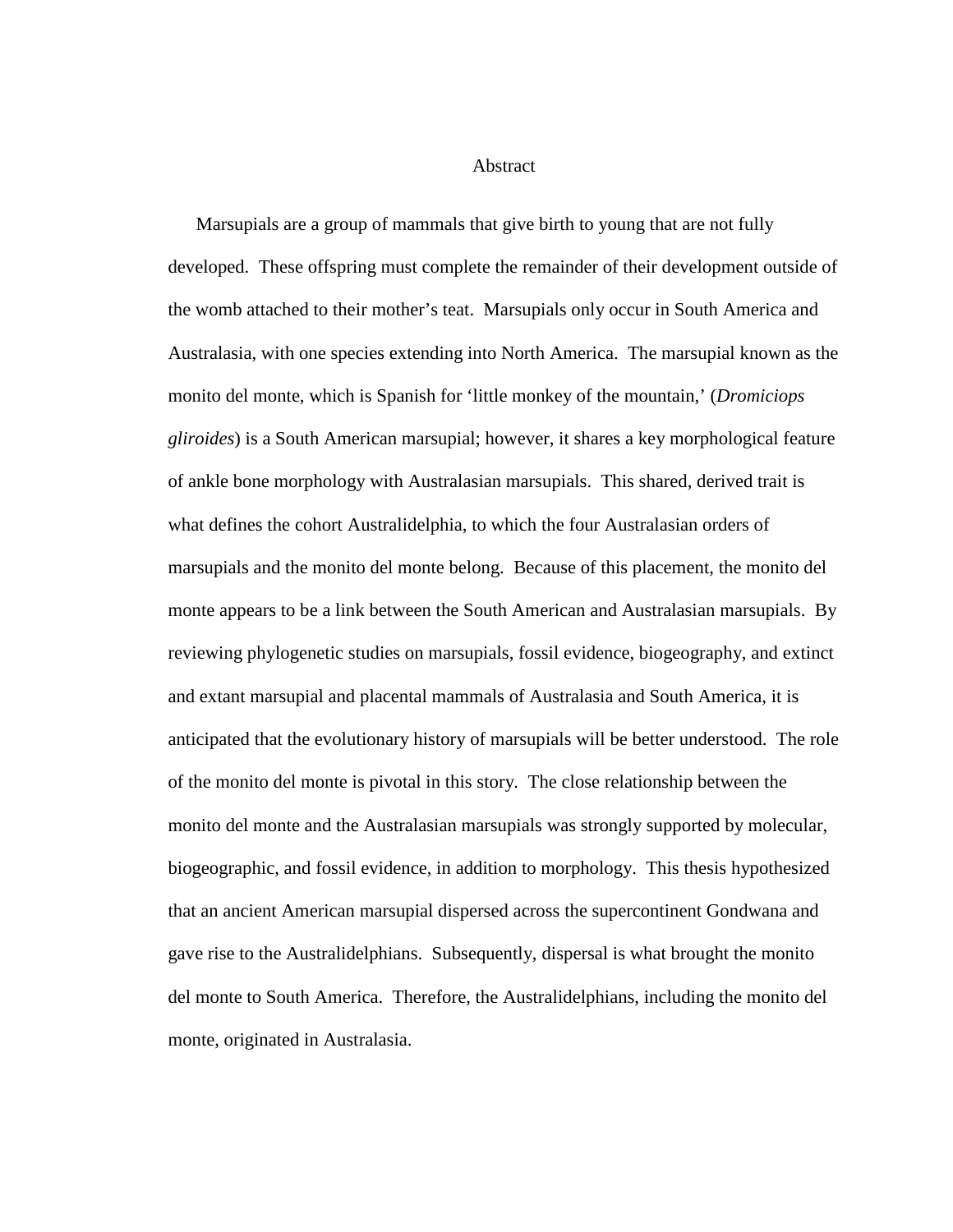Acknowledgements

The author would like to thank Irv Kornfield for all of his help and support throughout the entire thesis process. Thanks are due to the committee members for their patience and helpful suggestions. The author would also like to thank friends and family members that offered support and encouraging words at all times.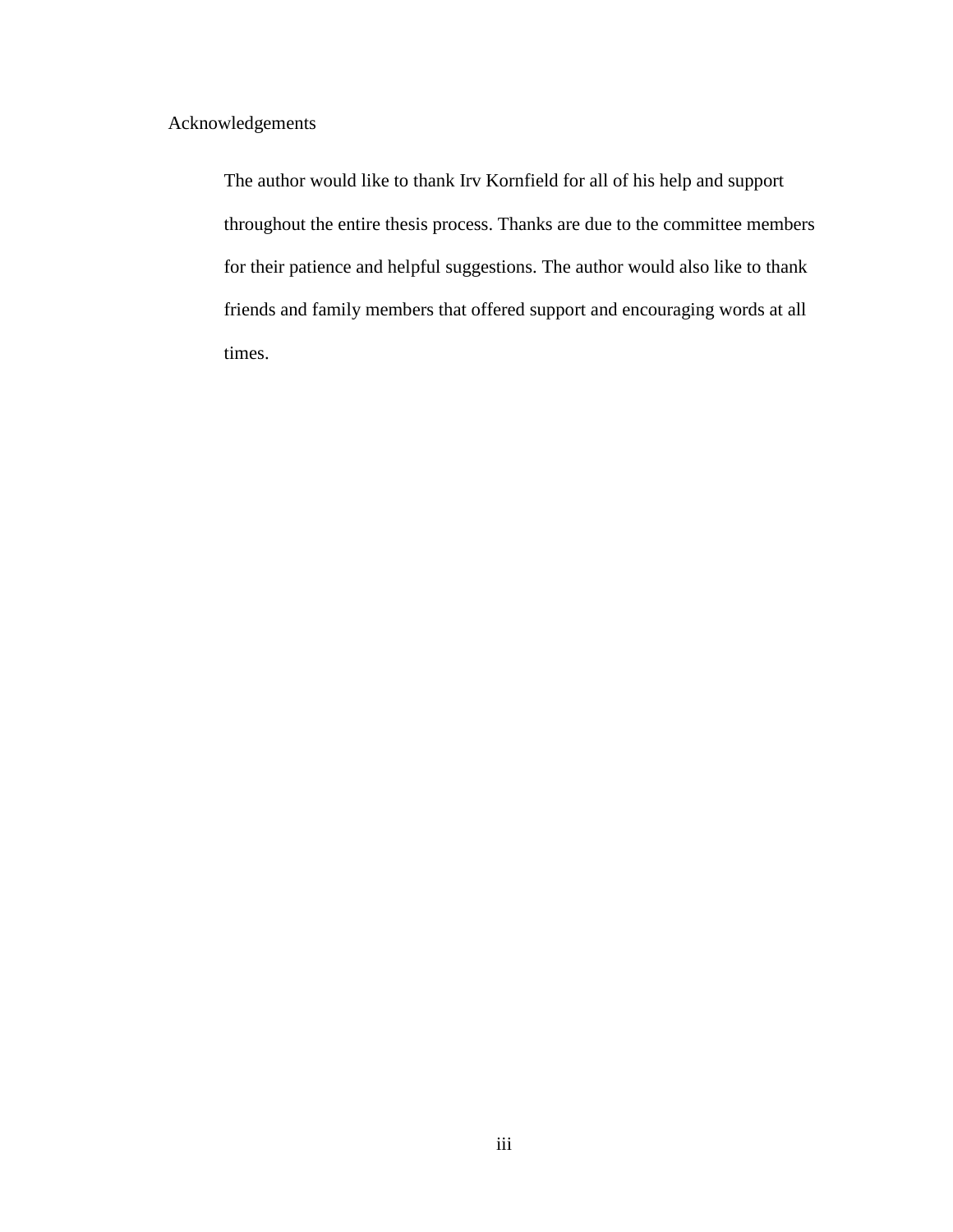## Table of Contents

| 1. |                                                                   |
|----|-------------------------------------------------------------------|
| 2. |                                                                   |
|    |                                                                   |
|    |                                                                   |
|    |                                                                   |
|    |                                                                   |
|    |                                                                   |
|    |                                                                   |
|    |                                                                   |
| 3. |                                                                   |
|    |                                                                   |
|    |                                                                   |
|    |                                                                   |
|    |                                                                   |
|    |                                                                   |
|    |                                                                   |
| 4. |                                                                   |
|    | 4.1 Comparative Morphology in Determining Taxonomy of a Marsupial |
|    |                                                                   |
|    |                                                                   |
|    |                                                                   |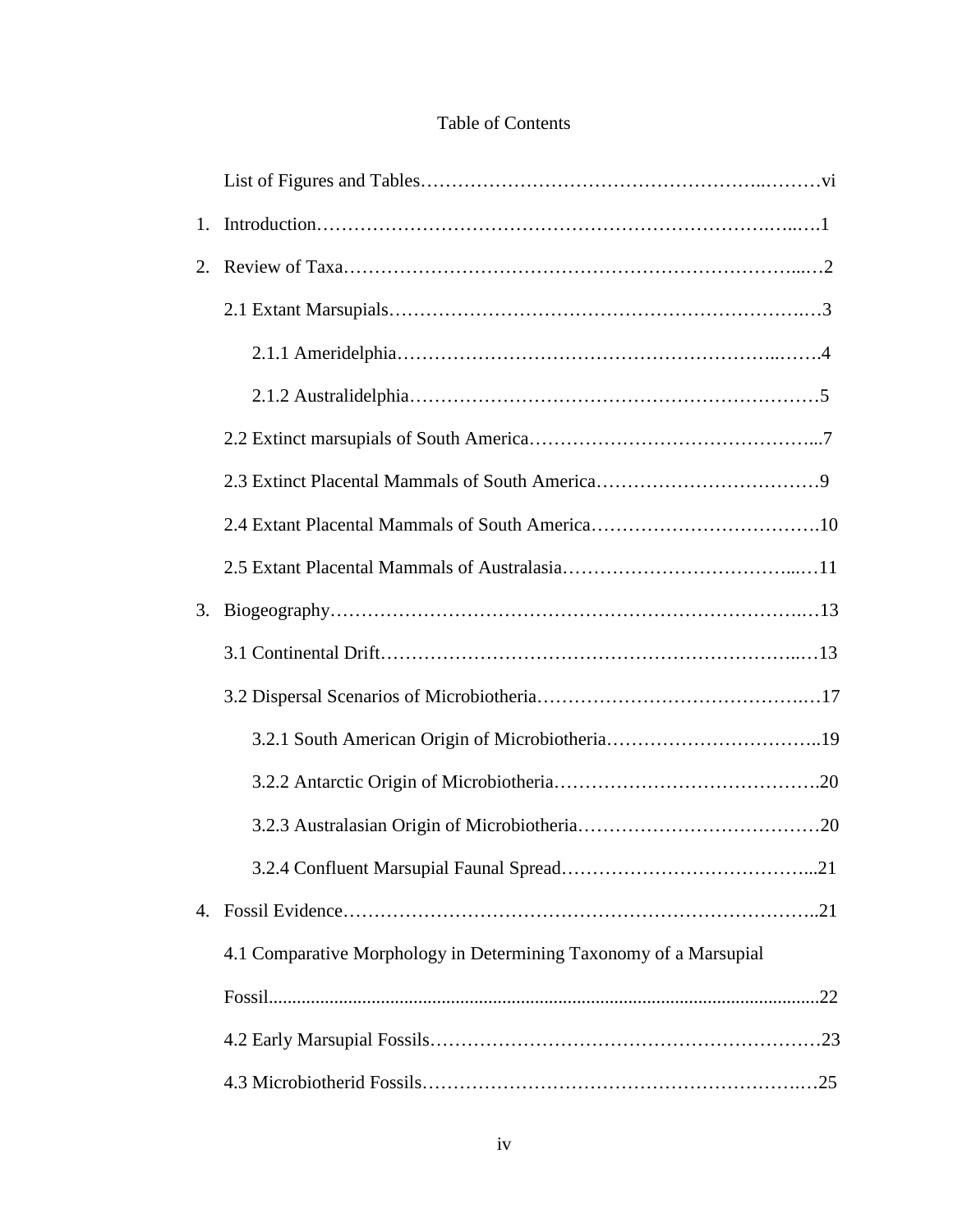| 5. |                                                          |  |
|----|----------------------------------------------------------|--|
|    |                                                          |  |
|    | 5.2 Microbiotheria Nested Within an Australasian Clade34 |  |
|    |                                                          |  |
|    |                                                          |  |
|    |                                                          |  |
|    |                                                          |  |
| 6. |                                                          |  |
|    |                                                          |  |
|    |                                                          |  |
|    |                                                          |  |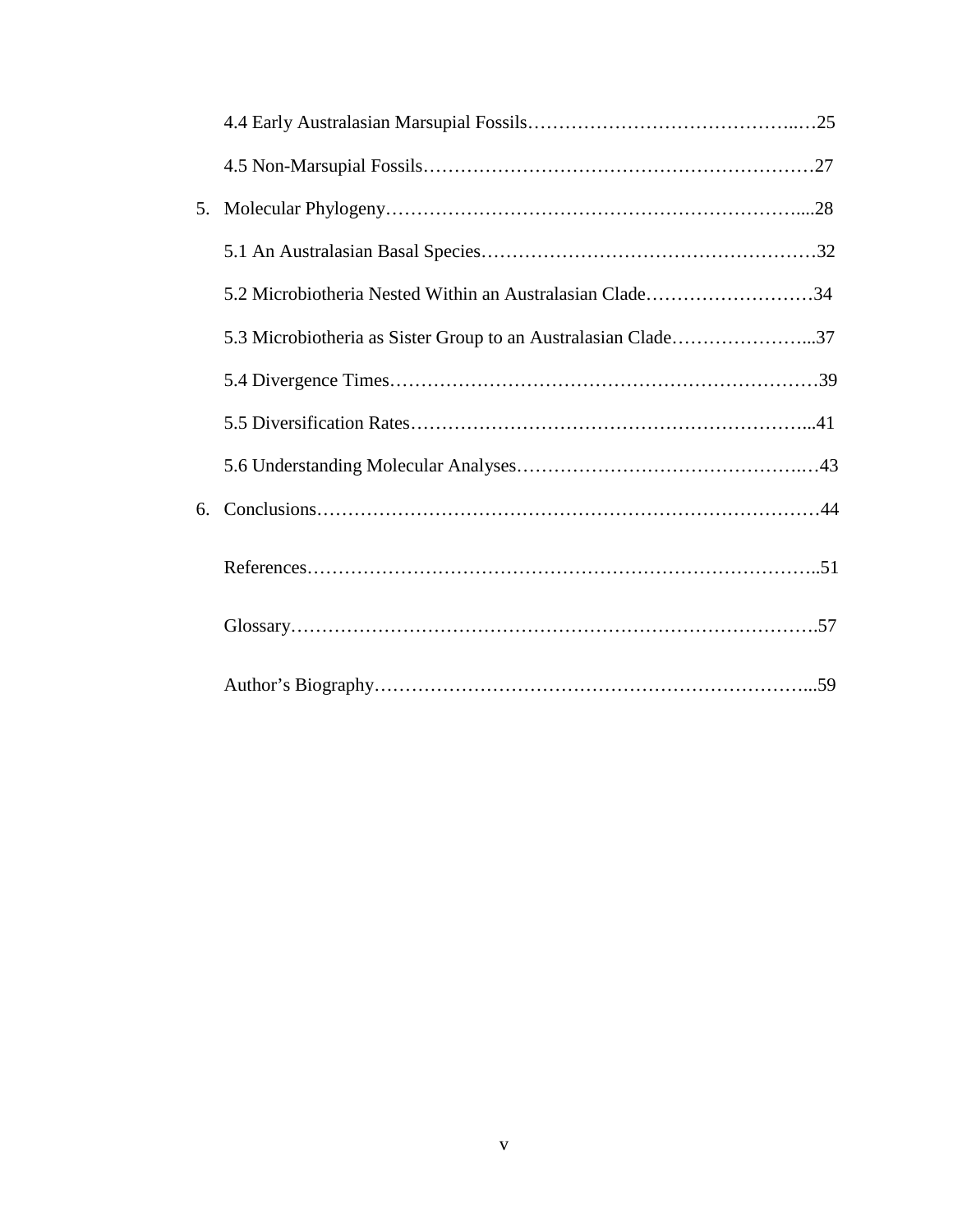## List of Figures and Tables

| Figure 5. The comparison of Ameridelphian and Australidelphian ankle |  |
|----------------------------------------------------------------------|--|
|                                                                      |  |
|                                                                      |  |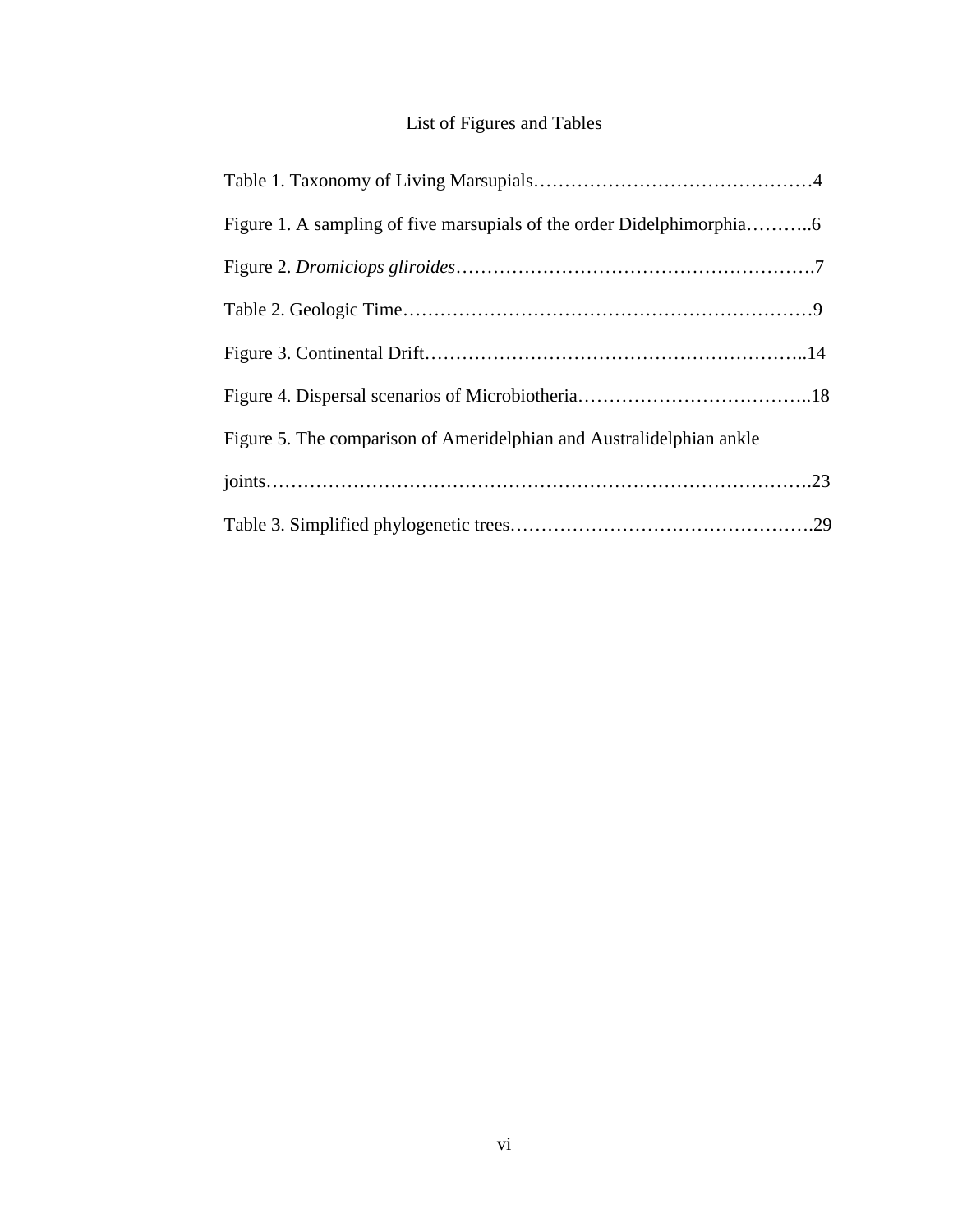#### *1. Introduction*

Mammals are one of the most diverse groups of vertebrates. There are many differences among species within the Class Mammalia in terms of life span, body size, reproduction, behavior, locomotion, and metabolic rate (Springer and Murphy 2007). They have adapted to live in nearly every habitat in the world. However, not every group within Mammalia is so widespread. The group of mammals known as marsupials is only located in South America and Australasia, which consists of Australia and New Guinea. However, one species, the Virginia opossum (*Didelphis virginiana*), extends up into North America. Living marsupials are only 7% of all extant mammals alive today (Yu et al. 2012). There are seven orders of marsupials and about two hundred and ninety-two species (Amrine-Madsen et al. 2003). Many marsupials are similar to placental mammals in their appearance and lifestyles due to convergent evolution, which is the process by which organisms that are not closely related have acquired similar traits independent of one another. Even within marsupials there is convergent evolution between the marsupials of Australasia and the marsupials of South America.

The first documented marsupial was found in 1500 in Brazil and brought to King Ferdinand and Queen Isabella of Spain (Armati et al. 2006). It was an opossum with young, and it made quite an impression on people. When Europeans began settling Australia in the 1700s, the first real expeditions and descriptions of marsupials were initiated (Armati et al. 2006). Marsupials peaked people's interest because they seem so primitive, have a largely unknown history,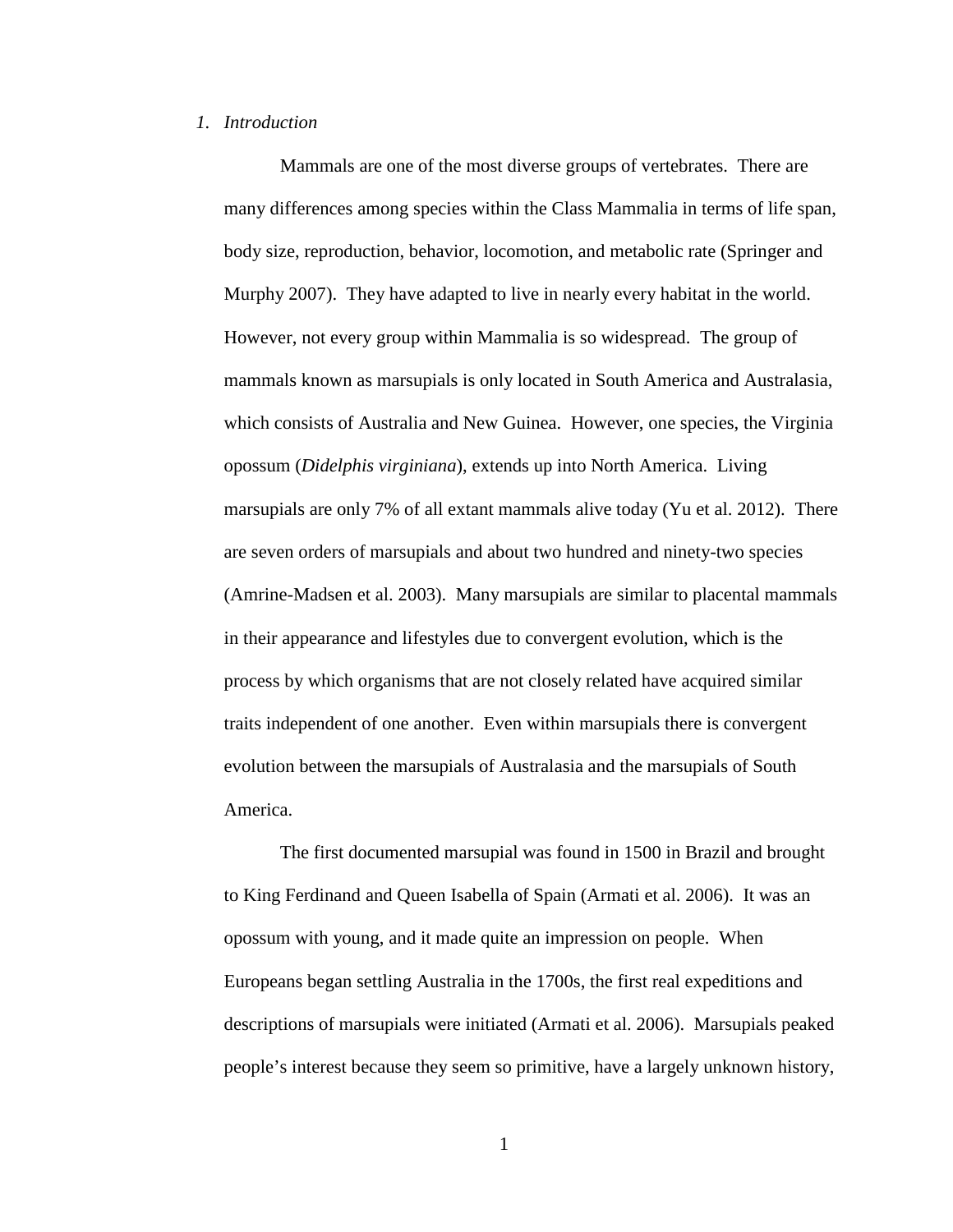and only occur on two continents. Although marsupials have attracted the curiosity of many, there has never been a consensus on the relationships among them or their biogeographic history.

When scientists endeavor in determining the relationships of marsupials, they almost always look to the monito del monte (*Dromiciops gliroides*) for answers. The monito del monte is a marsupial that lives in South America, but it has been hypothesized to actually be more closely related to Australasian marsupials (Szalay 1994). This relationship suggests a complex biogeography. The monito del monte is the key to understanding the link between South American and Australasian marsupials. By reviewing published phylogenetic data, fossil evidence, and biogeography, an attempt will be made to understand the evolutionary history of the monito del monte and its fellow marsupials.

#### *2. Review of Taxa*

The class Mammalia is split into two sub-classes: Monotremata and Theria. Monotremata includes the egg-laying mammals, platypuses and echidnas. Theria is broken down into two infraclasses Eutheria, the placental mammals, and Marsupialia, the pouched mammals. From there, each infraclass is broken down into orders, families, genera, and species. A simple mistake is made by defining marsupials as 'pouched mammals' because not all marsupials have pouches. For example, the numbat of Australasia does not have a pouch, but instead it simply has a fold of skin which helps hold the offspring to their mother. A better way to describe marsupials is that they give birth to young that are immature, still in an embryonic state, and must finish development outside of the womb. Young stay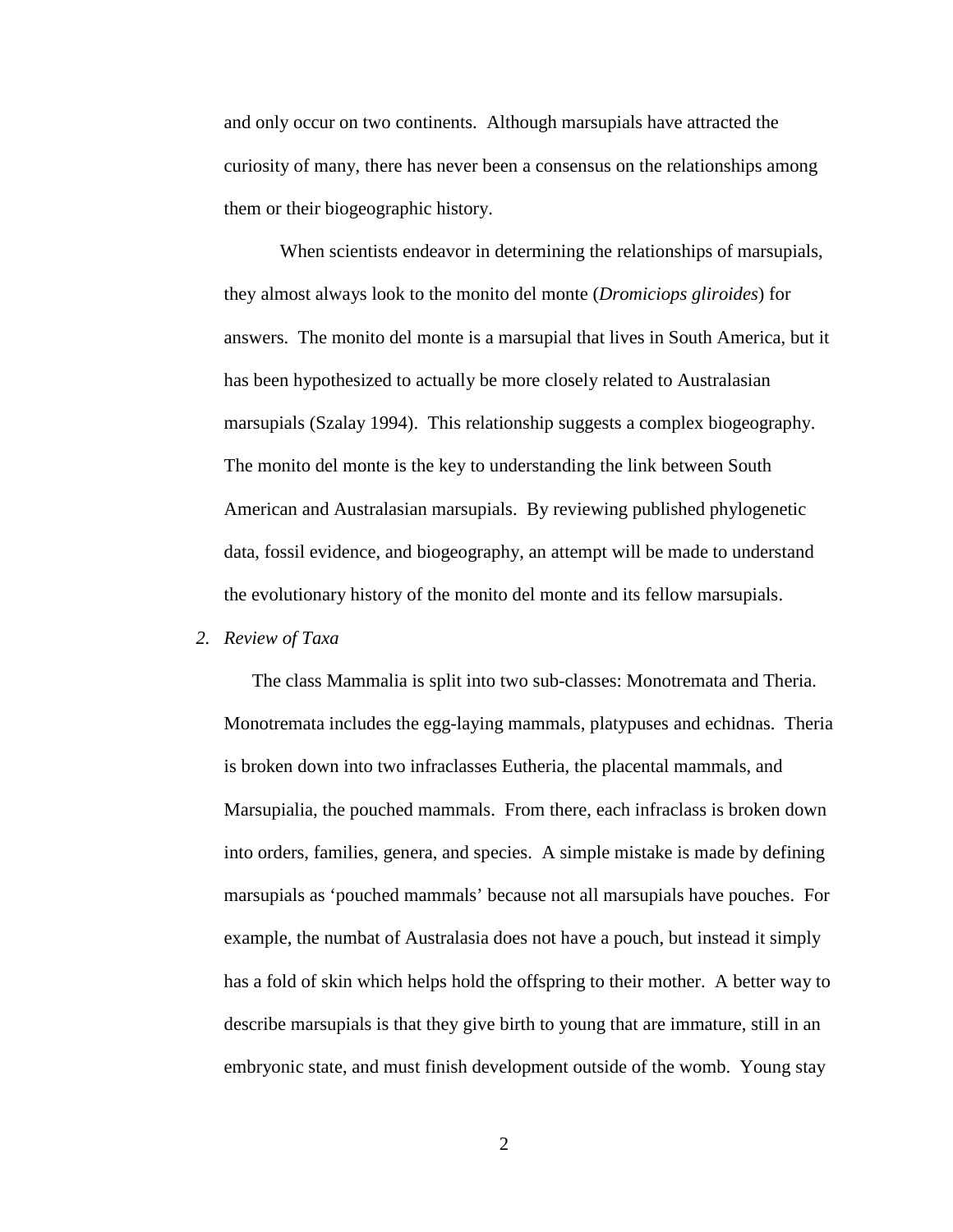attached to the mother's teat until they have developed sufficiently enough to move around on their own.

## *2.1 Extant Marsupials*

There are currently seven orders of marsupials. These orders are categorized into two cohorts: Ameridelphia and Australidelphia. These two cohorts are defined by morphology of the ankle joint. Ameridelphian species are united by possession of a separate lower ankle joint pattern and a single-faceted calcaneocuboid joint (Szalay 1994). Australidelphians are united by having a continuous lower ankle joint pattern and a triple-faceted calcaneocuboid joint (Szalay 1994), which will be discussed later in this paper. There are two orders in the cohort Ameridelphia: Didelphimorphia and Paucituberculata (Szalay 1994), which are both currently located in South America. The five orders of Australidelphia are Microbiotheria, Peramelemorphia, Dasyuromorphia, Notoryctemorphia, and Diprotodontia (Szalay 1994). Of these Australidelphian orders, the only one that does not currently have species that live in Australasia is Microbiotheria.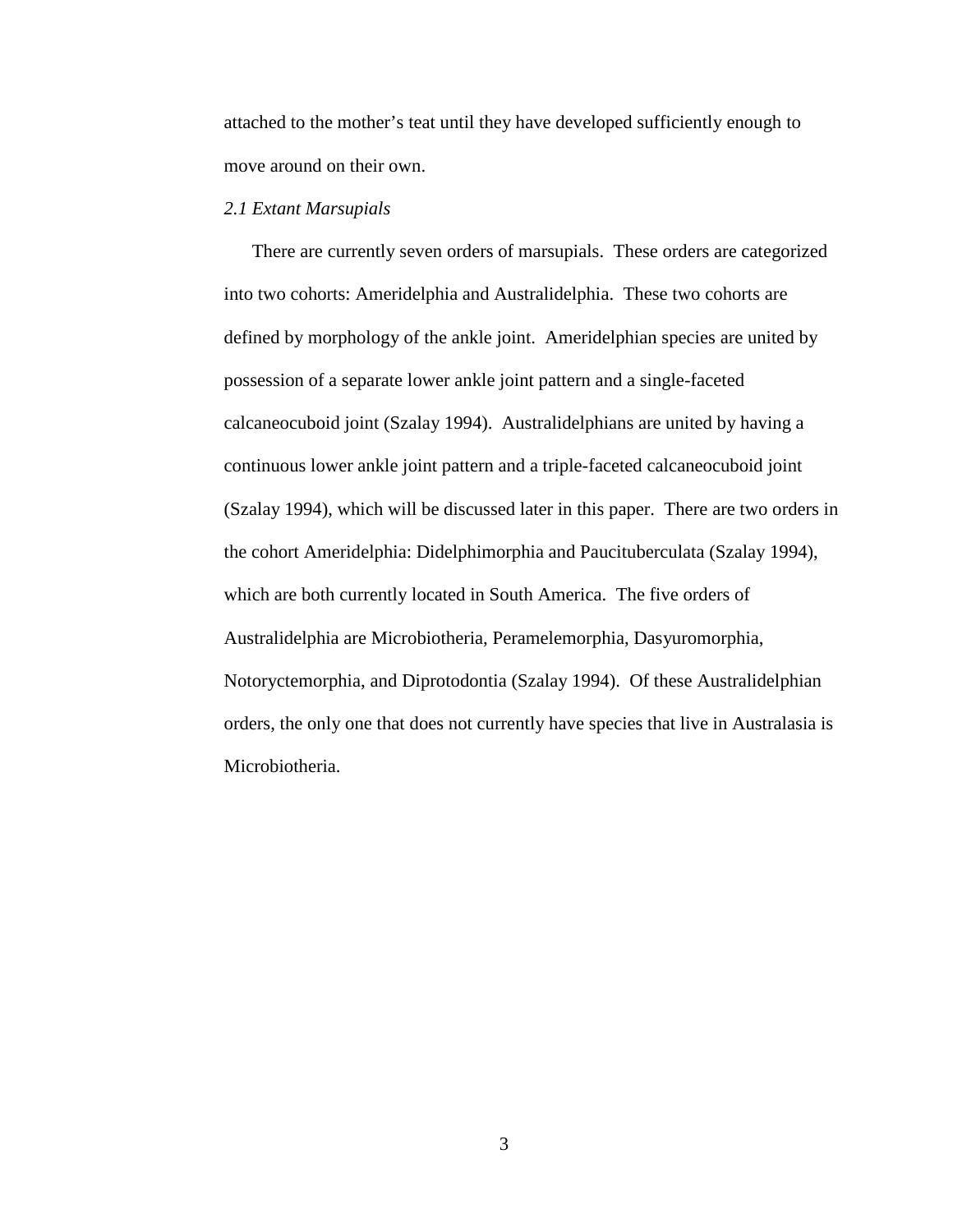Table 1. Taxonomy of Living Marsupials\*

| Class Mammalia                                                                  |  |  |  |  |
|---------------------------------------------------------------------------------|--|--|--|--|
| Subclass Marsupialia                                                            |  |  |  |  |
| Cohort Ameridelphia (distribution: North and South America)                     |  |  |  |  |
| Order Didelphimorphia (1 family, 73 species)                                    |  |  |  |  |
| Order Paucituberculata (1 family, 6 species)                                    |  |  |  |  |
| Cohort Australidelphia (distribution: South America, Australia, and New Guinea) |  |  |  |  |
| Order Microbiotheria (1 family, 1 species)                                      |  |  |  |  |
| Order Peramelemorphia (2 families, 12 species)                                  |  |  |  |  |
| Order Dasyuromorphia (2 families, 71 species)                                   |  |  |  |  |
| Order Notoryctemorphia (1 family, 2 species)                                    |  |  |  |  |
| Order Diprotodontia (11 families, 137 species)                                  |  |  |  |  |
|                                                                                 |  |  |  |  |

\*Adapted from Nilsson et al. 2004

## *2.1.1 Ameridelphia*

The order Didelphimorphia contains the true opossums of the Americas. They are mostly confined to South America, but the range of the Virginia opossum (*Didelphis virginiana*) stretches up and across North America (Emmons 1997). There are nearly one-hundred species of opossum (Lord 2007), and they are mostly omnivorous and semi-arboreal (Armati et al. 2006). However, there are exceptions, like the semi-aquatic yapok (*Chironectes minimus*), a species that possesses webbed hind feet to aid in swimming. Didelphid size ranges from that of a mouse to that of a house cat (Armati et al. 2006). The diversity of the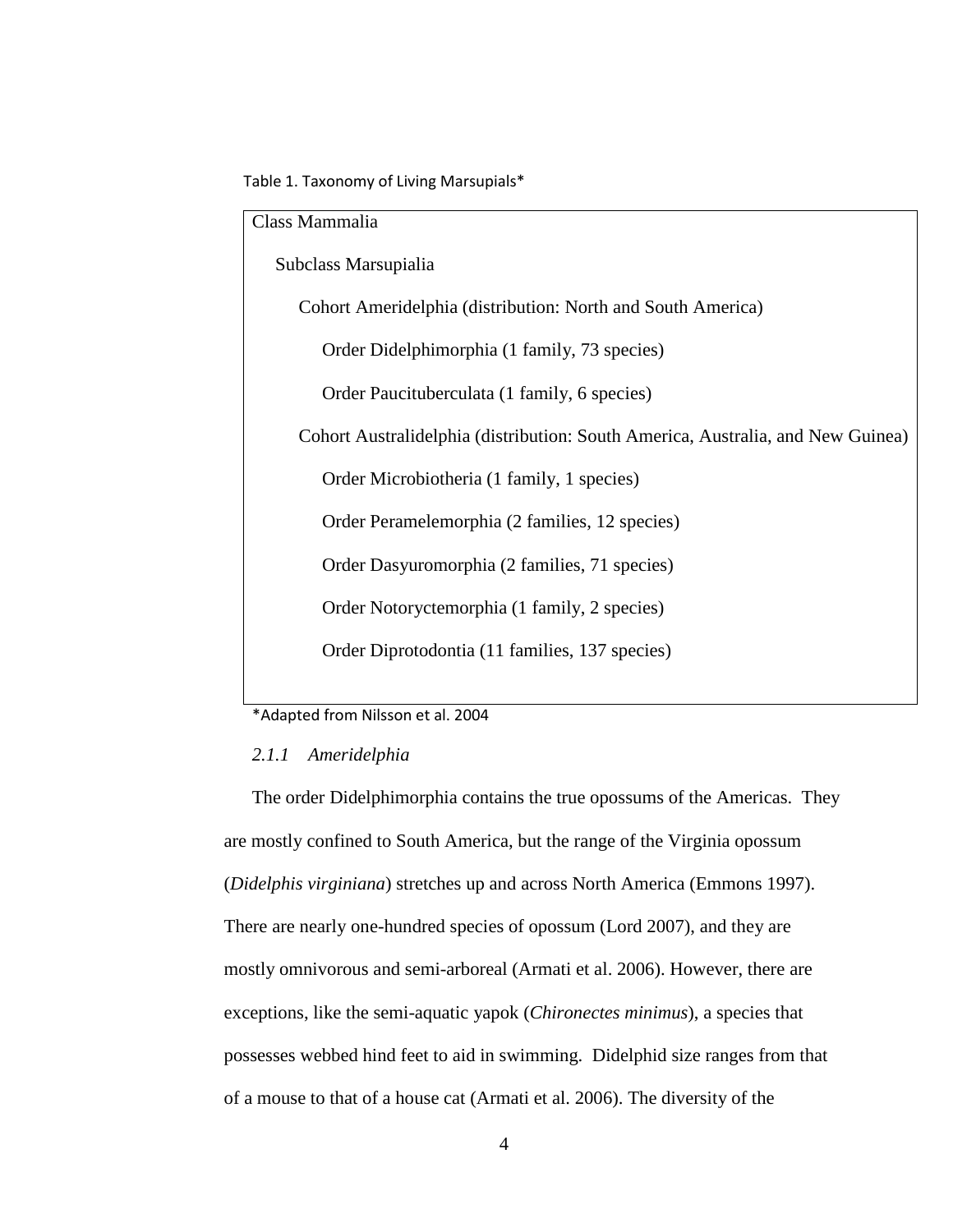didelphids can be seen in Figure 1. Members of the order Paucituberculata are known as shrew opossums or caenolestids (Armati et al. 2006). There are only six species of shrew opossums, and they are confined to the Andes Mountains (Lord 2007). They are mostly carnivorous and resemble shrews and other small rodents in appearance (Lord 2007).

#### *2.1.2 Australidelphia*

The order Peramelemorphia, which contains the rodent-like bandicoots and the bilby, contains only about a dozen species (Armati et al. 2006). They are about the size of a rabbit and are mostly insectivorous and omnivorous (Parish and Cox 2008). Dasyuromorphia contains over 50 species of carnivores that have a size ranging from that of a small rodent to that of a medium-sized dog (Parish and Cox 2008). Well-known dasyurids include numbats, quolls, dunnarts, and the Tasmanian devil (Parish and Cox 2008). Only two species of marsupial moles are in the order Notoryctemorphia (Parish and Cox (2008). They are insectivorous and are very similar to the placental African golden mole (Armati et al. 2006). The most diverse and numerous order of marsupials is Diprotodontia (Armati et al. 2006). There are over one-hundred species in eleven families, and most of them are herbivores (Parish and Cox 2008). The largest family is Macropodidae, the kangaroos, wallabies and their relatives, with over fifty species (Parish and Cox 2008). Other diprotodonts include the koala, wombats, and possums (Parish and Cox 2008). The smallest diprotodonts are the pygmy-possums, some weighing only six grams; the largest diprotodonts are the kangaroos that can be five to six feet tall (Parish and Cox 2008).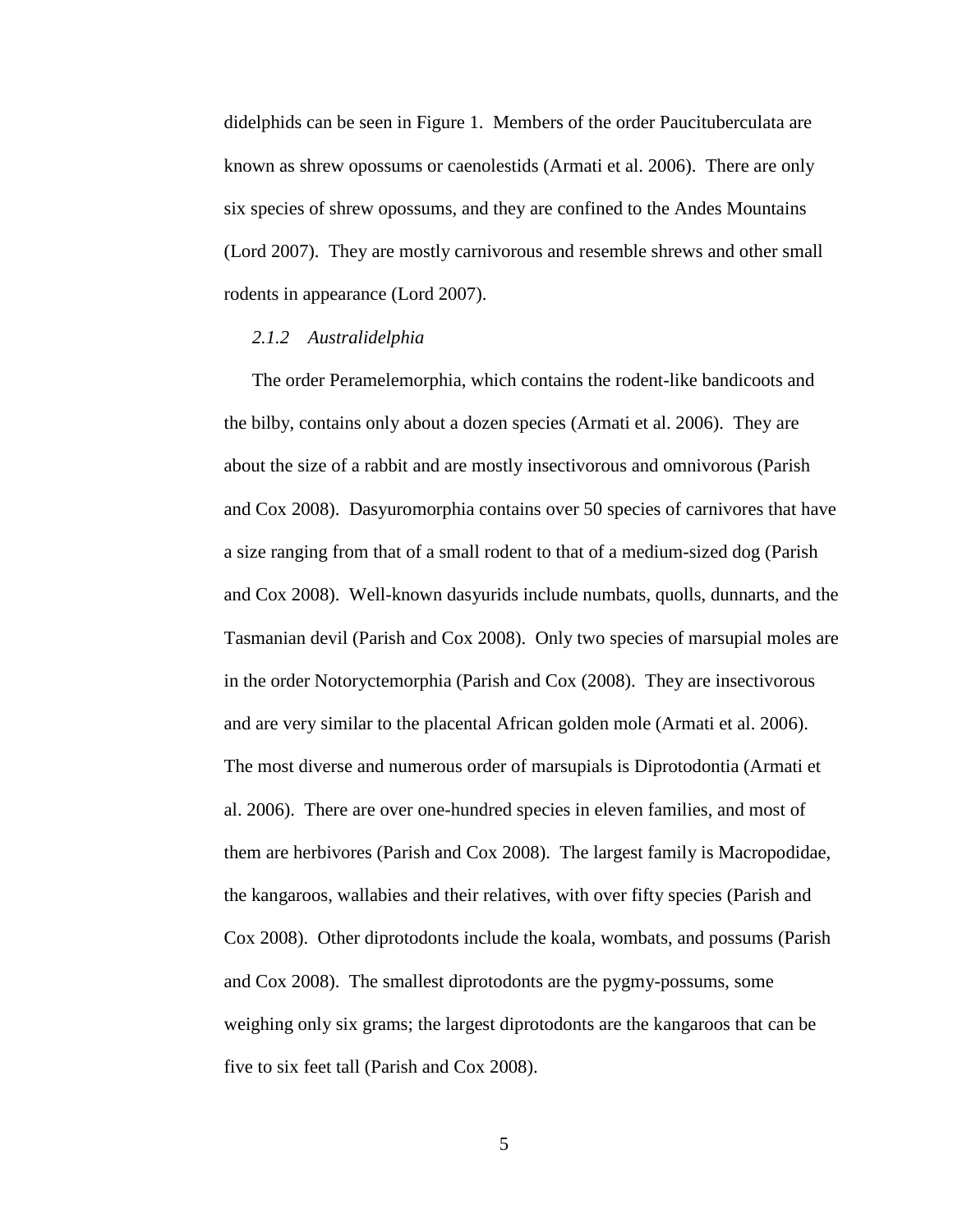

Figure 1. A sampling of five marsupials of the order Didelphimorphia. All are South American opossums with prehensile tails. The orange line in each image represents approximately one inch. **A.** *Monodelphis adusta* is terrestrial and eats invertebrates. **B.** *Lestodelphys halli* is terrestrial and carnivorous. **C.** *Chironectes minimus* is semi-aquatic and eats aquatic animals. **D.** *Caluromys lanatus* is arboreal and omnivorous. **E.** *Gracilinanus microtarsus* is arboreal and insectivorous. Images and information from Emmons 1977; bbc.co.uk; inaturalist.org; arkive.org; flickr.com; and monodelphis-adusta.blogspot.com.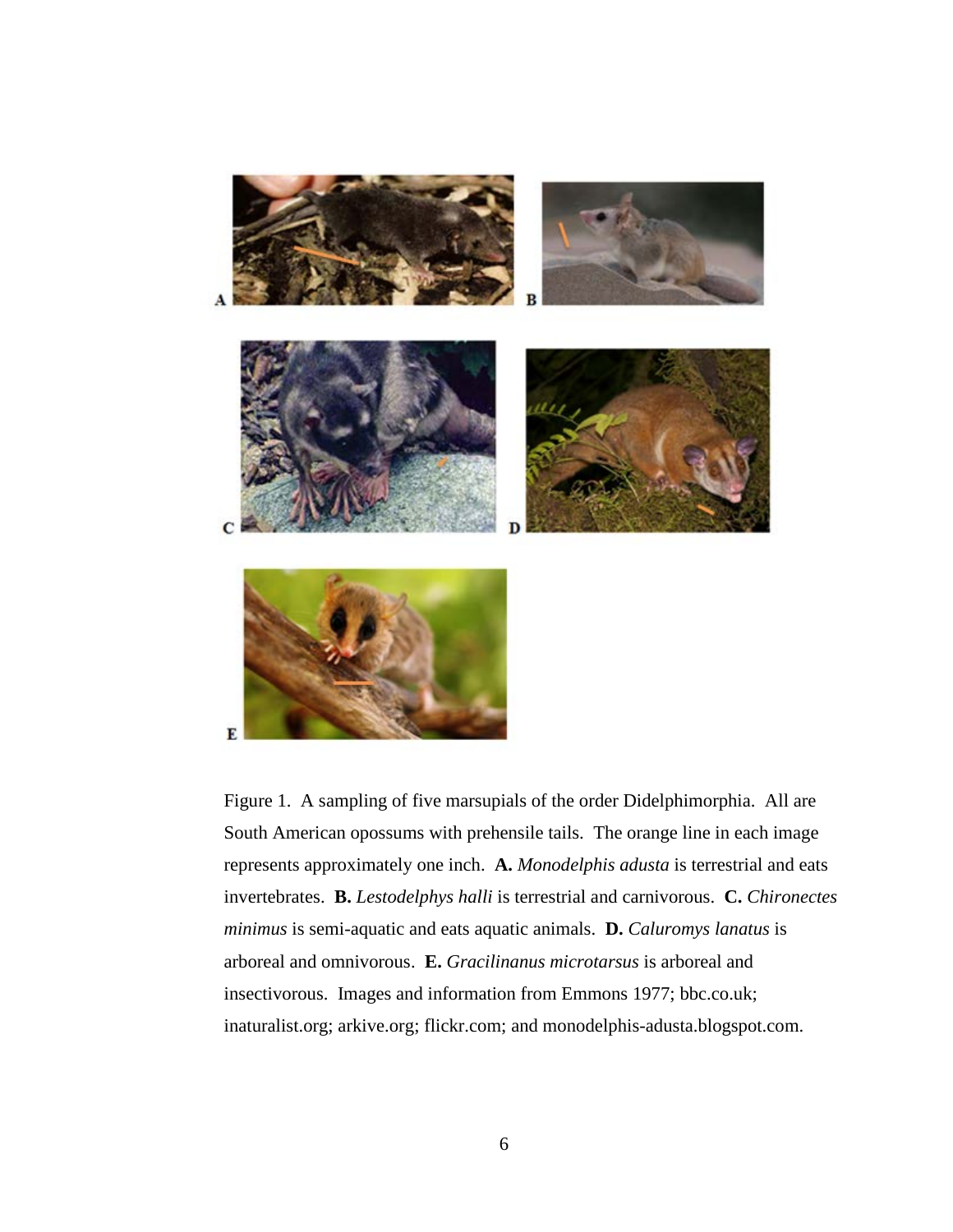Microbiotheria is an Australidelphian order that is particularly interesting since its only living species, the monito del monte (*Dromiciops gliroides*), only occurs in South America. The monito del monte is a small, arboreal, didelphidlooking marsupial that lives in cool, moist beech and bamboo forests of southern Chile and adjacent Argentina (Armati et al. 2006). It is an omnivore and eats mostly insects and other arthropods (Armati et al. 2006) (Figure 2).



Figure 2. *Dromiciops gliroides* is 11-13cm in length and has a prehensile tail. Image and information from Emmons 1997; animaladay.blogspot.com.

### *2.2 Extinct Marsupials of South America*

It may seem as though the diversity of South America's marsupial fauna is poor, with just under one hundred species whereas Australasia has over twohundred species, but what is seen today is only a fraction of what once was. The family Borhyaenidae is known to have existed in South America from the Late Paleocene to the Middle Pliocene (Simpson 1980). These dog-like marsupials, which arose from a didelphid ancestor, were most likely the largest carnivores in South America at the time (Beck et al. 2008). Another group of marsupials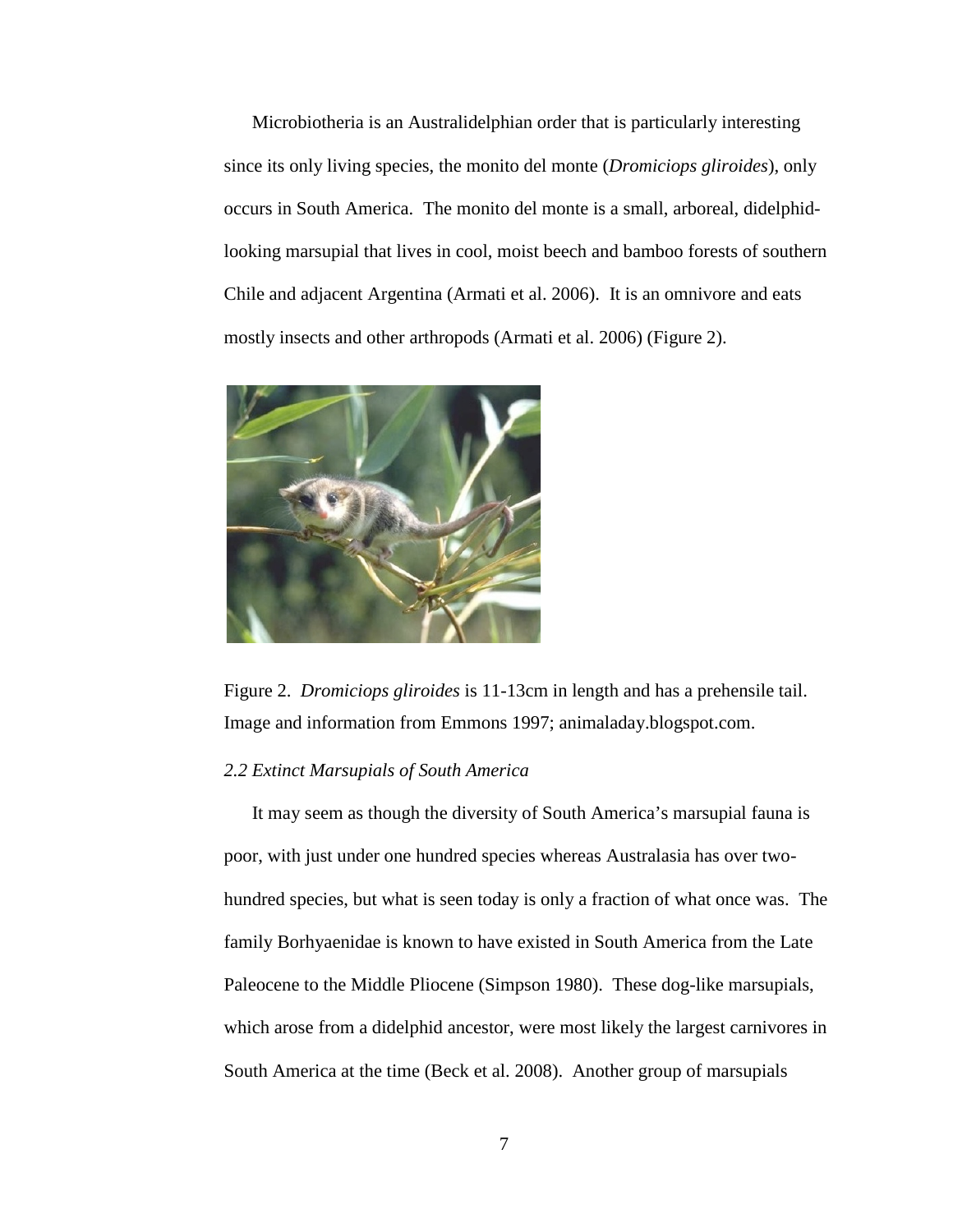similar to the Borhyaenidae were the Thylacosmilidae. They existed for a brief time in the Pliocene (Simpson 1980). Their morphology has strong similarities to placental saber-tooth tigers, and they are also thought to have arisen from didelphids (Simpson 1980). The family Polydolopidae is known from the Late Paleocene to Early Oligocene and evolved from the order Paucituberculata (Simpson 1980). They were somewhat small and were probably omnivores (Simpson 1980). The family Groeberiidae also evolved from Paucituberculata and is known from the Early Oligocene (Simpson 1980). They were rodent-like, being highly specialized 'gnawers' (Simpson 1980). The family Argyrolagidae's members were bipedal with large hind legs for leaping and a long, heavy tail for counterbalance (Simpson 1980). Rodent-like and similar to kangaroo rats of today, they evolved from Paucituberculata and are known from the Early Pliocene to Early Pleistocene (Simpson 1980). A very different marsupial belongs to the family Necrolestidae from the Early Miocene (Simpson 1980). It was a small, highly specialized insectivore that was much like the marsupial mole present in Australia today (Simpson 1980).

These extinct marsupials evolved similar body forms to placental mammals and marsupials that exist today. It can be speculated that competition with similar placental mammals had an influence on the extinction of these six South American marsupial families.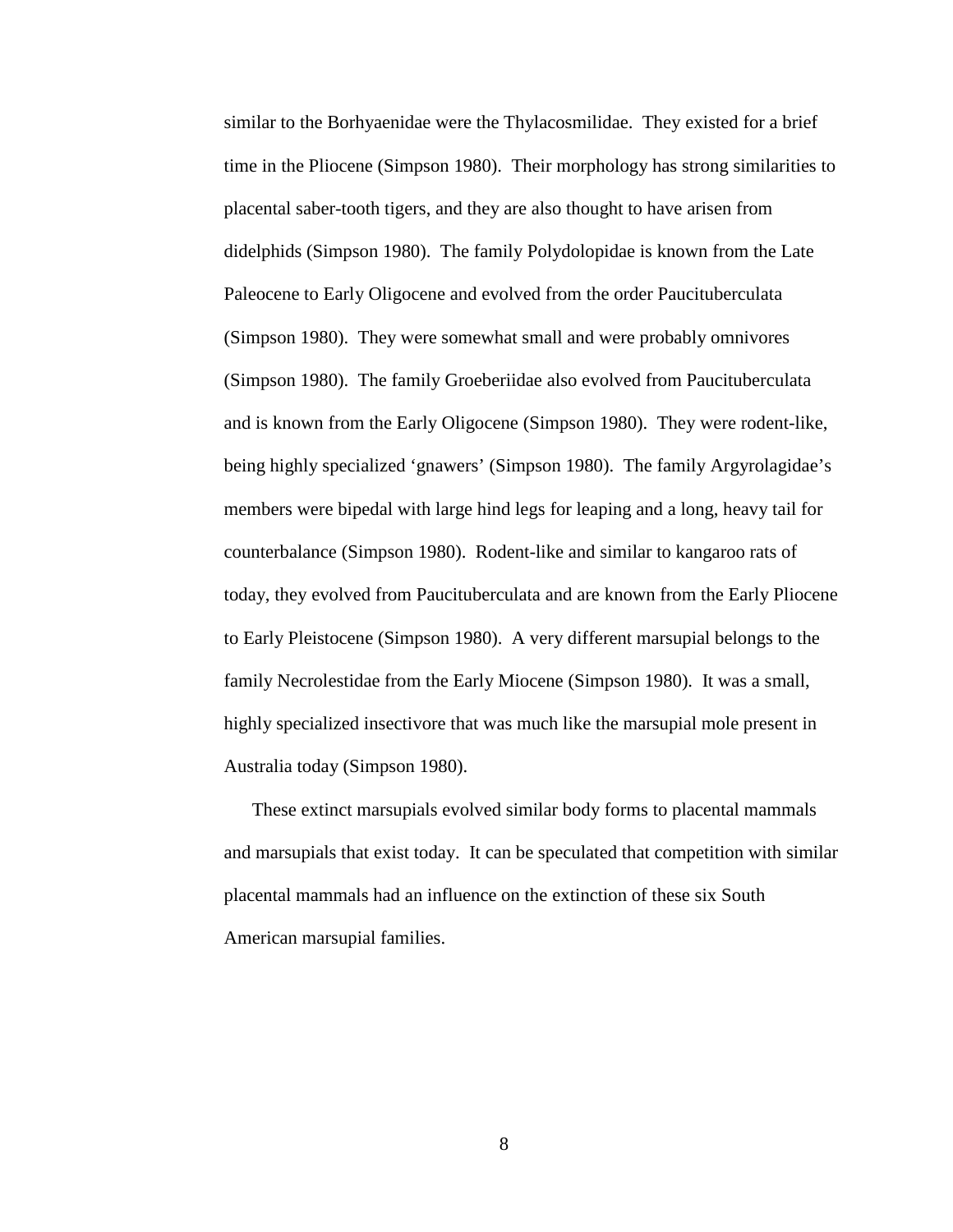#### Table 2. Geologic Time\*

| Era      | Period     | Epoch                   | Time (MYA:        |
|----------|------------|-------------------------|-------------------|
|          |            |                         | millions of years |
|          |            |                         | ago)              |
| Cenozoic | Quaternary | Recent                  | $0.01 - 0$        |
|          |            | Pleistocene             | $2 - 0.01$        |
|          |            | Pliocene                | $5 - 2$           |
|          |            | Miocene                 | $22 - 5$          |
|          |            | Oligocene               | $37 - 22$         |
|          |            | Eocene                  | 55-37             |
|          |            | Paleocene               | $65 - 55$         |
| Mesozoic | Cretaceous | Late Cretaceous         | 99-65             |
|          |            | <b>Early Cretaceous</b> | 144-99            |
|          | Jurassic   |                         | 206-144           |
|          | Triassic   |                         | 248-206           |

\*Adapted from Szalay (1994).

#### *2.3 Extinct Placental Mammals of South America*

Placental mammals that existed in the Paleocene of South America included xenarthrans, which are the sloths, anteaters, and armadillos, and the ungulates, which are animals with hooves (Simpson 1980). Xenarthrans of the Paleocene were not that different than those of today, but in some cases, they were much bigger. The ungulates are organized into seven categories. Condylarthra was a group of unspecialized mammals that eventually evolved to become omnivores and herbivores; they lived during the Late Paleocene to Middle Miocene (Simpson 1980). Litopterna was a group of long-necked mammals that had elongated snouts and lived from the Paleocene to the Pliocene (Simpson 1980). Astrapotheria was possibly an amphibious mammal with a short proboscis and tusks and lived from the Eocene to the Miocene (Simpson 1980).

Trigonostylopoidea was similar to Astrapotheria, but had smaller tusks and lived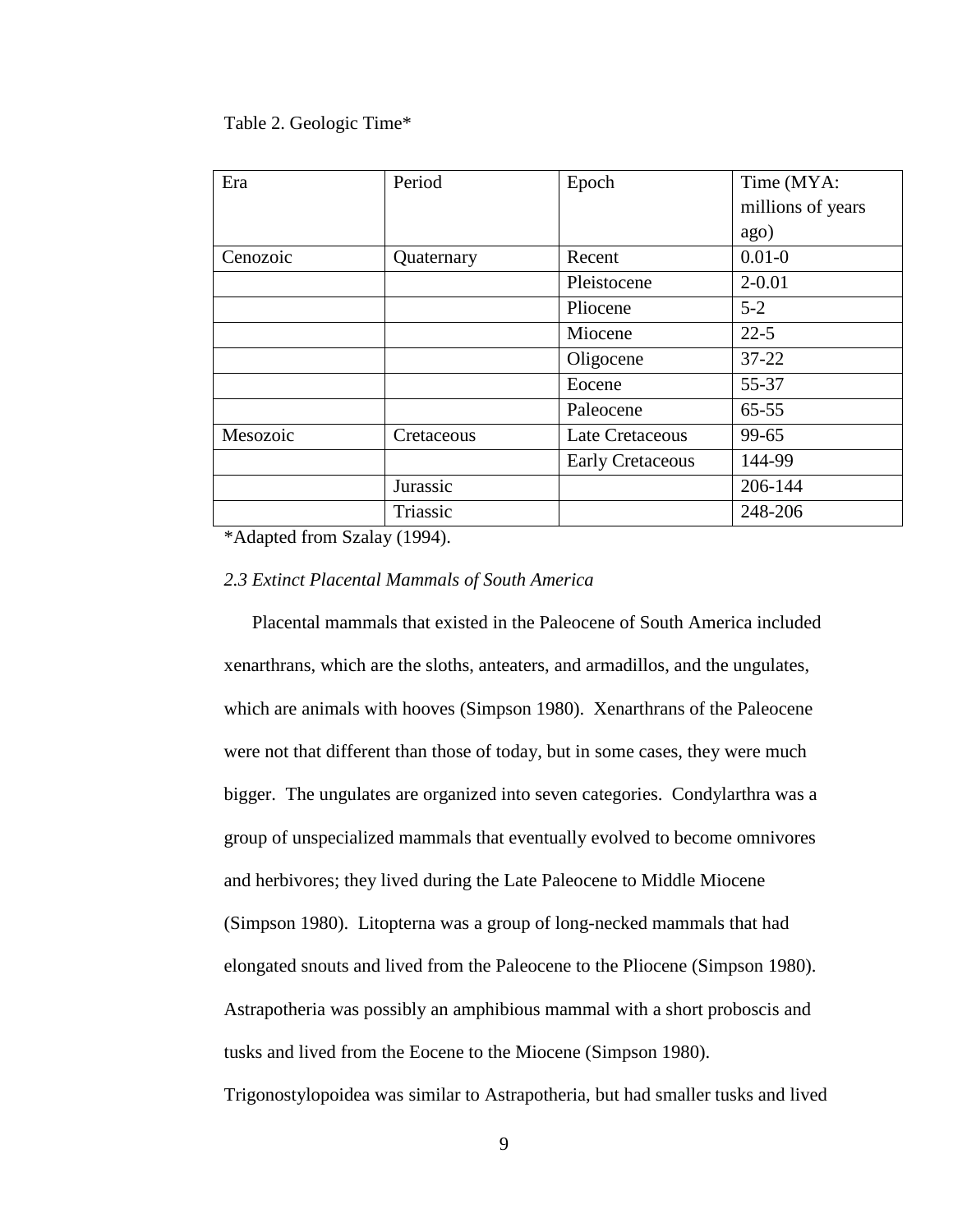from the Paleocene to the Eocene (Simpson 1980). Pyrotheria was a group that was elephant-like in size and appearance that lived from the Eocene to the Oligocene (Simpson 1980). Notoungulata were rhino-like and hippo-like in size and appearance; they emerged in the Paleocene and died off gradually until the Early Pleistocene (Simpson 1980). Xenungulata was tapir-like and was the largest ungulate; it went extinct earlier than the rest, in the Late Paleocene (Simpson 1980).

In the Early Oligocene, when South America was an island continent, primates and rodents entered South America, probably due to island hopping from Africa (Simpson 1980). The primates radiated into the New World monkeys, and the rodents radiated into the caviomorphs seen today: porcupines, guinea pigs, capybaras, chinchillas, and agoutis (Simpson 1980).

This is a quick glimpse of who the marsupials were sharing their space and resources with in early mammalian history. The differences from marsupials of that time suggest that there was minimal niche overlap, which allowed them to live alongside one another for a long period of time.

#### *2.4 Extant Placental Mammals of South America*

When North America and South America became connected in the Pliocene, an event known as the Great American Biotic Interchange occurred (Simpson 1980). Species dispersed across this new land connection, and so new species entered South America. Placental mammals that dispersed to South America included tapirs, deer, camels, rabbits, squirrels, mice, dogs, bears, raccoons, weasels, cats, horses, and mastodons (Simpson 1980). All but the last two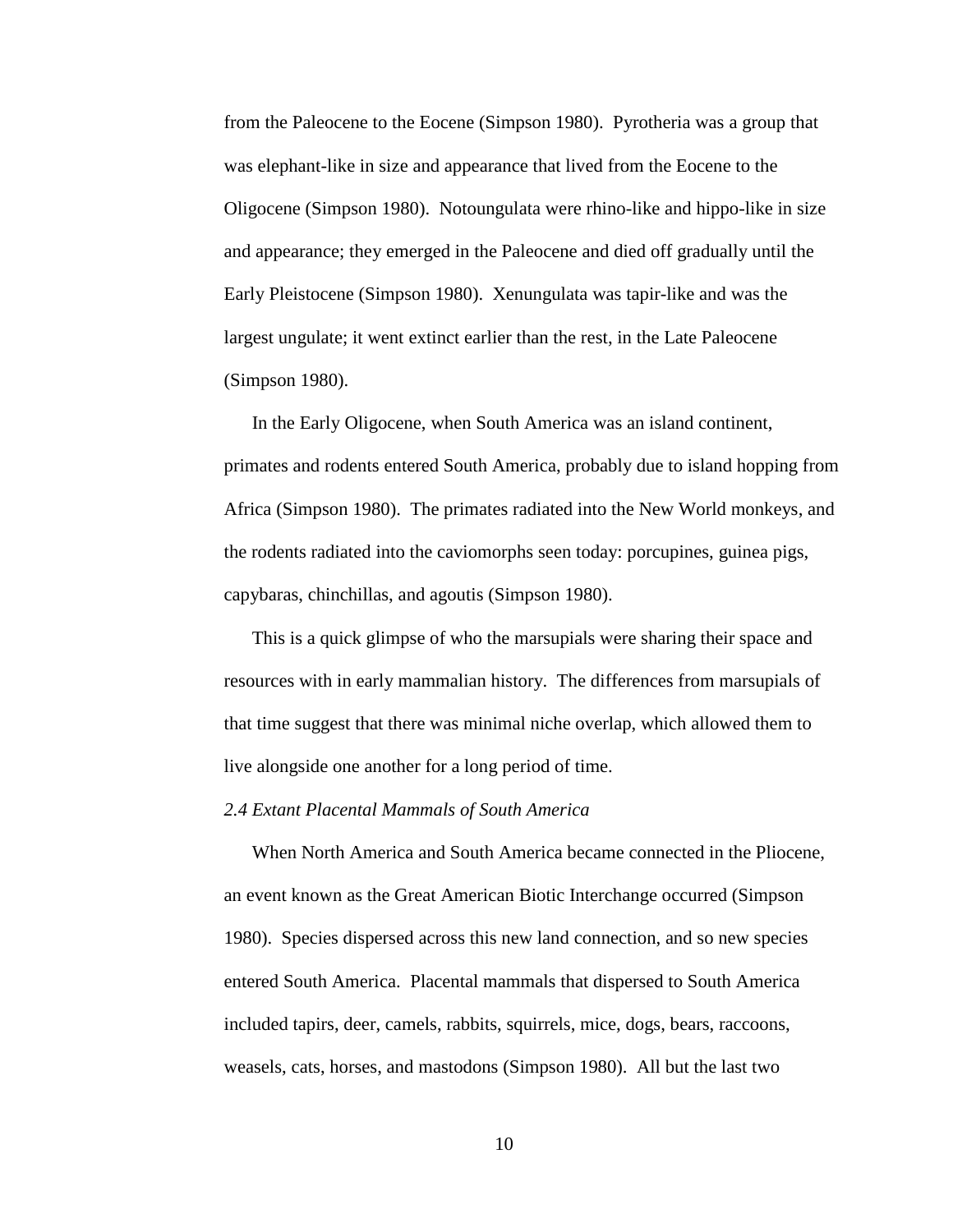currently inhabit South America today. There is speculation that the introduction of these placental mammals caused the native South American mammals to go extinct. However, there is no material evidence to support this.

## *2.5 Extant Placental Mammals of Australasia*

Australasia's placental mammal population is much less known compared to its marsupial population. However, there are quite a few placentals now located in Australasia. There are sixty-four species of rats and mice that dispersed to Australasia, presumably by island hopping from Asia 4MYA (Parish and Cox 2008). The dingo was introduced to Australasia three thousand years ago and used by aboriginal people as companions (Parish and Cox 2008). Within the last two hundred years, twenty-three species of placental mammals have been introduced to Australasia including house mice, rabbits, deer, fox, cows, sheep, goats, horses, camels, and cats (Parish and Cox 2008). The recent placental introductions have been thought to have been associated with the decrease in population sizes and increases in extinctions of many Australasian marsupials (Parish and Cox 2008).

After separation from Antarctica, South America was isolated for about thirtyfive million years. During this time, both marsupial and placental mammals evolved and radiated without any pressure from newly immigrating mammals, except monkeys and some rodent species. Upon connecting with North America, many of South America's native mammals went extinct, and many new species from North America took their places. It has seemed to be the assumption that this is the reason that the diversity of South American marsupials decreased to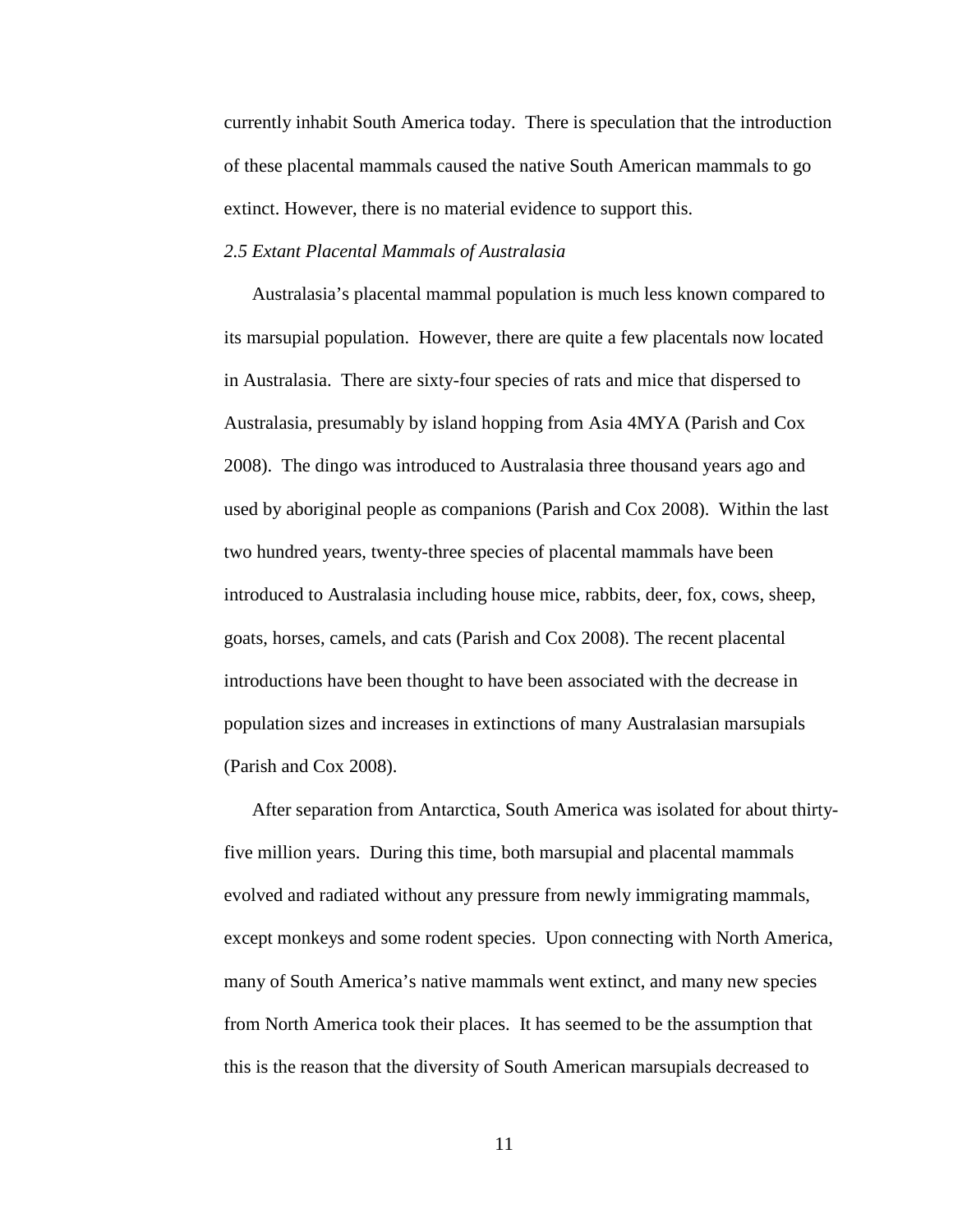such a great extent compared to Australasian marsupial diversity, since Australia has remained isolated since its separation from Antarctica. However, it could be argued that Australia is no different than South America in regard to total marsupial diversity of extant and extinct species. Australia has been an isolated continent for thirty-eight million years, giving the marsupials time to radiate without disturbance into what is seen today, except for the introduced taxa discussed earlier. The introduction of placental mammals that has occurred over the past two hundred years could be compared to the dispersal of placental mammals from North America to South America during the Great American Biotic Interchange. Australia has not seen a large decrease in its marsupial diversity yet, but with the number of marsupials that have already gone extinct since European settlement (18) (Johnson et al. 2007) and the number that are now endangered, this could be an event similar to the marsupial extinctions of South America.

Importantly, the basal metabolic rate of marsupials is 70% that of placental mammals of equivalent size, although their field metabolic rates are the same (Tyndale-Biscoe 2001). This means that energy, nutrient, and water requirements for marsupials are less than similar-size placental mammals. Also, the longer period of time that marsupials lactate and feed their young compared to placentals allows the mother to survive better in harsh environments when resources are less available (Tyndale-Biscoe 2001). This is an advantage, especially in semi-arid environments that are nutrient-poor and do not have a lot of available water.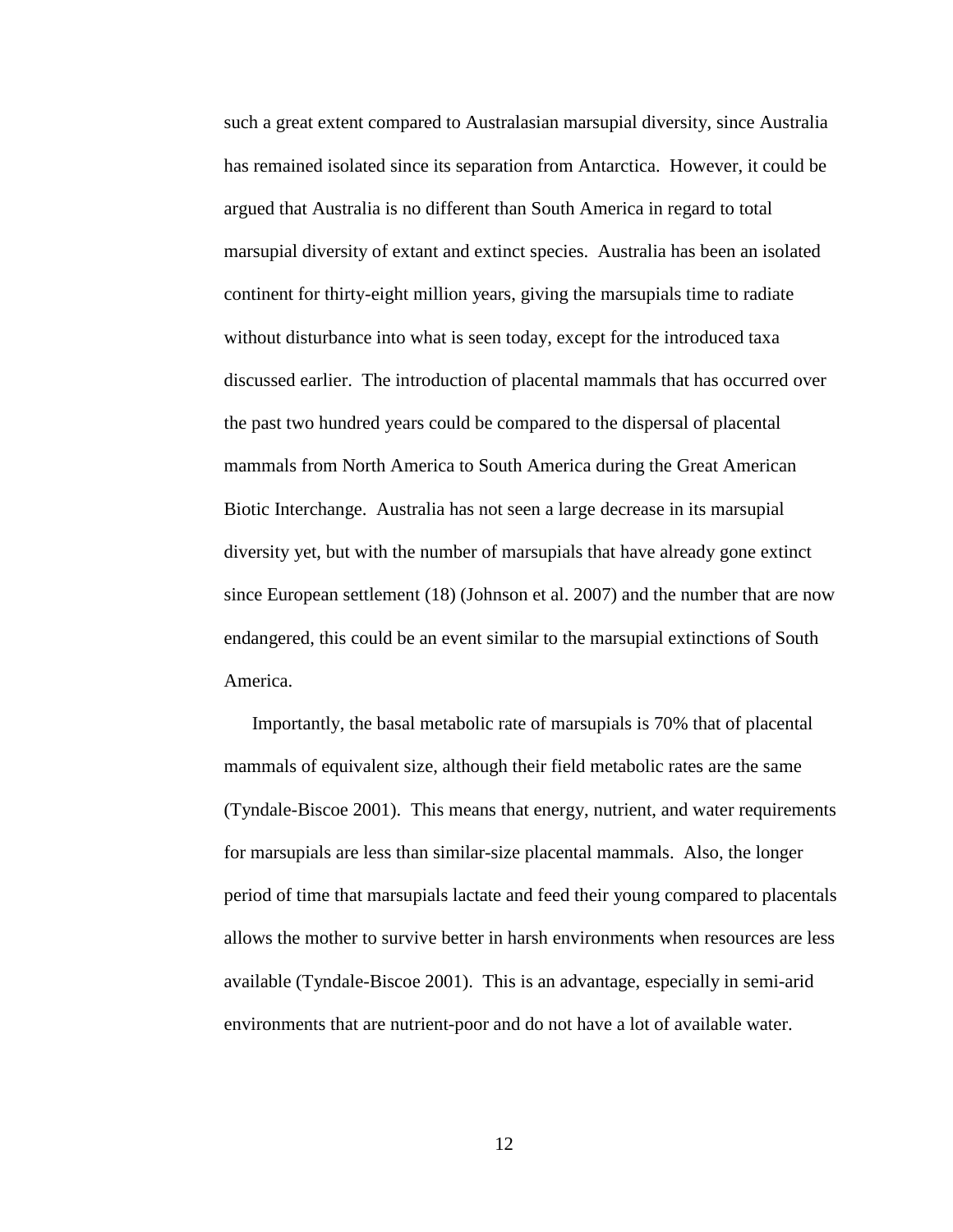#### *3. Biogeography*

The South American marsupial order Microbiotheria lives across the world from its closest relatives, the Australasian marsupials. However, this is not the only case of organisms living across the world from close relatives. Many plants and animals separated by vast distances and oceans are closely related. How has this happened? Continental drift seems to have caused this situation. The continents are located on tectonic plates that are constantly shifting, albeit very slowly. Continents collide, sharing shores for a period of time, and then eventually they shift and separate again. This process goes on even today and is one of the strongest influences on geographic distribution of organisms.

## *3.1 Continental Drift*

The supercontinent known as Pangaea began its separation near the end of the Triassic (Fooden 1972). It split into two landmasses known as Laurasia and Gondwana. North America and Eurasia remained connected, composing the land mass Laurasia in the northern hemisphere. South America, Africa, Antarctica, and Australia formed the land mass in the southern hemisphere known as Gondwana. Africa separated from Gondwana in the Late Triassic-Early Cretaceous (Fooden 1972), leaving the continental formation seen in Figure 3A.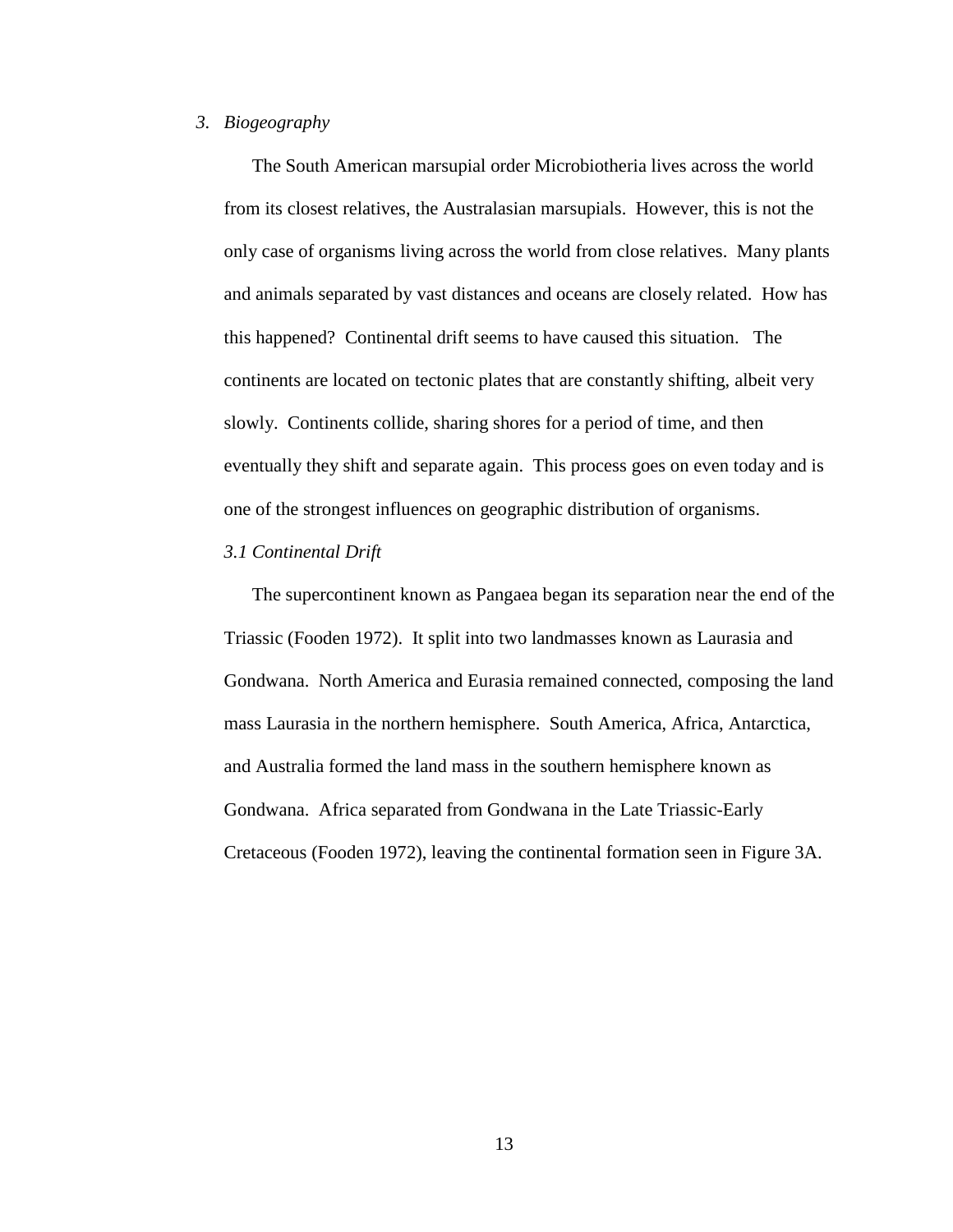

Figure 3. Continental Drift. **A.** The supercontinent Gondwana approximately 60MYA. **B.** After the break-up of Gondwana approximately 28MYA. From left to right: South America (SA), Antarctica (AN), Australia (AU).

The climate at this time was very different than it is today. Temperatures were much warmer, allowing even Antarctica to be tolerant of rainforests (Woodburne and Zinsmeister 1982). The number of angiosperms present across the world increased by 80% in the Cretaceous (Meredith et al. 2011). Warmer climate allowed tropical species of plants to be present across the whole of Gondwana. The mistletoe family Loranthaceae dates back to the Middle Cretaceous and was widespread in Gondwana (Vidal Russell et al. 2007). Today, it occurs in tropical and temperate habitats of Australia, New Zealand, New Guinea, and South America (Vidal Russell et al. 2007). One of the most primitive genera of the family Loranthaceae is *Tristerix* (Amico and Aizen 2000). Since the monito del monte is currently the sole seed disperser for *Tristerix corymbosus* (Amico and Aizen 2000), this could shed light on the monito del monte's dispersal across Gondwana, proving this to be an ancient mutualistic relationship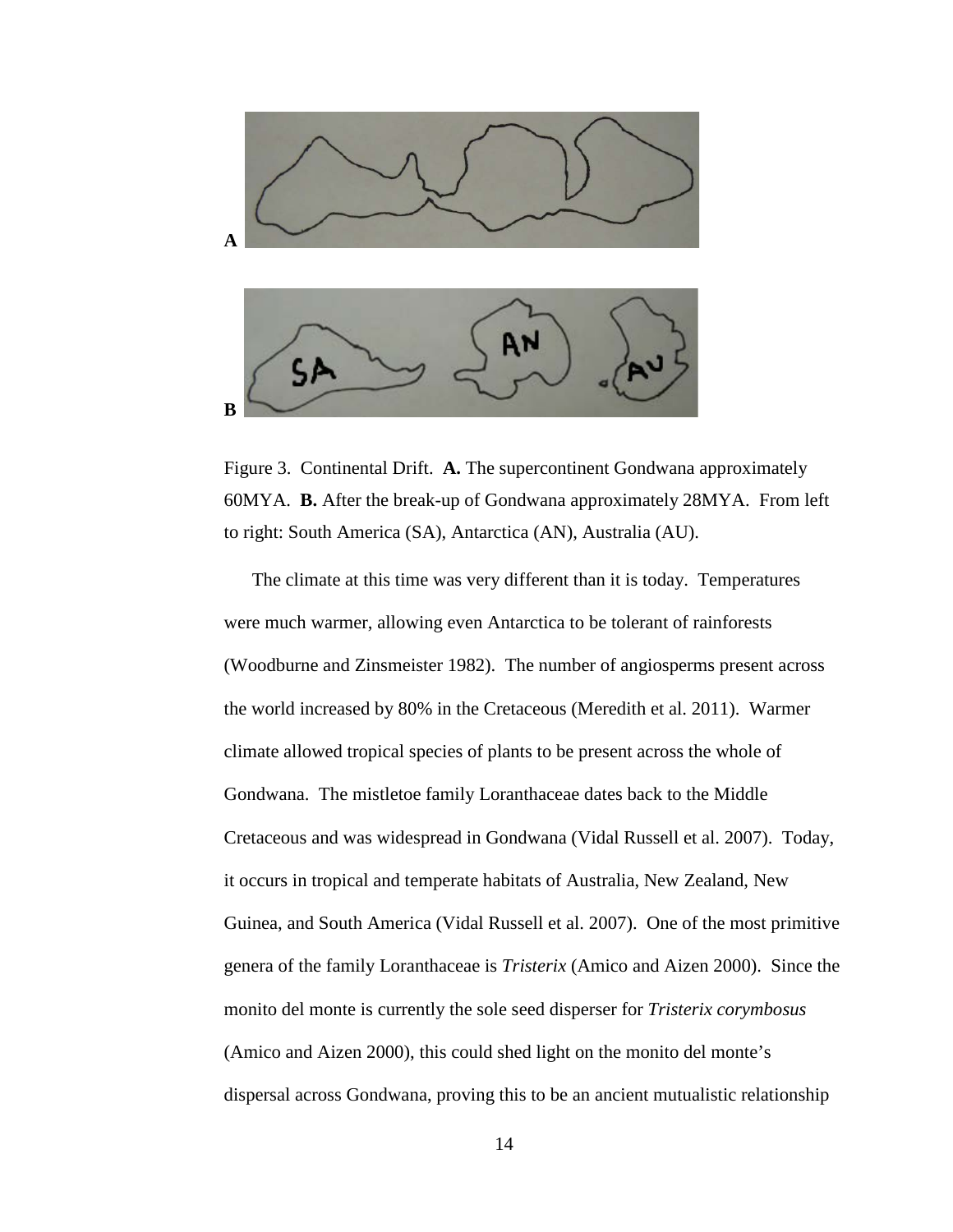(Amico and Aizen 2000). Another plant found across Gondwana is *Nothofagus*, or southern beech (Pielou 1979). It originated in the southern hemisphere during the Late Cretaceous (HaoMin and ZheKun 2007). Fossils of *Nothofagus* have been found in Antarctica and dated to the Oligocene (Pielou 1979) and the Eocene (HaoMin and ZheKun 2007). *Nothofagus* is not only currently found in southern South America, where the monito del monte calls its forests home, but it is also currently found in Australia, New Guinea, and New Zealand (HaoMin and ZheKun 2007). Forests such as these created a continuous biogeographical region that stretched across South America, Antarctica, and Australia and would have aided movement and dispersal (Beck 2012). During the Late Cretaceous and Early Cenozoic, the Antarctic Peninsula served as the main filter for movement between South America and Australasia (Woodburne and Zinsmeister 1982).

There is a wide range of estimates as to when Australasia separated from Antarctica: 38-56 MYA (Palma and Spotorno 1999; Nilsson et al. 2004; Springer et al. 1998; Nilsson et al. 2003; Beck 2012; Godthelp et al 1992; Woodburne and Zinsmeister 1982; Pielou 1974; Szalay 1994). Separation began 56MYA, and final separation occurred 38MYA. What is agreed upon is that the separation of Australasia from Antarctica was before the separation of South America and Antarctica, which took place 28-41MYA (Beck 2012; Palma and Spotorno 1999). As Australasia separated from Antarctica, shallow water environments emerged; however, organisms could still traverse them until the distance between the two continents became too great and the water became too deep (Godthelp et al. 1992). This happened with the separation of South America from Antarctica, as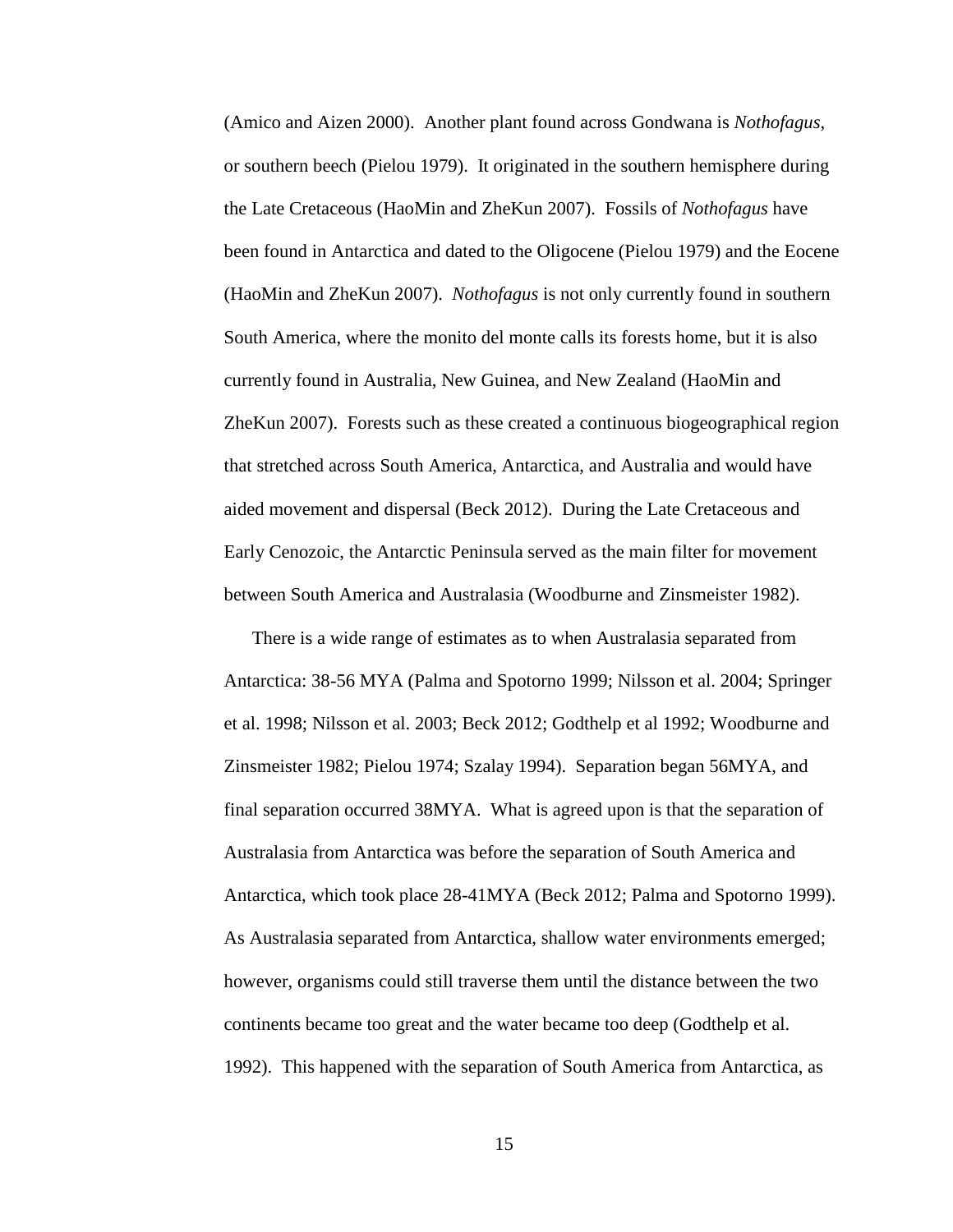well where evidence suggests a former beach dating to 40MYA where Antarctica was previously attached to South America (Woodburne and Zinsmeister 1982). Upon separation from Antarctica, Australasia began moving northward, as did South America (Pielou 1979) (Figure 3B). South America and Australia remained isolated continents through most of the Tertiary (Tyndale-Biscoe 1973), giving life on each continent a long period of time in which to radiate. Antarctica was now home to, not only the organisms left after the splitting of South America and Australia, but to newly forming glaciers as oceanic circulation began cooling waters around the continent (Springer et al. 1998). As this cooling spread, Cenozoic cooling of the world began (Nilsson et al. 2004). This cooling of the climate has caused increased aridity in Australia (Tyndale-Biscoe 2001). Although life on isolated Antarctica survived the separation from Australasia and South America, organisms eventually went extinct in the Early Miocene due to the decreasing temperatures and fully regional glacial conditions (Woodburne and Zinsmeister 1982).

Although Australia and Antarctica have remained isolated continents since their separation, South America did not. North and South America became connected in the Pliocene or Early Pleistocene via the Isthmus of Panama (Tyndale-Biscoe 1973). Prior to this connection, neither continent had any families of terrestrial mammals in common with the other (Pielou 1979). This is when the Great American Biotic Interchange began, and this event is what has helped shape the South American fauna into what it is today. As for Australia, it has remained isolated since its split from Antarctica 38MYA. The Australian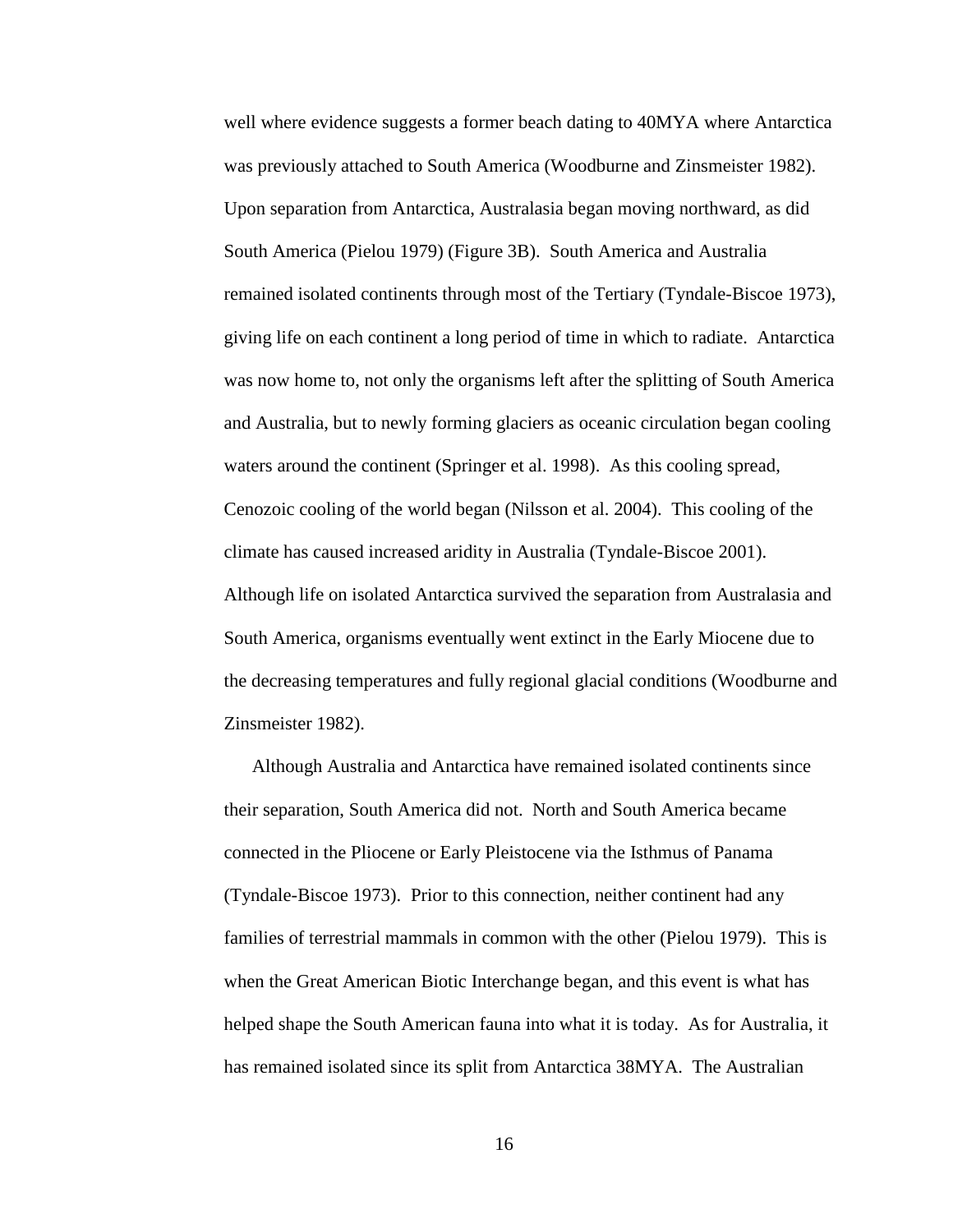marsupials have had 38 million years to evolve and radiate into what is seen there today almost completely alone. It is almost exclusively travel by man that has introduced new species of competitors to Australia.

## *3.2 Dispersal Scenarios of Microbiotheria*

It is evident that during the time when South America, Antarctica, and Australasia were connected, organisms were moving around all three continents. With evidence suggesting that the monito del monte is more closely related to Australasian marsupials than marsupials in South America, a natural conclusion is that some form of dispersal occurred across Gondwana. This is especially true because there is fossil evidence, as will be discussed later. There are many different scenarios of dispersal that could have occurred. Figure 4 represents a simplified summary of possible dispersal scenarios.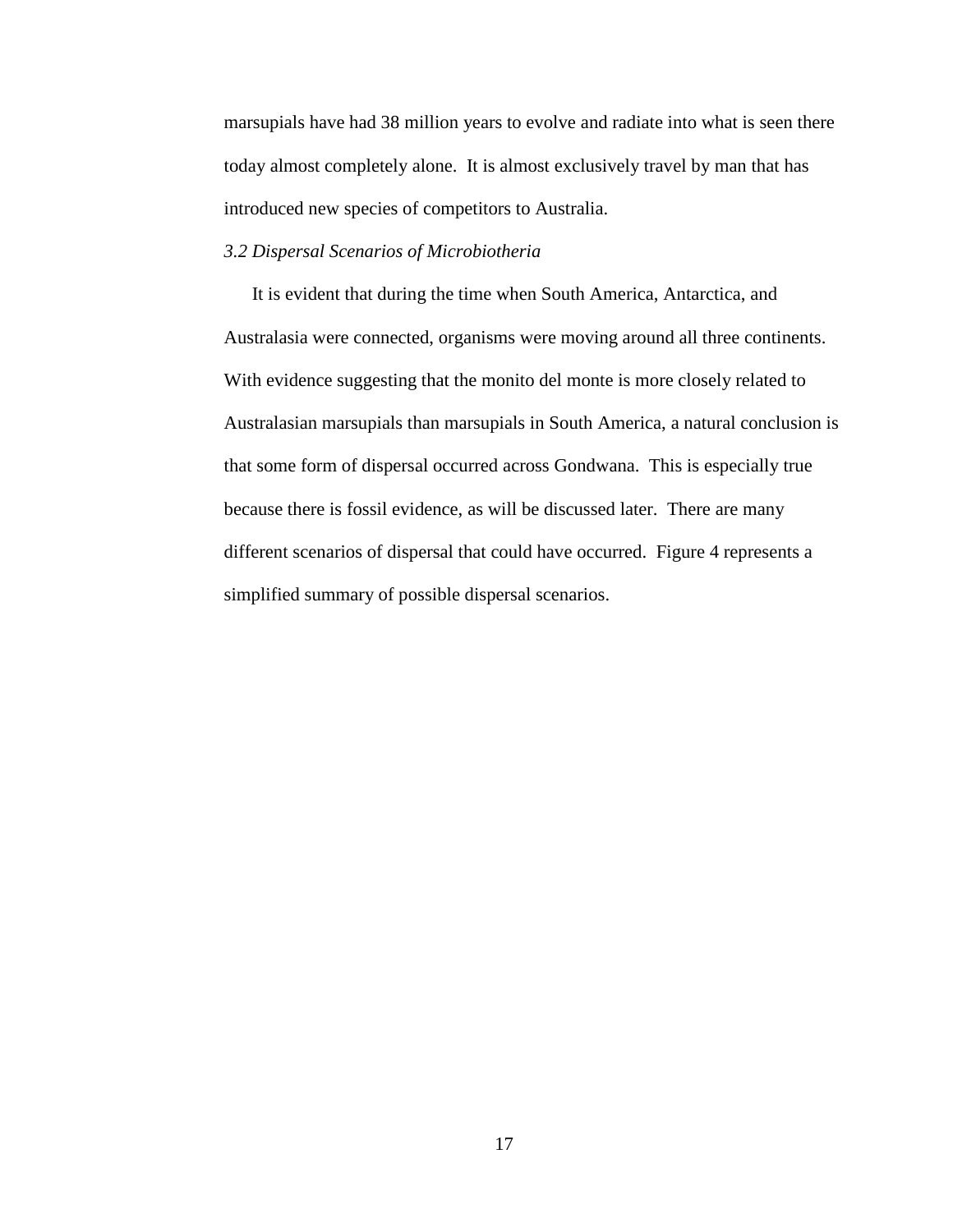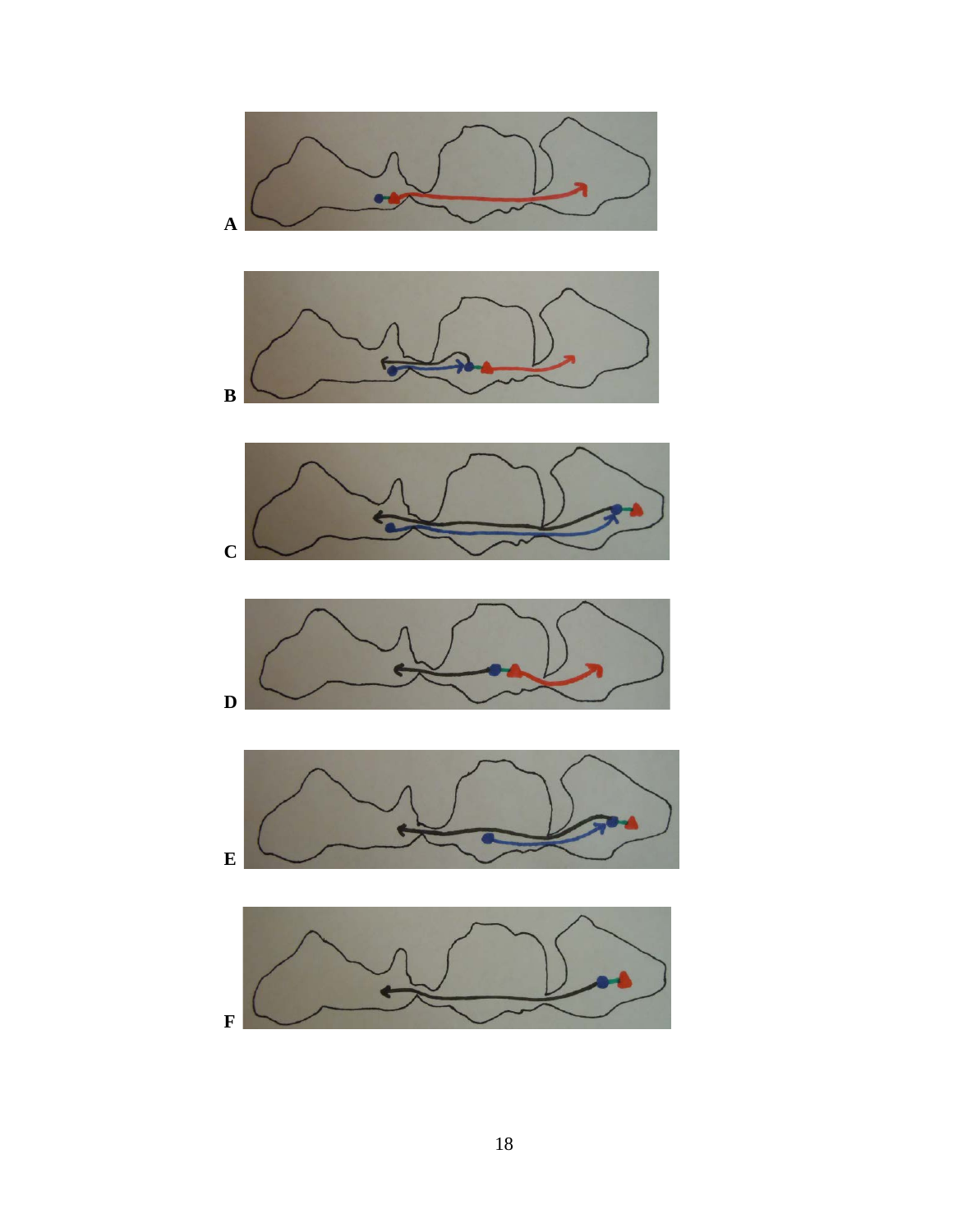

Figure 4. Dispersal Scenarios for Microbiotheria. The blue circle represents Microbiotheria. The red triangle represents Australasian marsupials. The blue arrow represents the dispersal of Microbiotheria. The green line represents the radiation of Australasian marsupials. The red arrow represents the dispersal of Australasian marsupials. The black arrow represents the back-dispersal of Microbiotheria to South America. **A-C** depicts the three scenarios for the South American origin of Microbiotheria. **D-E** depicts the two scenarios for the Antarctic origin of Microbiotheria. **F** depicts the scenario for the Australasian origin of Microbiotheria. **G** depicts the scenario of confluent marsupial fauna across Gondwana where vicariance resulted in the two marsupial faunas of South America and Australasia. All scenarios require the extinction of marsupials from Antarctica. Scenarios that place Microbiotheria in Australasia require the order to have gone extinct there. The scenario that places Australasian marsupials in South America requires them to have gone extinct there.

## *3.2.1 South American Origin of Microbiotheria*

One way that dispersal may have begun was if Microbiotheria originated in South America. Microbiotheria could have radiated in South America, and the species that originated from that radiation dispersed across Antarctica to Australasia and gave rise to the Australasian marsupials seen today (Figure 4A). Alternatively, Microbiotheria could have originated in South America, dispersed to Antarctica, and radiated there. The species that radiated would have to then disperse to Australasia, and Microbiotheria would have had to disperse back to South America (Figure 4B). Another version for the South American origin of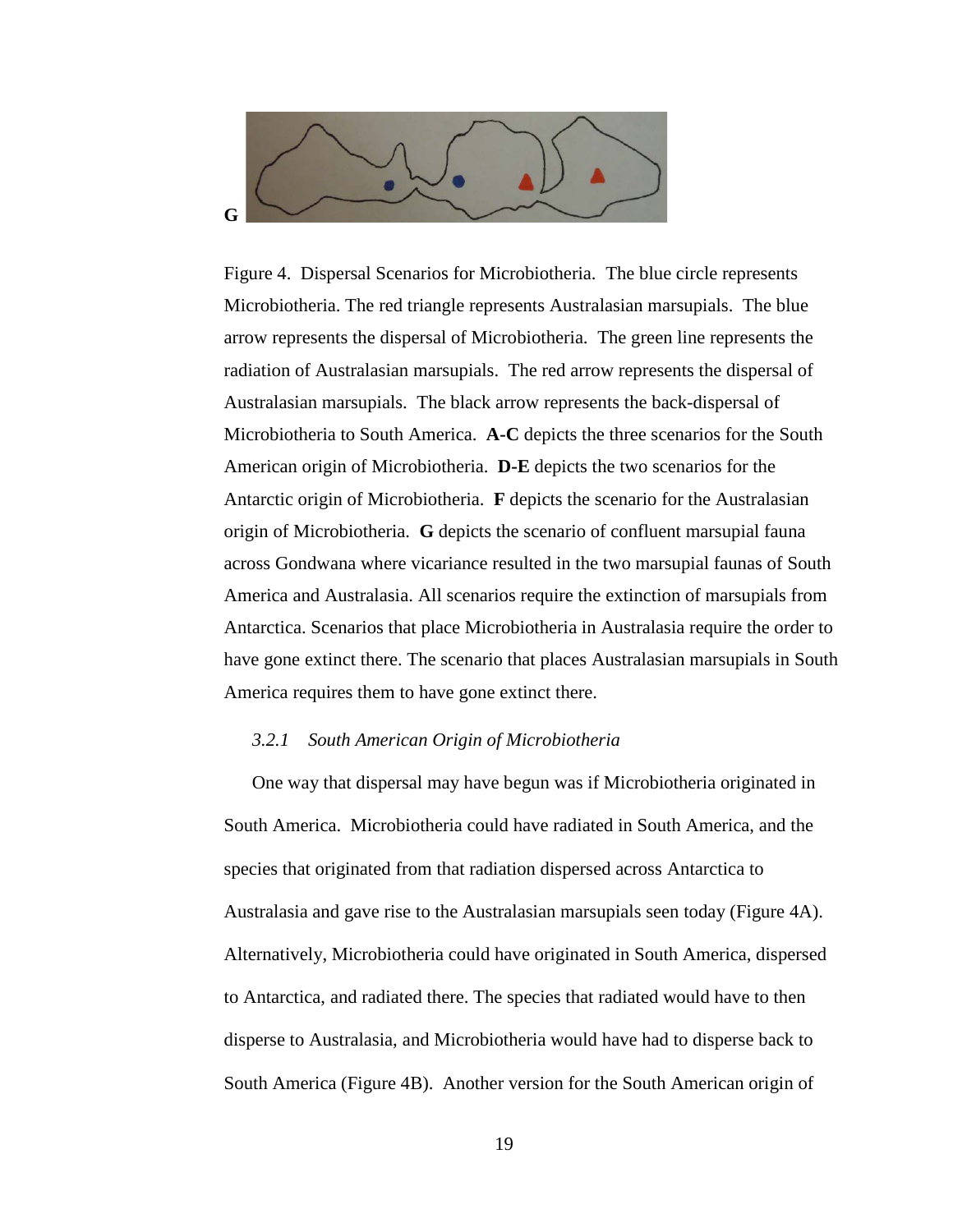Microbiotheria entails its dispersal from South America to Australasia via Antarctica, radiating in Australasia, and dispersing back to South America (Figure 4C). These scenarios imply movement via sweepstakes dispersal (Beck 2012), meaning that there was in place some sort of barrier that prevented most other mammals from dispersing, but, by chance, a few made their way through. For each scenario, any Microbiotherids that were present in Australasia and/or Antarctica and any Australasian marsupials that were present in Antarctica and/or South America had to have gone extinct, as they are not currently seen in these localities.

## *3.2.2 Antarctic Origin of Microbiotheria*

Another scenario begins with the origin of Microbiotheria in Antarctica. One version of this involves the Australasian marsupials radiating from Microbiotheria in Antarctica and dispersing to Australasia, with Microbiotheria dispersing to its current location in South America (Figure 4D). Another version involves Microbiotheria originating in Antarctica, dispersing to Australasia, radiating there, and then dispersing to South America (Figure 4E). These scenarios all require that marsupials go extinct in Antarctica, and Microbiotheria go extinct in Australasia. These dispersal scenarios also would rely on some level of sweepstakes dispersal because, according to these scenarios, there is not a large flow of organisms moving across Gondwana (Beck 2012).

#### *3.2.3 Australasian Origin of Microbiotheria*

The Australasian origin scenario places the radiation of a clade containing Microbiotheria and the Australasian marsupials in Australasia (Figure 4F).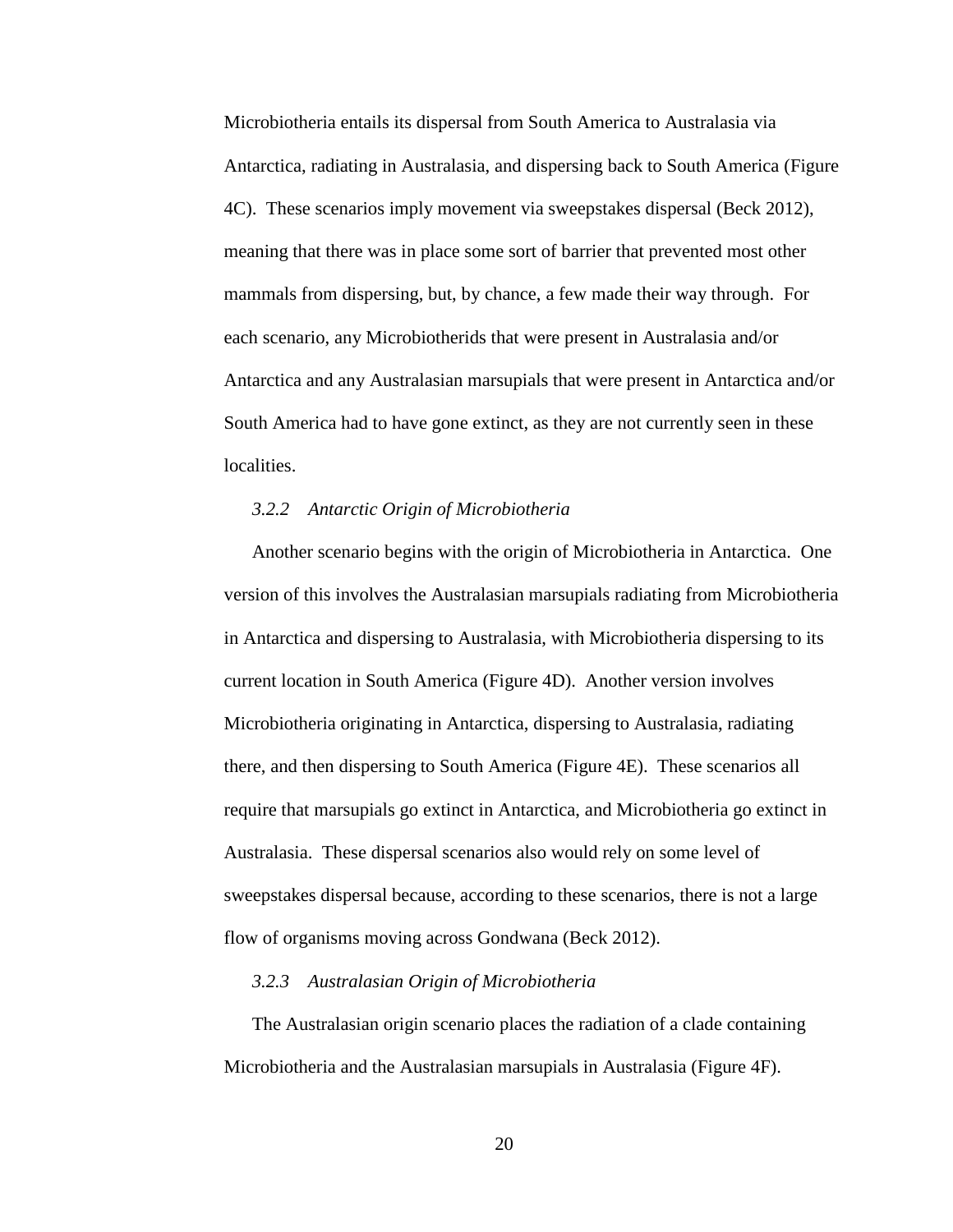Again, this scenario implies sweepstakes dispersal where an Ameridelphian, or some form of Australidelphian ancestor, dispersed from South America, across Antarctica, and into Australasia. Microbiotheria would then have dispersed across Antarctica and into South America, subsequently going extinct in Australasia and Antarctica.

#### *3.2.4 Confluent Marsupial Faunal Spread*

One last scenario suggests that there was a broad stretch of marsupials across all of Gondwana (Beck 2012) (Figure 4G). There would not have been any barriers to restrict the flow of organisms across the three continents, which means movement occurred by corridor dispersal. This would mean that the differences between South American and Australasian marsupials are due to vicariance, meaning the geographical range of taxa is split because of the formation of a physical barrier, rather than by sweepstakes dispersal. In this case, the differences in South American and Australasian marsupials are due to the separation of the continents and the formation of oceans between them. Oceanic barriers would have inhibited gene flow, causing each continent's marsupials to evolve separately into the ones seen today.

Deciding which of these dispersal scenarios was most likely depends on fossil evidence, morphology, and phylogenetic data.

### *4. Fossil Evidence*

The best way that the movements of marsupials can be tracked is through paleontology. Fossils can offer proof that a certain species was in one place at a certain time, and it can be compared to the same species found in another place or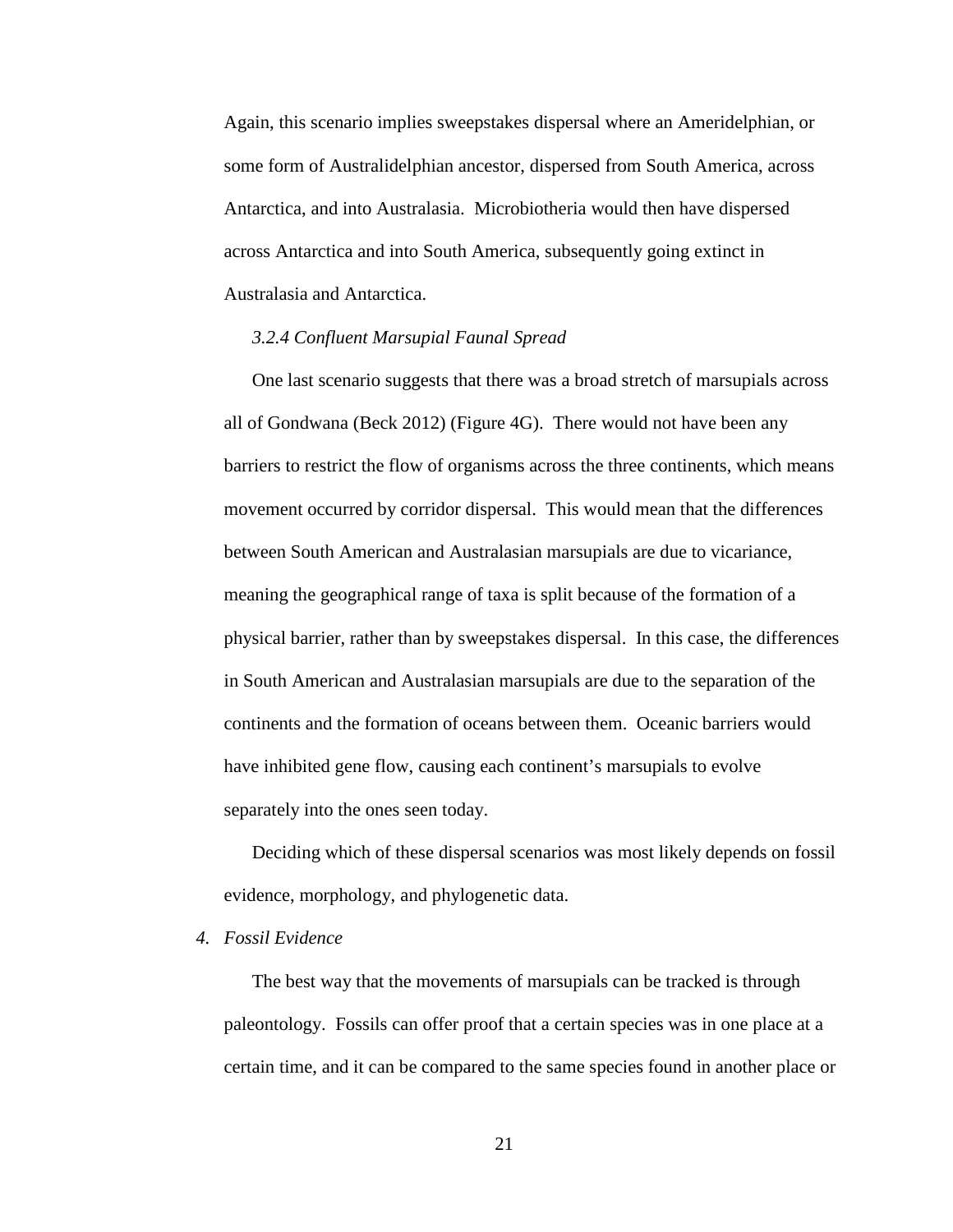another animal found elsewhere. This kind of information can be sewn together to begin to tell a story about marsupials. Fossils are dated by a method called radiometric dating. The substrate that the fossil was found in is dated by the level of decay of its radioactive elements. Since the fossils themselves are not being dated, the actual age of the substrate may be slightly older or slightly younger than the fossil itself.

#### *4.1 Comparative Morphology in Determining Taxonomy of a Marsupial Fossil*

Comparative morphology is essential for placing an organism into the proper taxonomic group. By examining a fossil, similarities and differences are noted, and if an organism has all of the features of a certain group, it will be placed within it; if not, a new group may be made and its relationships to other groups considered. There are many ways for a paleontologist to categorize a newly found fossil, especially when dealing with complex organisms like mammals. There are a lot of bones involved, and there may be many different arrangements and morphologies of a single bone type. The most crucial determinants in marsupial fossil taxonomy are the ankle joints (Szalay 1994). The continuous lower ankle joint pattern (CLAJP) is one in which the ectal and sustentacular facets are continuous (Beck 717) (Figure 5). The separate lower ankle joint pattern (SLAJP) has discontinuous ectal and sustentacular facets, otherwise separate (Beck 2012) (Figure 5). The CLAJP and SLAJP are the characters upon which the cohorts Ameridelphia and Australidelphia are based. Australidelphians possess the CLAJP, and Ameridelphians display the SLAJP (Beck 2012). Another feature exclusively seen in Australidelphia is the triple-faceted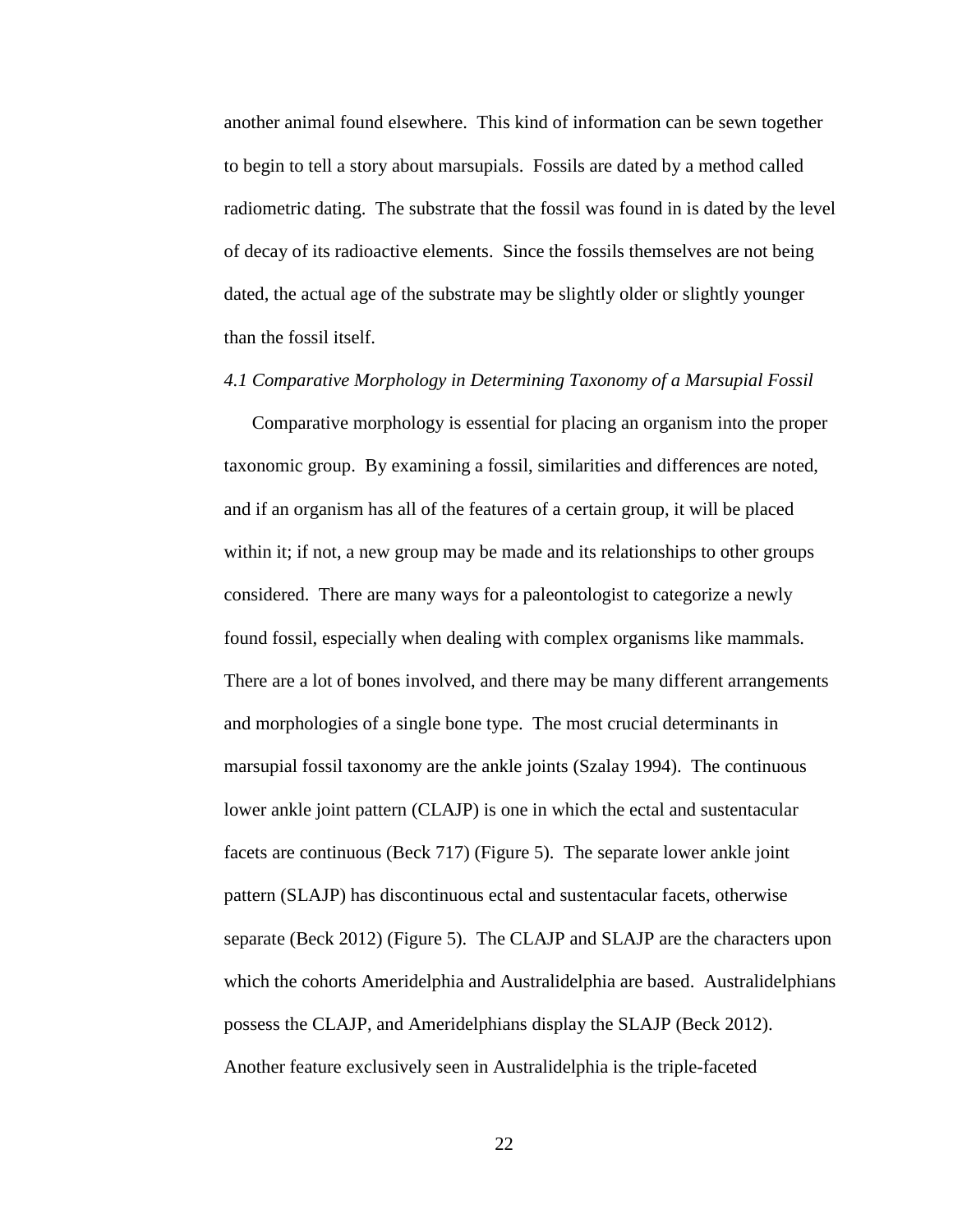calcaneocuboid joint (Beck 2012) (Figure 5). This joint is separated into three parts in Australidelphia, whereas it is one continuous piece in Ameridelphia. These are the easiest characters to analyze in order to tell the difference between Ameridelphia and Australidelphia, but, of course, other methods are used to sort fossils into further, more specific taxonomic groups.





#### *4.2 Early Marsupial Fossils*

The oldest known stem-marsupial fossil is *Sinodelphys szalayi*, which was found in China and dated at 125MYA, in the Cretaceous (Springer and Murphy 2007). Along with it was the oldest known eutherian, *Eumaia*, also dated at 125MYA (Springer and Murphy 2007). These two are thought to be the stem taxa that eventually gave rise to marsupials and placental mammals. Since there are no marsupials currently inhabiting Asia, it can be seen that marsupials have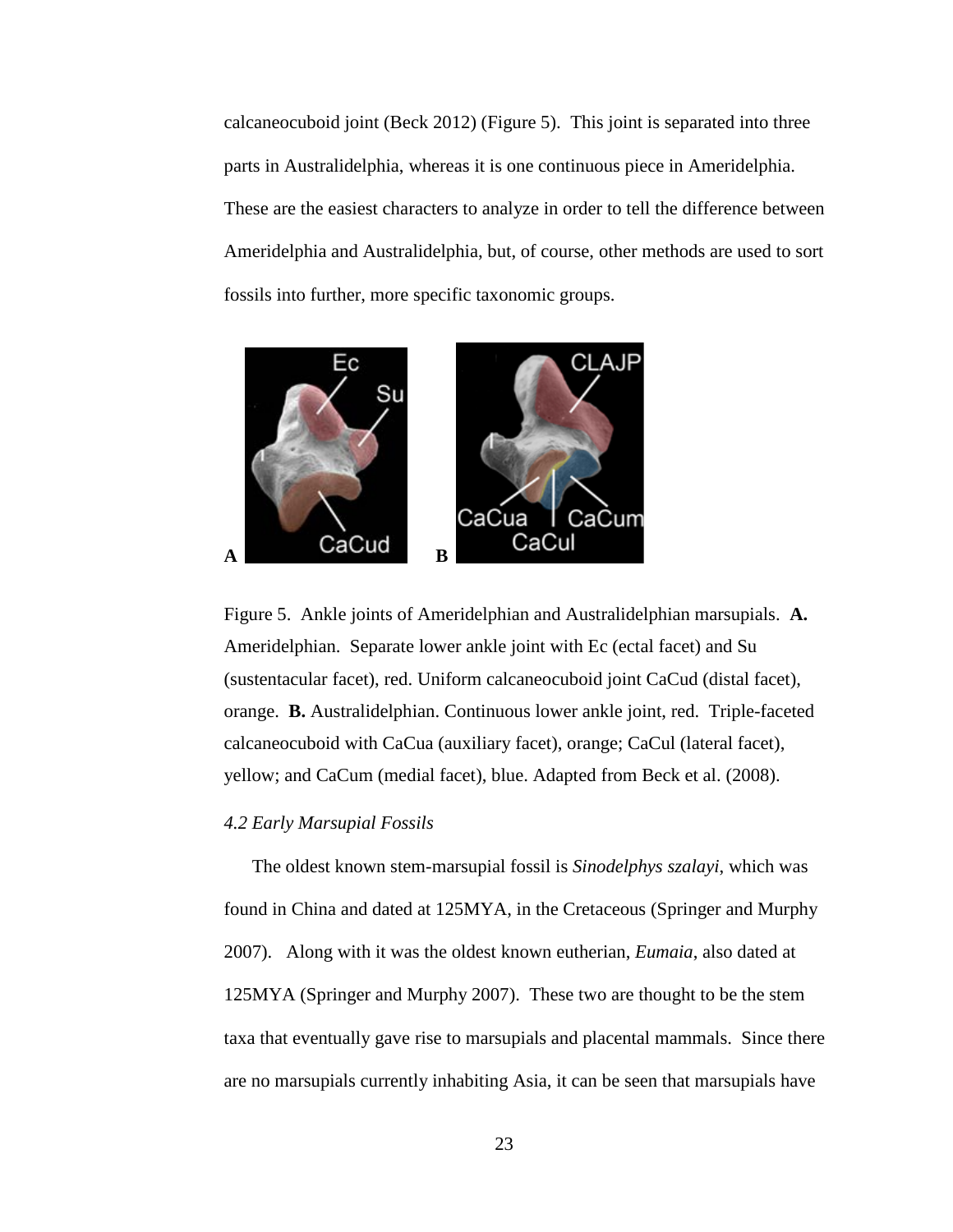had a complex biogeographic history. Skeletal remains have been found in North America from the Oligocene and given the name Herpetotheriids (Horovitz et al. 2009). These specimens have been categorized as marsupials, but they are placed as the sister taxon to all extant marsupials (Horovitz et al. 2009). Even older Herpetotheriids have been found in North America. A Herpetotheriid, *Nortedelphys magnus*, was found in North America and dated at 75MYA; this establishes the minimum age for the split between marsupials and their sister group Herpetotheriidae (Horovitz et al. 2009). Another North American fossil is in the marsupial family Peradectidae and was dated to 55MYA (Horovitz et al. 2009). It has been placed as the sister group to the family Didelphidae, which includes living American opossums, and both groups are in the order Didelphimorphia (Horovitz et al. 2009). A great example that gives evidence of the dispersal of marsupials is the family Polydolopidae, which belongs to the cohort Ameridelphia (Goin et al. 2006). Polydolopids are known from the Late Cretaceous in North America and from the Paleocene to Eocene in South America (Goin et al. 2006). The oldest known Polydolopid is *Cocatherium*, which was found in South America and dated to the Paleocene (Goin et al. 2006). Another Polydolopid was found in Antarctica and was dated at 40MYA (Woodburne and Zinsmeister 1982). The locations of these fossils would suggest that marsupials originated in Laurasia, specifically in North America. Marsupials then dispersed to South America where they were able to move freely across Gondwana, from South America into Antarctica.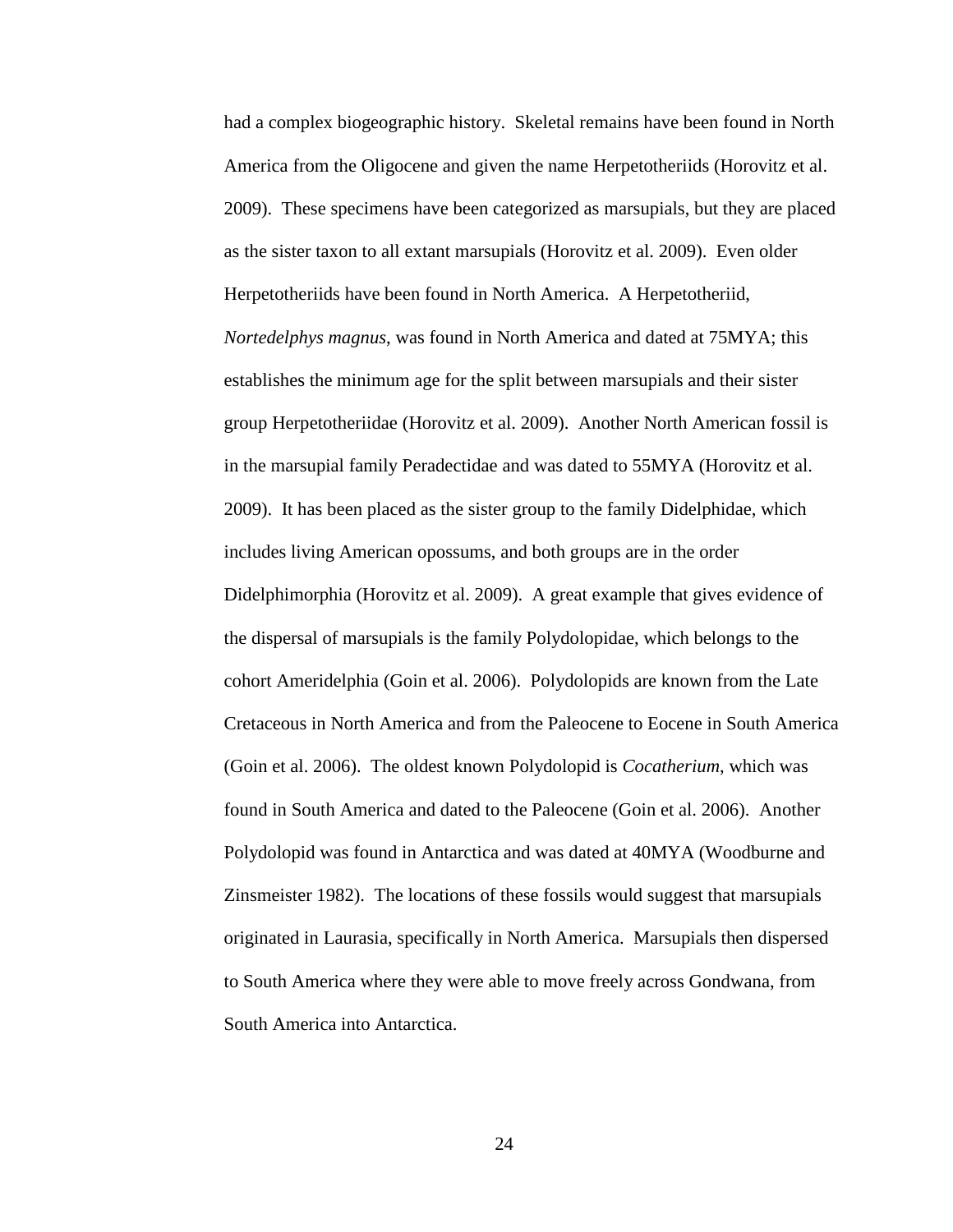#### *4.3 Microbiotherid Fossils*

For this study, Microbiotherids are of particular interest, so finding fossils that belong to this order is of utmost importance for tracking its biogeographic history. The oldest Microbiotherid in South America is *Khasia cordillerensis*, which was dated to 59.2-64.5MYA (Beck et al. 2008). Another Microbiotherid found in South America was *Mirandatherium alipoi*, which dated to 59MYA (Beck et al. 2008). *Microbiotherium tehuelchum* belongs to the order Microbiotheria and was found in South America and dated to 16MYA (Beck et al. 2008). Other Microbiotherids have been found in Antarctica that date to the Late Eocene (Goin and Carlini 1995). Since Microbiotheria is an order that belongs to the cohort Australidelphia, these fossil organisms found in South America and Antarctica are closely related to the extant species of marsupials in Australasia. Here is evidence that Microbiotherids dispersed across Gondwana.

#### *4.4 Early Australasian Marsupial Fossils*

Two of the most important and informative marsupial fossils found are *Djarthia murgonensis* and a specimen known only by its designator QM F30060. *Djarthia* is known from Early Eocene Australia and is the oldest known Australidelphian (Beck et al. 2008). It possesses the CLAJP and the triple-faceted calcaneocuboid, which explains its placement in the cohort Australidelphia. However, *Djarthia* is placed outside of the clade containing extant Australasian marsupials, placed instead as a sister group to them (Beck et al. 2008). This is significant because *Dromiciops gliroides* is also placed within Australidelphia but as a sister to Australasians, suggesting a close relationship between *Djarthia* and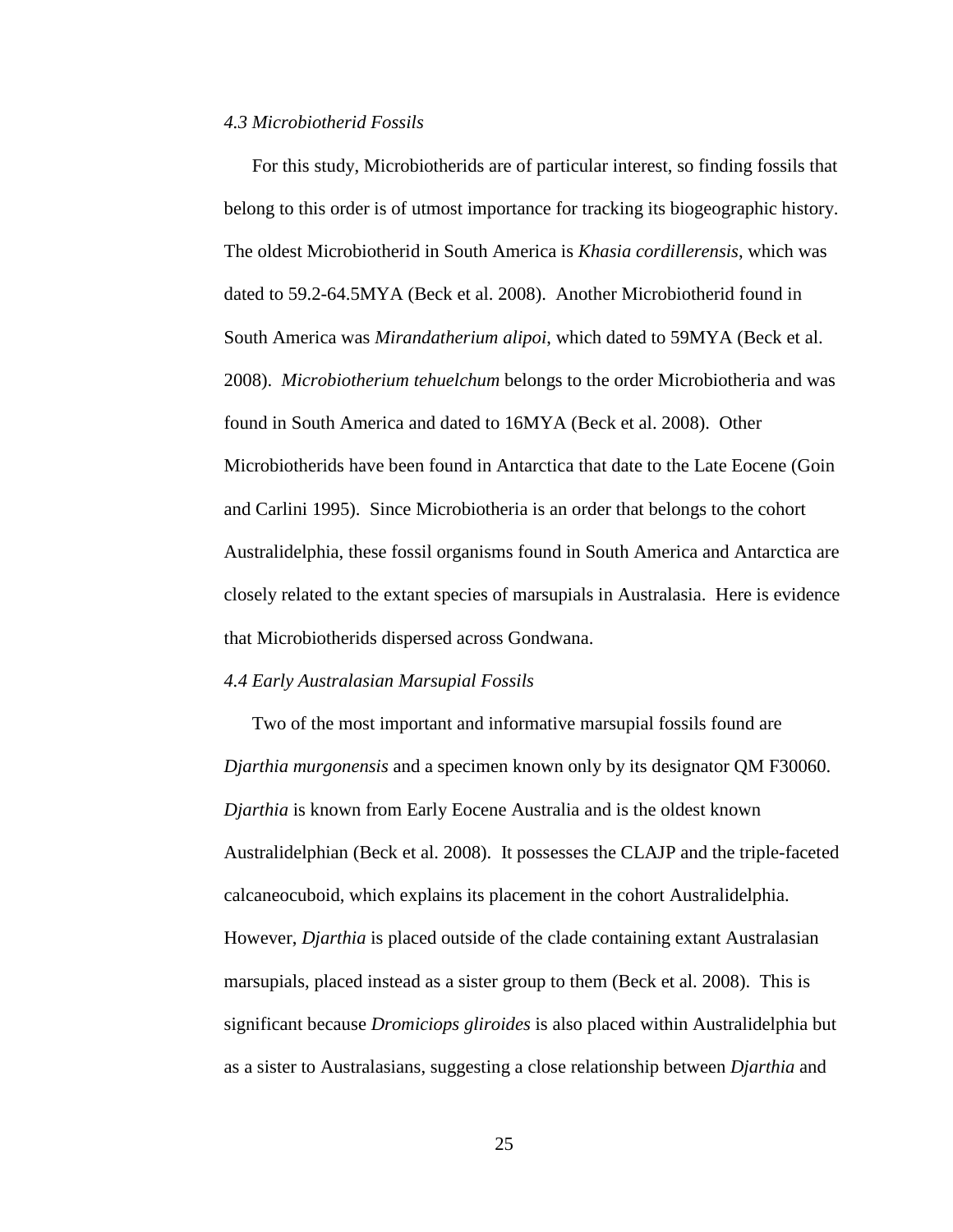*Dromiciops* (Beck et al. 2008). *Djarthia*'s dental and tarsal remains suggest that it was an insect-eating, scansorial (climbing) or arboreal animal (Beck et al. 2008). This is also a significant connection between *Djarthia* and *Dromiciops*, since the latter is insect-eating and arboreal. The specimen QM F30060 was also found in Australia and dates to the Early Eocene about 54.6MYA (Beck 2012). What is unique about this specimen is that it lacks the CLAJP, instead having the SLAJP, but it possesses the tripartite calcaneocuboid joint morphology (Beck 2012). Since QM F30060 has one of the derived features of Australidelphians but not both, it is not an Australidelphian, but instead, a possible Ameridelphian (Beck 2012). QM F30060 is a sister taxon to Australidelphia, in a group containing Australidelphia+*Djarthia*. This is the first non-Australidelphian found in Australasia. QM F30060 seems to be an intermediate between the American Didelphid morphology and the Australidelphian condition, by which the monito del monte, *Djarthia*, and extant Australasian marsupials are defined (Beck 2012). Like *Djarthia* and the monito del monte, QM F30060 seems to have been arboreal or scansorial rather than terrestrial (Beck 2012). The combination of the SLAJP and the triple-faceted calcaneocuboid morphology suggests that this marsupial diverged before the CLAJP evolved in marsupials (Beck 2012). QM F30060 and *Djarthia* exemplify transitions from Ameridelphian to Australidelphian morphology. The fact that they are both found in Australasia suggests that Australidelphia originated in Australasia.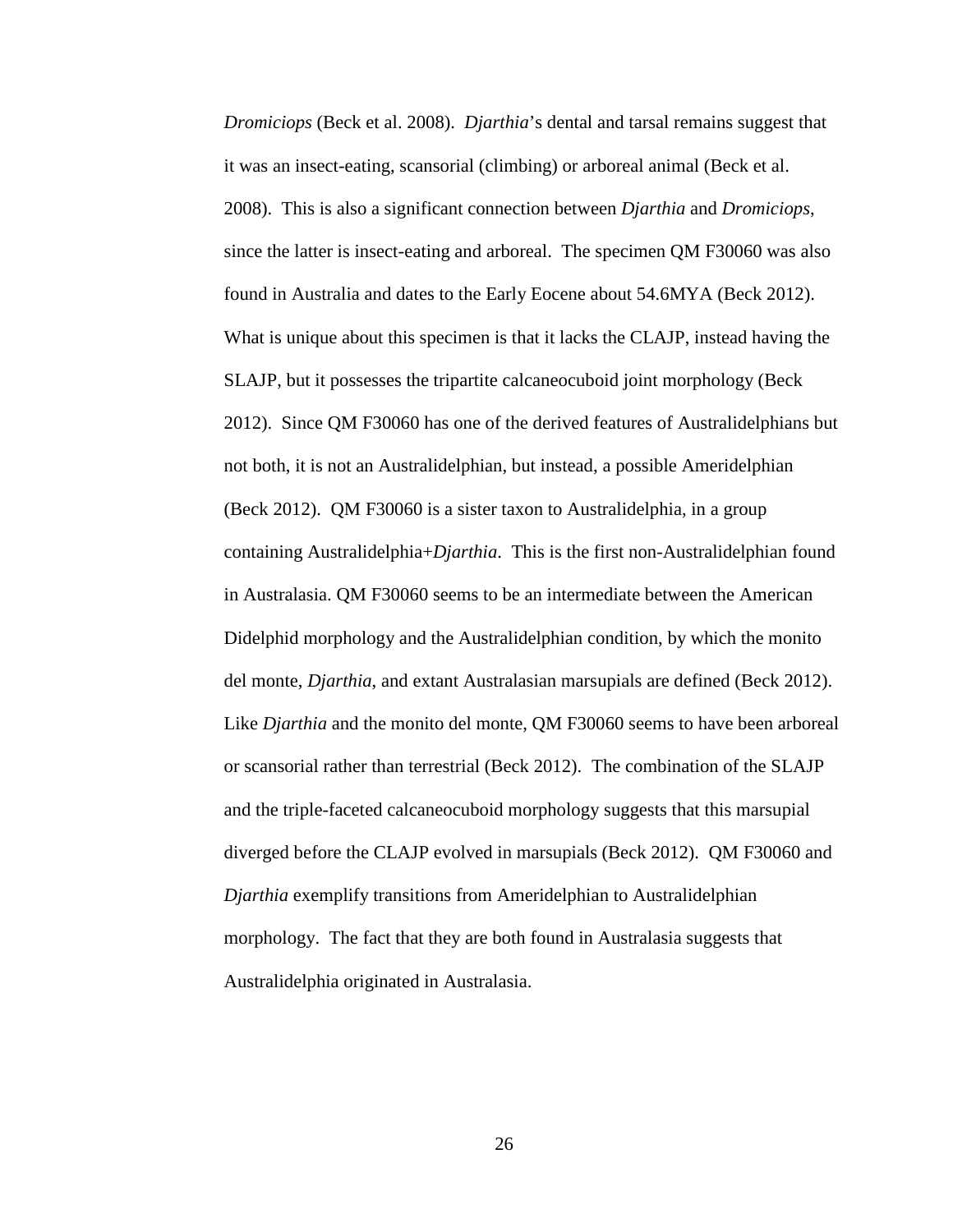#### *4.5 Non-Marsupial Fossils*

Marsupial fossils are not typically found isolated from other types of fossils. A wide range of other animals are found at the same sites. A site in Australia dated to 54.6MYA yielded remains of bats, snakes, turtles, frogs, birds, and placental and marsupial mammals (Godthelp et al. 1992). The marsupials at this site are somewhat ambiguous, bearing resemblance to peramelids, dasyurids, and didelphids (Godthelp et al. 1992). What is of significance at this site is the presence of placental Condylarths, which have been previously known from South America and thought to have originated in the Early Paleocene of North America (Godthelp et al. 1992). Another case of a non-marsupial mammal found in an area where it does not exist today is the monotreme *Monotrematum sudamericanum*, which was found in South America and dated to the Early or Middle Paleocene (Beck 2012). Monotremes are found today only in Australasia. This gives more support to the dispersal of mammals across Gondwana during this time. These fossils suggest that marsupials dispersed across Gondwana and were not alone when they arrived in Australasia, as has been previously assumed by their successful radiation into the diversity of forms presently seen.

Fossils tell paleontologists that not only marsupials, but all three mammalian forms moved across Gondwana. Their transitionary phases allow their progression to be tracked. Marsupials were not alone when they dispersed into Australasia. They were accompanied by both non-mammalian vertebrates and placental mammals, the latter of which they most likely engaged with in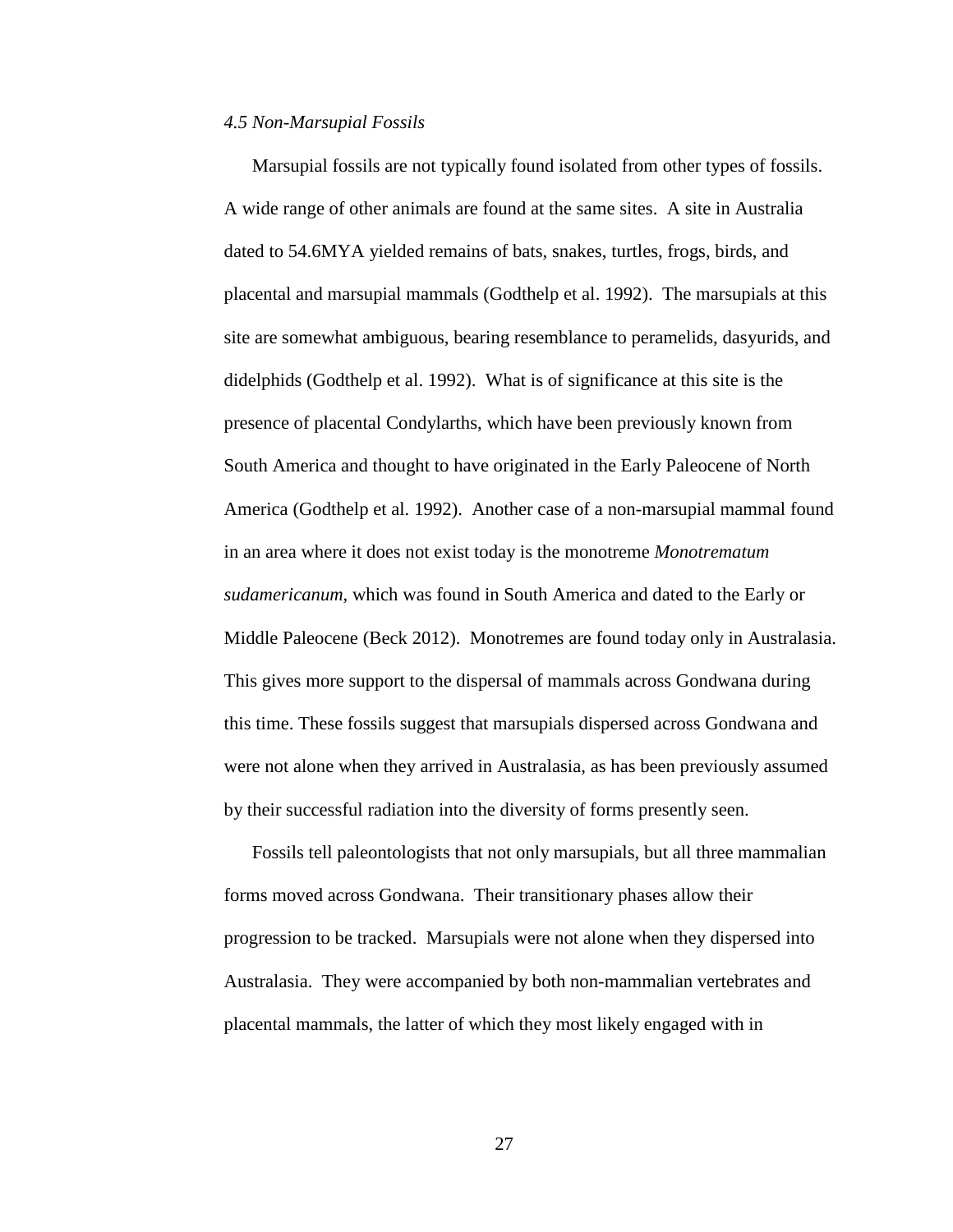competition. Fossils give a solid foundation of information that can be used as a base for all phylogenetic and biogeographic hypotheses.

## *5. Molecular Phylogeny*

In a survey of eleven phylogenetic studies, there were quite a few different ways in which results placed the seven orders of marsupials into cladograms. What is of special interest is the location of the monito del monte. Keeping the placement of the monito del monte in mind, three simplified phylogenetic trees were produced. One tree resulted in an Australasian order at the base of marsupial divergence, with the monito del monte somewhere within the rest of the Australasian and American marsupials (Table 3, Trees 3-7). Another tree had the monito del monte nested within the Australasian marsupials, with American orders at the base of marsupial divergence (Table 3, Trees 2A-2E). The third tree placed the monito del monte as the sister group to all Australasian marsupials, with American orders at the base of marsupial divergence (Table 3, Trees 1A-1C).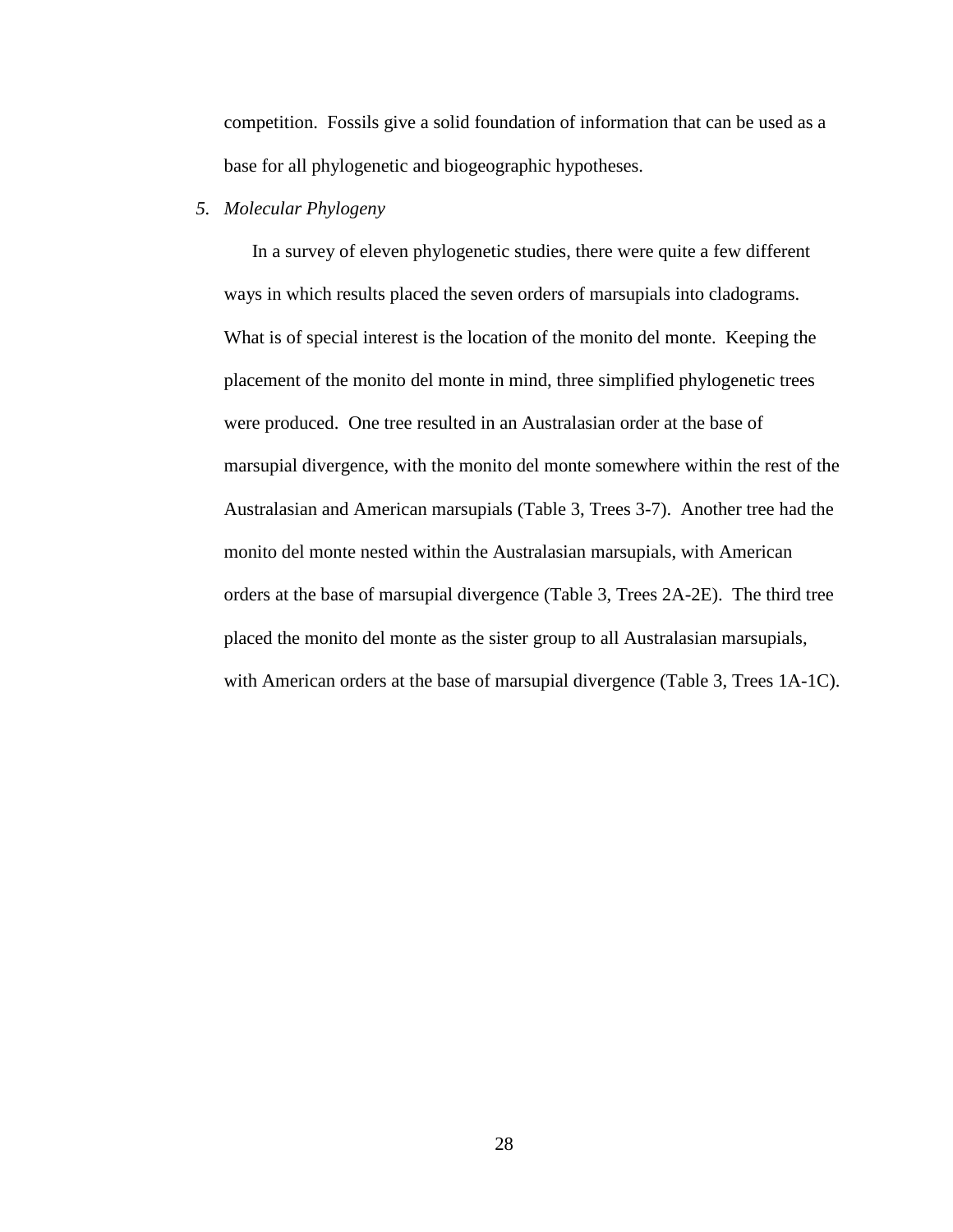## Table 3. Simplified phylogenetic trees

| <b>Tree</b>                                                                     | Genes (base                                                                                                                                                                                                                      | Gene Type   | # of | Source                               |
|---------------------------------------------------------------------------------|----------------------------------------------------------------------------------------------------------------------------------------------------------------------------------------------------------------------------------|-------------|------|--------------------------------------|
|                                                                                 | pairs)                                                                                                                                                                                                                           |             | Taxa |                                      |
| Tree 1A<br>Australasia<br>Microbiotheria<br>- South America<br>Monotremata      | ApoB, BRCA1,<br>RAG1, IRBP,<br><b>vWF</b><br>(total=6,300)                                                                                                                                                                       | all nuclear | 22   | Amrine-<br>Madsen<br>et al.,<br>2003 |
| Tree 1B<br>Australasia<br>Microbiotheria<br><b>South America</b><br>Monotremata | 53<br>retroposons                                                                                                                                                                                                                | retroposon  | 20   | Nilsson et<br>al, 2010               |
| Tree 1C<br>Australasia<br>Microbiotheria<br><b>South America</b><br>Monotremata | A2AB, ApoB,<br>BRCA1,<br>BRCA2, DMP1,<br>ENAM, GHR,<br>IRBP, RAG1,<br>vWF, TTN,<br>CNR1, BCHE,<br>EDG1, RAG2,<br>ATP7A, TYR1,<br>BDNF, ADRB2,<br>APP, BMI1,<br>CREM, FBN1,<br>PLCB4,<br>ADORA3,<br><b>PNOC</b><br>(total=35,603) | all nuclear | 24   | Meredith<br>et al.,<br>2011          |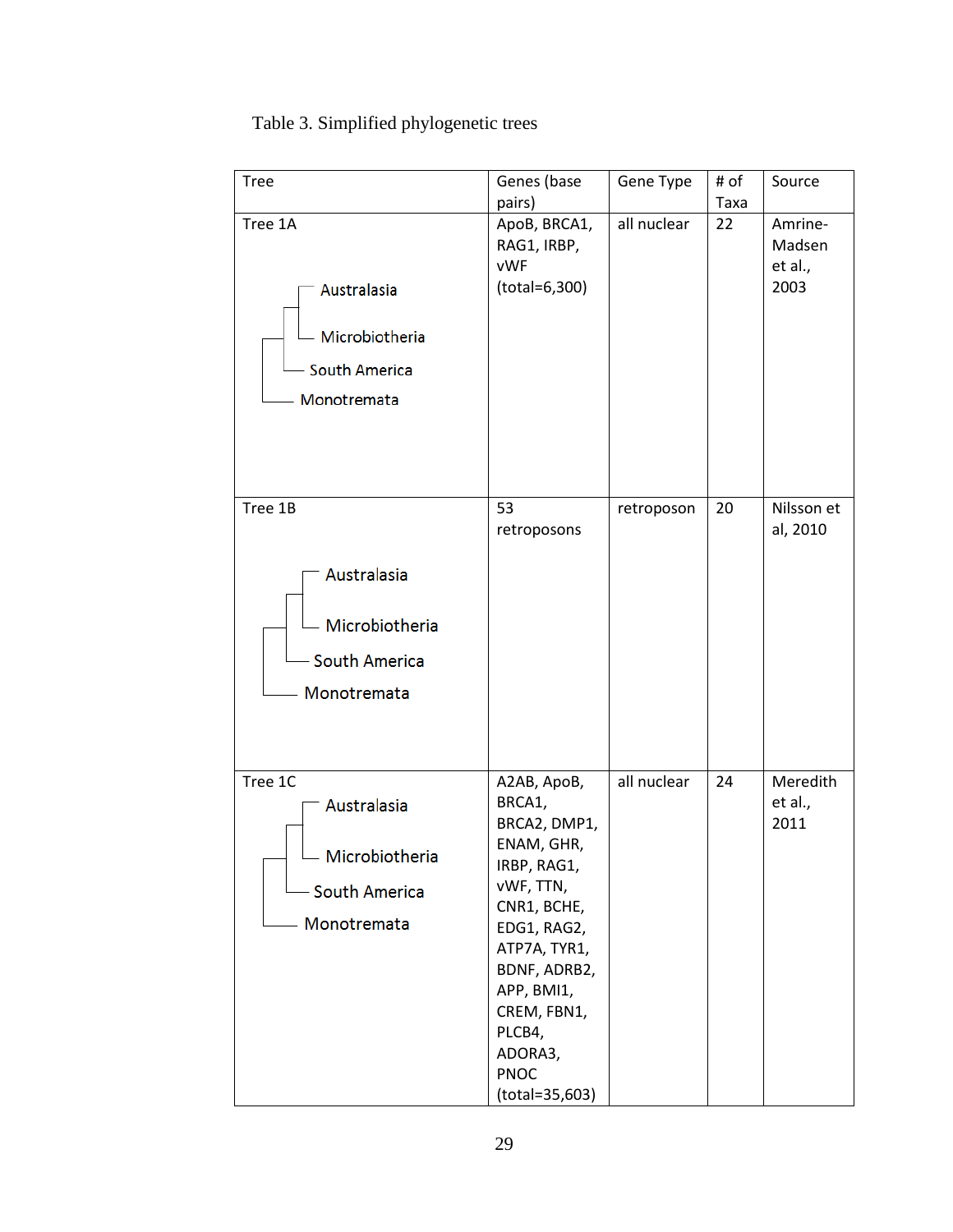| Tree 2A<br>Australasia<br>Microbiotheria<br>Australasia<br><b>South America</b><br>Monotremata   | P1 (243)                                                              | nuclear                     | 18             | Retief et<br>al., 1995      |
|--------------------------------------------------------------------------------------------------|-----------------------------------------------------------------------|-----------------------------|----------------|-----------------------------|
| Tree 2B<br>Australasia<br>Microbiotheria<br>Australasia<br>- South America<br>Monotremata        | IRBP (1,276)                                                          | nuclear                     | $\overline{7}$ | Springer<br>et al.,<br>1997 |
| Tree 2C<br>Australasia<br>- Microbiotheria<br>Australasia<br><b>South America</b><br>Monotremata | 12S rRNA,<br>tRNA Valine,<br>16S rRNA,<br>cytb, IRBP<br>(total=4,757) | 4 mtDNA<br>and 1<br>nuclear | 10             | Springer<br>et al.,<br>1998 |
| Tree 2D<br>Australasia<br>Microbiotheria<br>Australasia<br><b>South America</b><br>Monotremata   | complete<br>mitochondrial<br>genome<br>$(15,000 -$<br>18,000)         | mtDNA                       | 10             | Nilsson et<br>al., 2003     |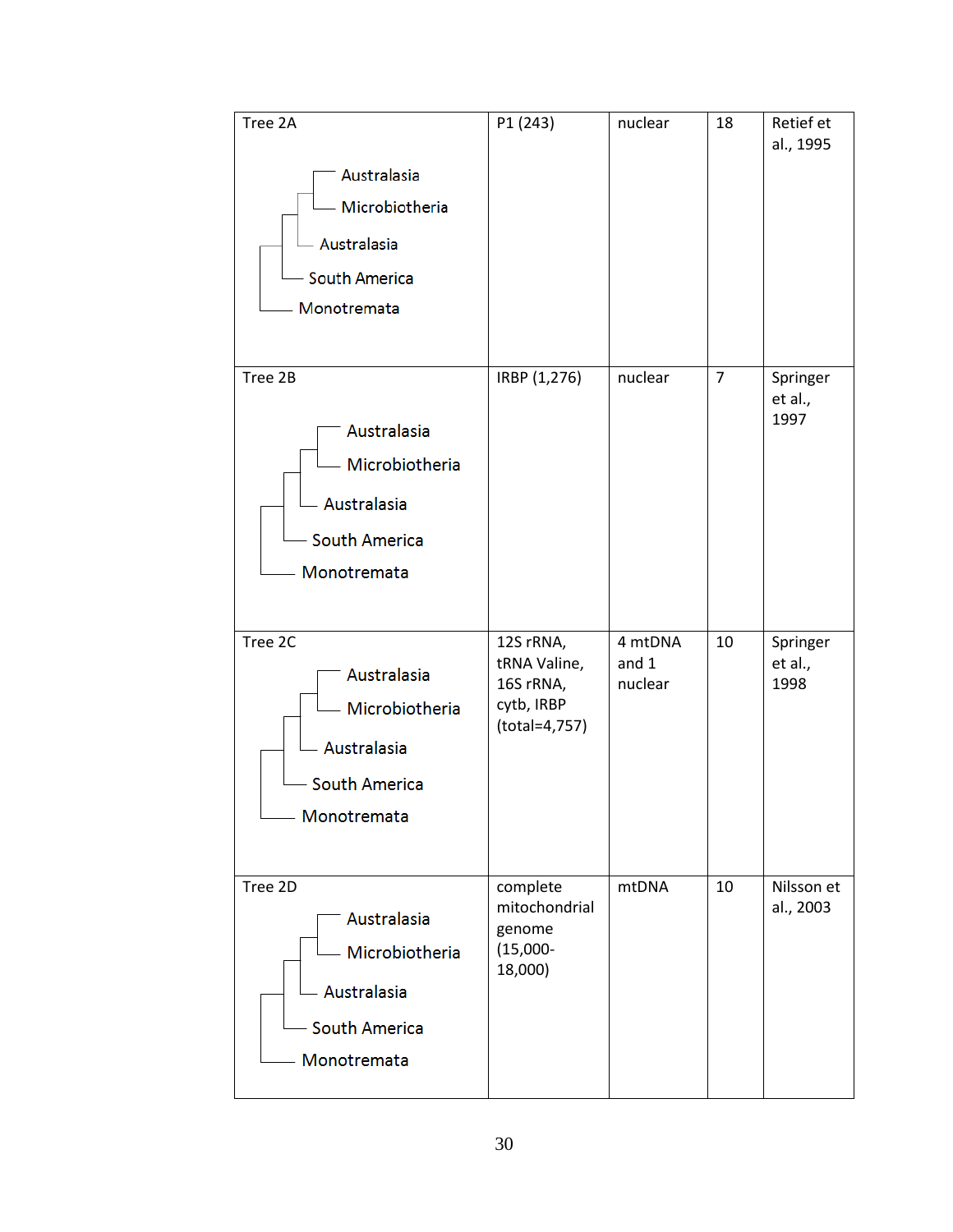| Tree 2E<br>Australasia<br>- Microbiotheria<br>- Australasia<br>- South America<br>Monotremata                              | complete<br>mitochondrial<br>genome<br>$(15,000 -$<br>18,000) | mtDNA | 19 | Nilsson et<br>al., 2004        |
|----------------------------------------------------------------------------------------------------------------------------|---------------------------------------------------------------|-------|----|--------------------------------|
| Tree 3<br>Australasia<br>- Microbiotheria<br>- South America<br>Australasia<br>Monotremata                                 | 12S rRNA<br>(818)                                             | mtDNA | 18 | Palma and<br>Spotorno,<br>1999 |
| Tree 4<br>Australasia<br>Microbiotheria<br>- Australasia<br>- South America<br><b>South America</b><br>Monotremata         | 12S rRNA<br>(818)                                             | mtDNA | 18 | Palma and<br>Spotorno,<br>1999 |
| Tree 5<br>Australasia<br>Microbiotheria<br>Australasia<br>- South America<br>- South America<br>Australasia<br>Monotremata | 12S rRNA<br>(818)                                             | mtDNA | 18 | Palma and<br>Spotorno,<br>1999 |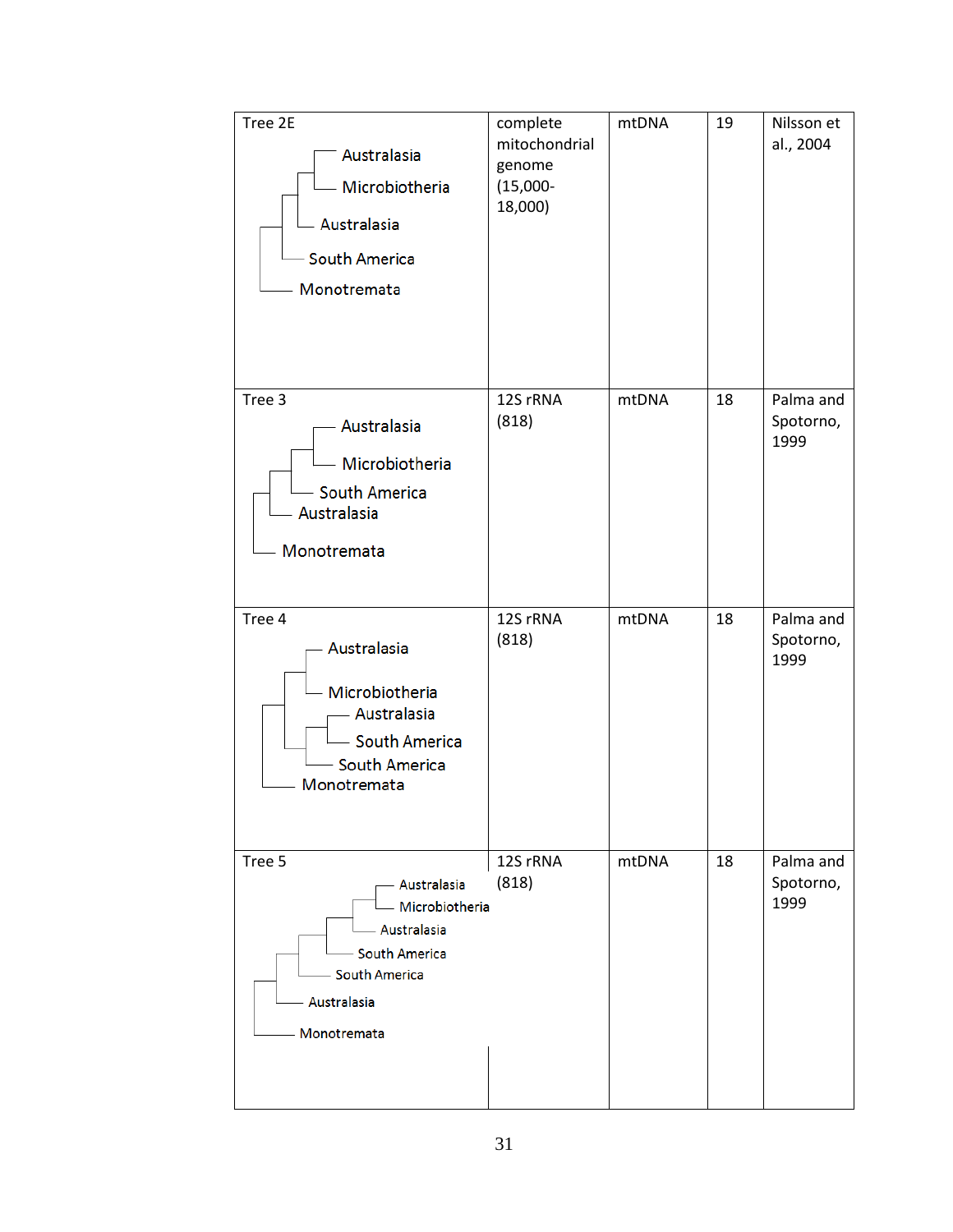

Table 3. Simplified phylogenetic trees from the literature. Monotremata is the outgroup. Australasia refers to Australasian marsupials. South America refers to South American marsupials. Microbiotheria refers to the marsupial order Microbiotheria i.e., *Dromiciops gliroides*. Wherever an Australasian marsupial occurred, the term 'Australasia' was put in its place. If there was a grouping of Australasian marsupials, the term 'Australasia' was put in its place. The same was done for South American and Microbiotherid species. mtDNA refers to mitochondrial DNA.

#### *5.1 An Australasian Basal Species*

Three studies are exemplified here that resulted in a cladogram with an order of Australasian marsupials at the base of the tree and the monito del monte placed within the remaining Australasian and American orders (Table 3, Trees 3-7).

In a single-gene study of the nuclear gene PGK-1, Colgan (1999) produced a tree which gave a polytomy, with Microbiotheria, Notoryctemorphia,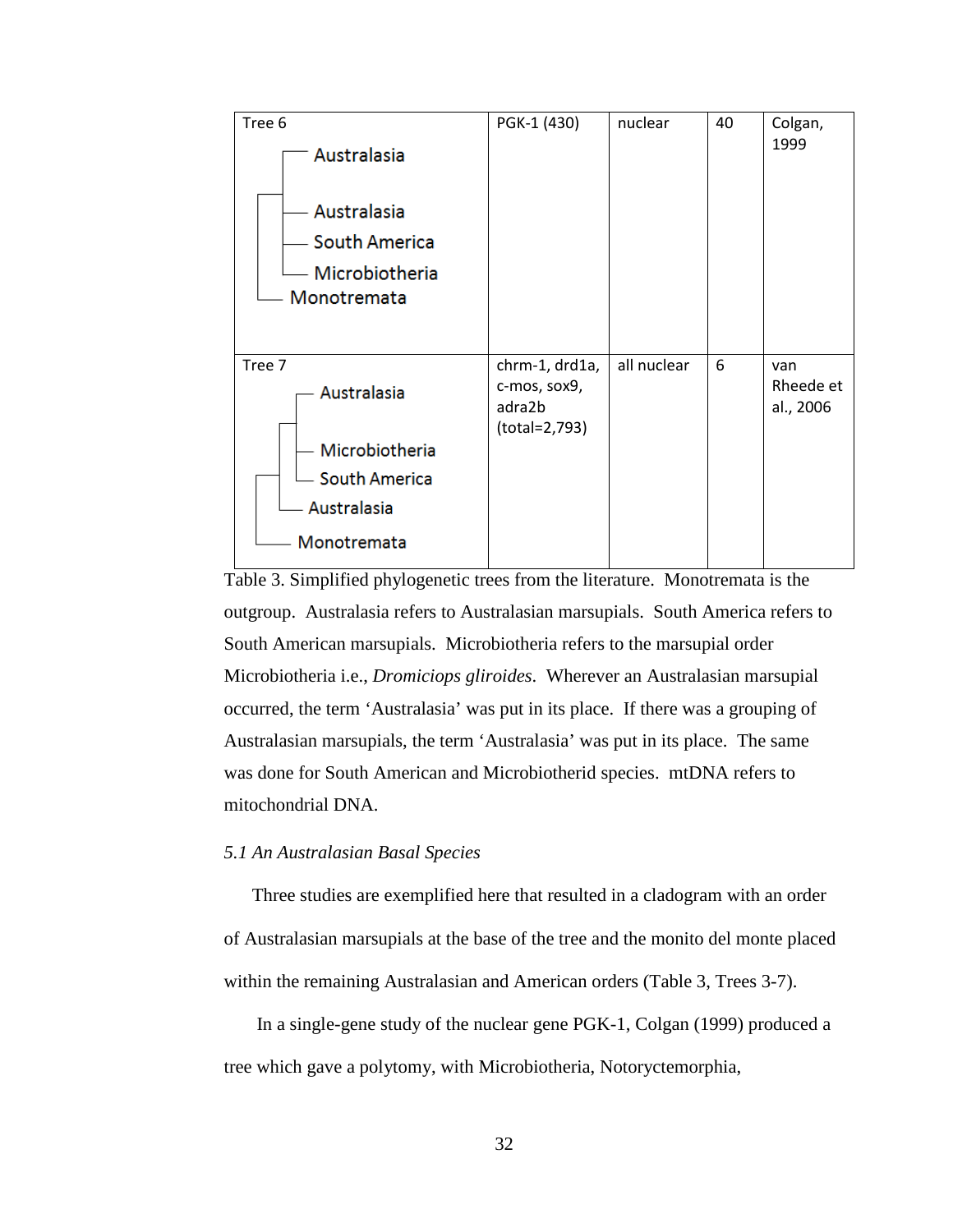Ameridelphia, and the remaining Australasian marsupials branching out from the same node (Table 3, Tree 6). Although Ameridelphian monophyly was supported (Colgan 1999), there is no support for any ordinal branches, leaving the relationships among the marsupials unresolved. In another study, van Rheede et al. (2006) used five nuclear genes to analyze mammalian relationships. For marsupials, the basal split between the group containing Dasyuromorphia and Peramelemorphia and the remaining marsupials was supported, yet another polytomy, between Diprotodontia, Microbiotheria, and the two orders of American marsupials, left the rest of the tree unresolved (van Rheede et al. 2006) (Table 3, Tree 7). Palma's and Spotorno's (1999) single-gene study of the mitochondrial gene 12S rRNA resulted in three different cladograms. One cladogram that placed an Australasian order Peramelemorphia at the base of the marsupial tree had Microbiotheria as the sister group to a clade containing the three remaining Australasian orders (Palma and Spotorno 1999) (Table 3, Tree 3). A second tree that resulted in Peramelemorphia being basal to all marsupials placed Microbiotheria within the remaining Australasian marsupials, making Notoryctemorphia the basal taxon of a clade composed of Microbiotheria and the Australasian orders Dasyuromorphia and Diprotodontia (Palma and Spotorno 1999) (Table 3, Tree 5). A third tree by Palma and Spotorno (1999) resulted in a basal split that grouped Peramelemorphia and the two American orders into one clade and the remaining marsupial orders in the other clade. The latter clade placed Microbiotheria as sister taxon to the group containing the rest of the Australasian marsupials (Palma and Spotorno 1999) (Table 3, Tree 4). There is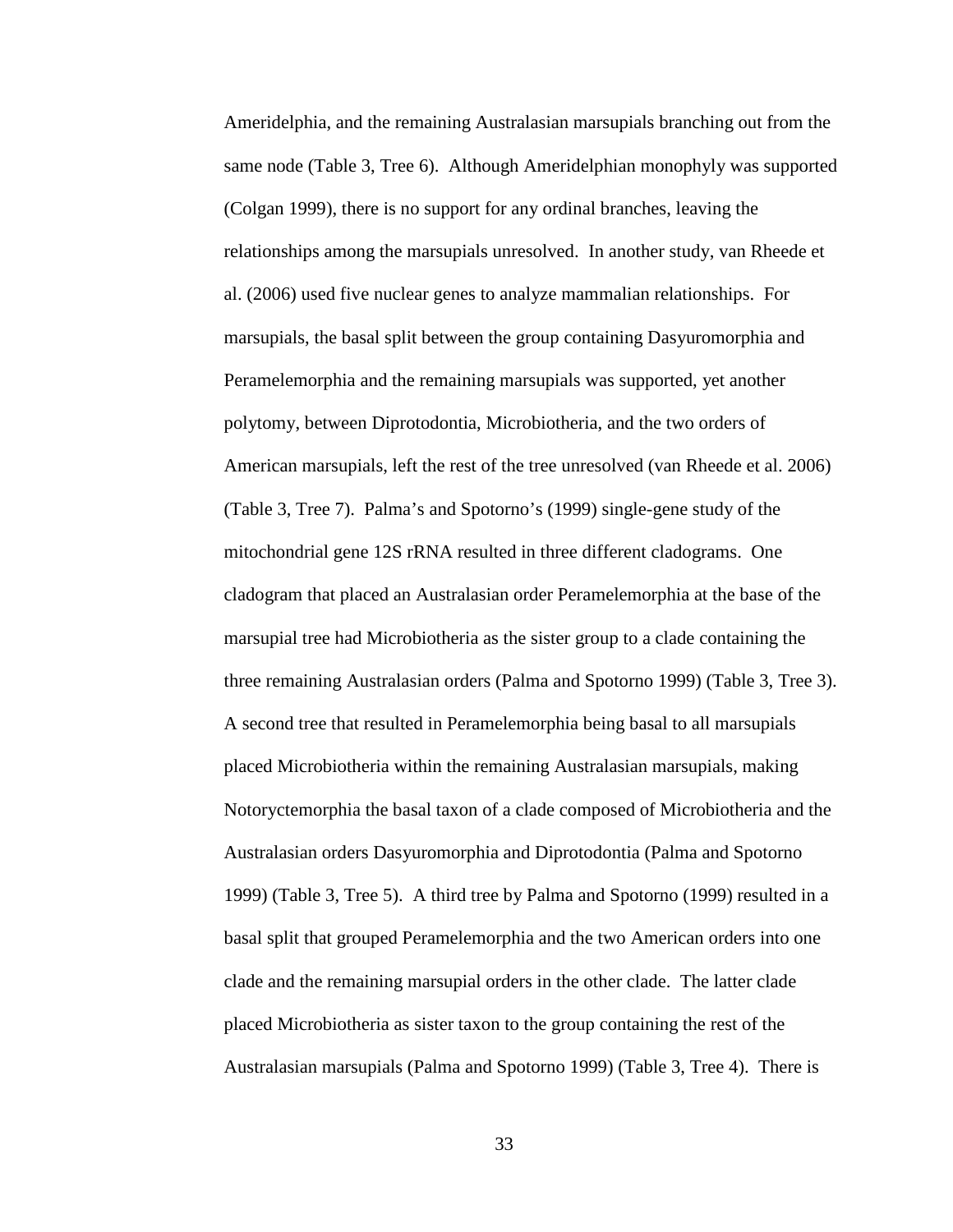support within the order Didelphimorphia for each tree, but there is no support for the placement of the other orders in any of the trees (Palma and Spotorno 1999). This study was completely unresolved at the ordinal level.

All of these studies recover an Australasian marsupial in a basal position on the tree, separate from the other Australasian marsupials, suggesting that Australasian marsupials are not monophyletic. The Australasian order Peramelemorphia was typically separated from the other Australasians. Although there is hardly any support for these placements, it is worth entertaining the notion that perhaps Peramelemorphia is different from the rest of the Australasian marsupials in ways that are unclear at this time.

#### *5.2 Microbiotheria Nested Within an Australasian Clade*

In the eleven published papers found in this survey, five of them placed Microbiotheria within the clade containing Australasian marsupials (Table 3, Trees 2A-2E). This means that the most recent ancestor of Microbiotheria is an Australasian marsupial, not an American marsupial.

The study by Retief et al. (1995) on the nuclear P1 gene resulted in a basal split between Ameridelphia and Australidelphia; of the Australidelphians, the order Peramelemorphia is in the basal position. Microbiotheria is nested deep in the tree, being sister to the clade containing Australasian orders Dasyuromorphia and Notoryctemorphia (Retief et al. 1995) (Table 3, Tree 2A). There was maximum support for the basal split between Ameridelphia and Australidelphia; however, the remaining ordinal branches have little support. The P1 gene was found to be orthologous in all seven marsupial orders (Retief et al. 1995),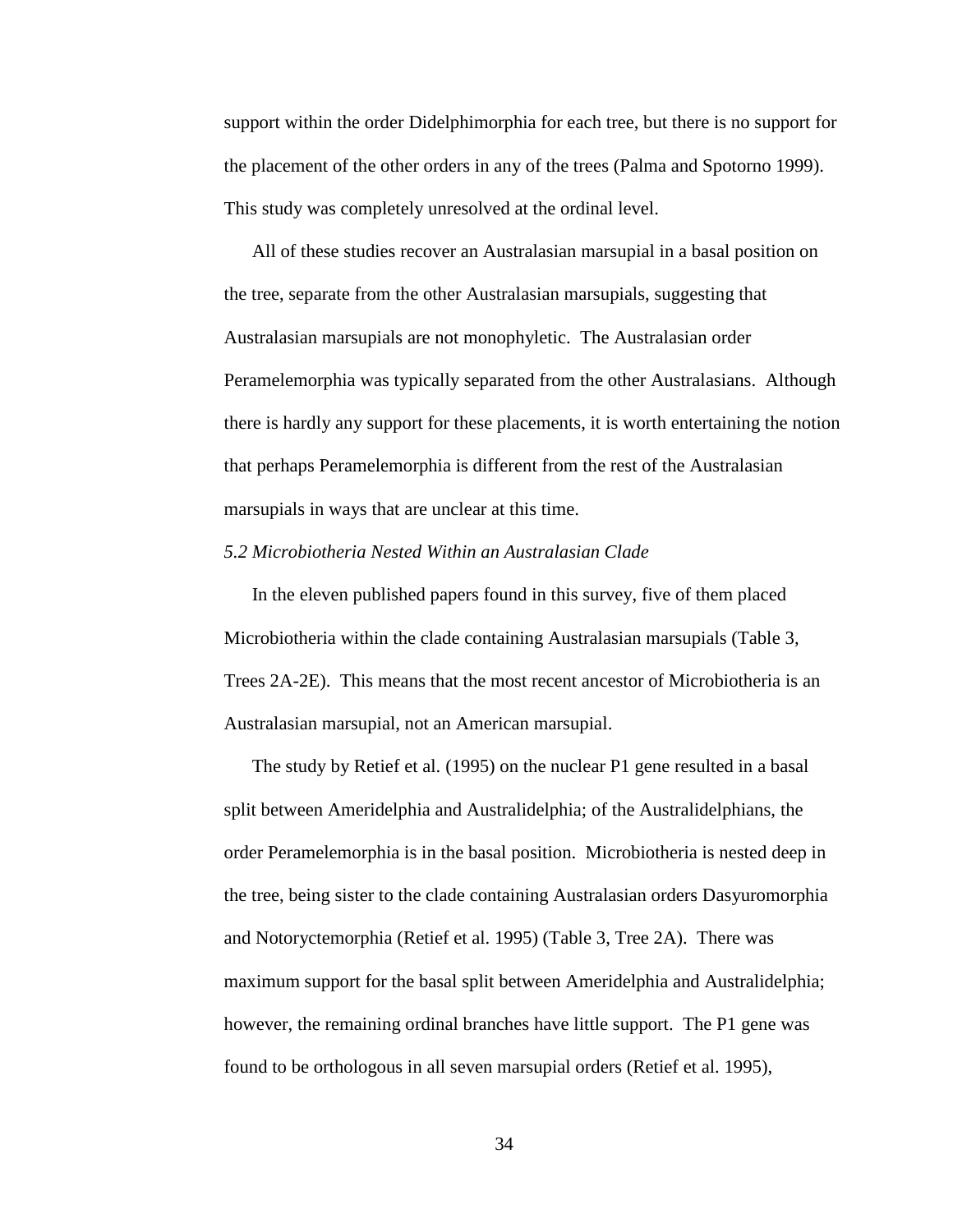meaning the gene came from a shared, common ancestor of all extant marsupials. The 1997 study on the nuclear IRBP gene by Springer et al. (1997) does not give any more clarification of the relationships among marsupial orders. There was support for American marsupials being the basal group, but among Australidelphians, there was no resolution (Springer et al. 1997) (Table 3, Tree 2B). Springer et al. (1998) reported a study of four mitochondrial genes and one nuclear gene. The two orders of American marsupials were well-supported as being basal to the remaining marsupials (Springer et al. 1998). The monito del monte was placed within the clade of Australidelphians (Springer et al. 1998). In that clade, the most basal marsupial order was Peramelemorphia, which was wellsupported (Springer et al. 1998). The monito del monte's placement as sister to the clade containing Diprotodontia, Notoryctemorphia, and Dasyuromorphia was well-supported, as were the remaining divergences among Australasian marsupials (Springer et al. 1998) (Table 3, Tree 2C). In a study by Nilsson et al. (2003) on the complete mitochondrial genome, the monito del monte was placed within Australasian marsupials. American marsupials were well-supported as being basal to all marsupials, and the split between Diprotodontia and the clade containing the monito del monte and Peramelemorphia had maximum support (Nilsson et al. 2003). As seen before, the monito del monte is supported as being closely related to Peramelemorphia, here, as sister taxa (Nilsson et al. 2003). However, other topologies from Nilsson et al. (2003) placed the monito del monte as sister to Diprotodontia, and these could not be rejected (Nilsson et al. 2003). The monito del monte as the sister to all Australasian marsupials was rejected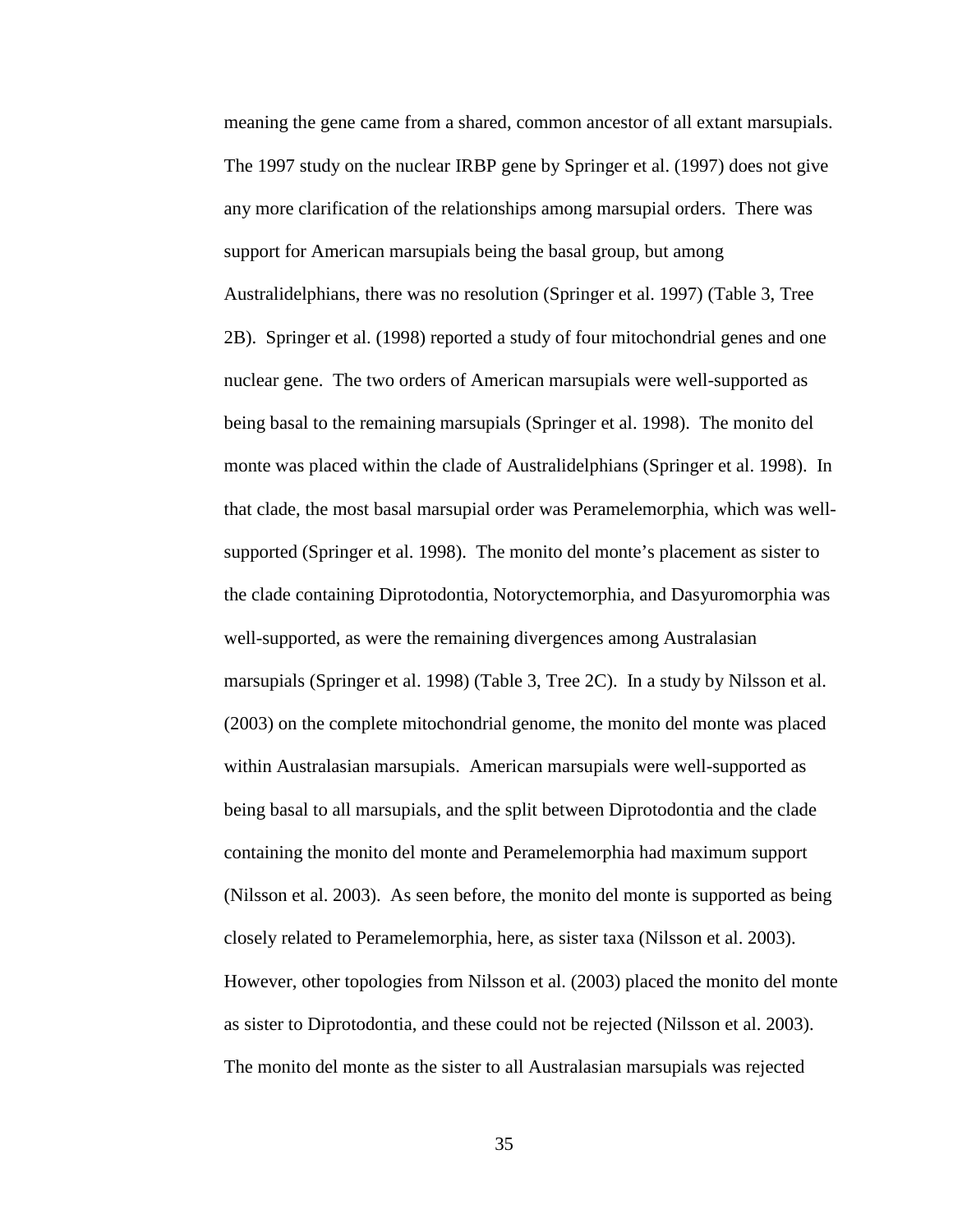(Nilsson et al. 2003) (Table 3, Tree 2D). Nilsson et al. adds another piece of interesting information. American marsupials have a conserved anti-codon sequence of (UUU) for tRNA-Lys, whereas the other marsupial orders in this study, including the monito del monte, do not possess this feature (Nilsson et al. 2003). This suggests that the monito del monte is more closely related to Australasian marsupials than to American ones. In 2004, Nilsson et al. (2004) published another study of the complete mitochondrial genome, but added more species to the number of marsupial taxa represented. The resulting tree had a split between the Ameridelphian and Australidelphian marsupials, which was supported, and maximum support for the split between Diprotodontia and remaining Australidelphians (Nilsson et al. 2004). The monito del monte as sister to a clade containing Notoryctemorphia, Dasyuromorphia, and Peramelemorphia was strongly supported, as were the remaining ordinal divergences (Nilsson et al. 2004) (Table 3, Tree 2E). The monophyly of Australasian marsupials and the monito del monte being sister to all Australasian marsupials were both rejected (Nilsson et al. 2004). The monophyly of Australidelphia was strongly supported (Nilsson et al. 2004).

These studies all have Ameridelphian marsupials in the basal position of the marsupial tree. Also, they all place the monito del monte within the clade of Australasian marsupials and not as a sister taxon. This suggests that Australasian marsupials may not be monophyletic, since a taxon currently living in South America is nested within them.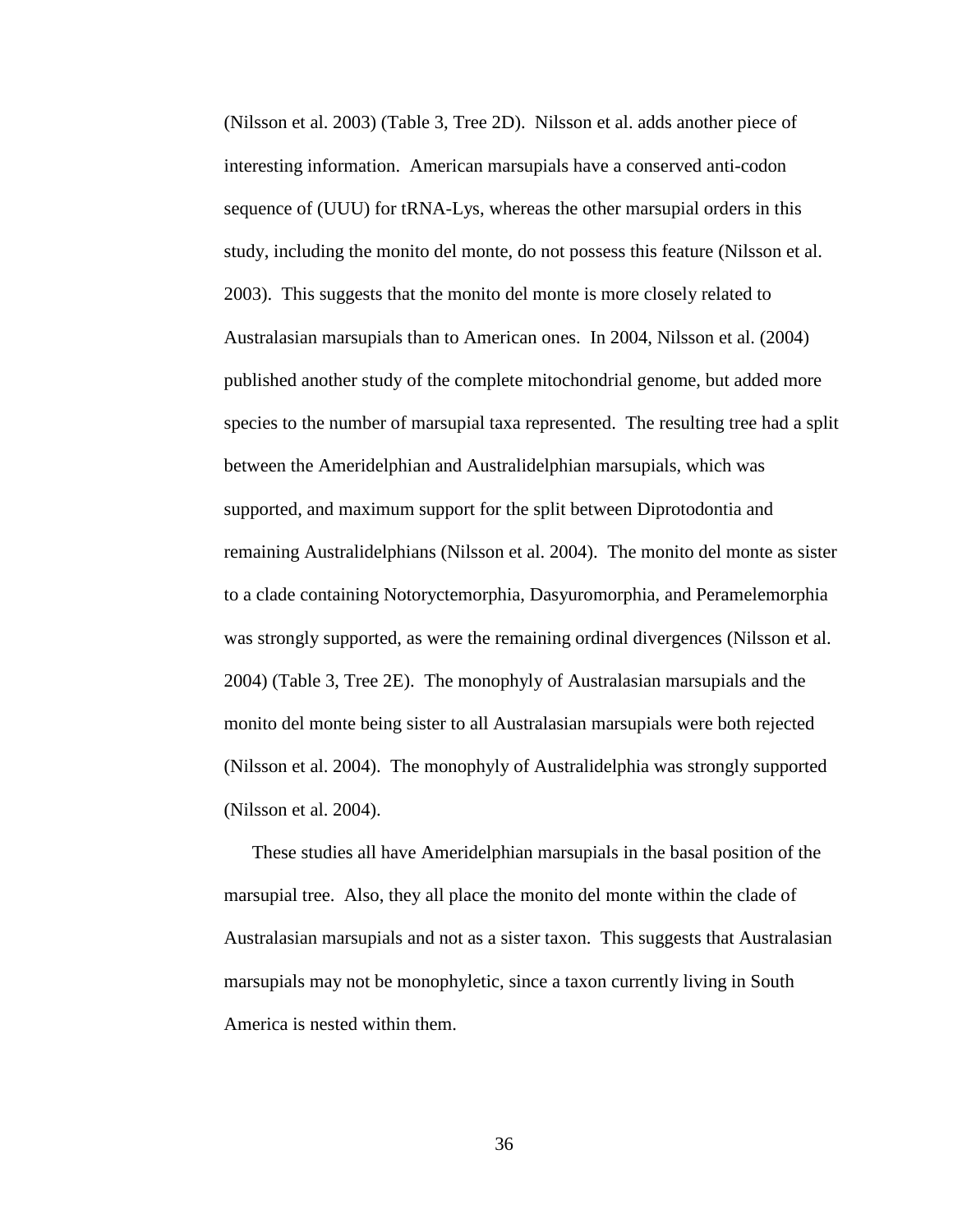#### *5.3 Microbiotheria as Sister Group to an Australasian Clade*

The results of the remaining studies of this survey place the monito del monte as the sister taxon to all of the Australasian marsupials. In these studies, American marsupials are basal to all other marsupials (Table 3, Trees 1A-1C).

In a study by Amrine-Madsen et al. (2003) using five nuclear genes, Ameridelphian marsupials are well-supported as being basal group of all marsupials, and there is maximum support for the placement of the monito del monte as sister to the Australasian marsupials (Amrine-Madesen et al. 2003) (Table 3, Tree 1A). The monophyly of both Australidelphia and Australasian marsupials were each supported (Amrine-Madesen et al. 2003). The marsupial tree being rooted by a split between Ameridelphia and Australidelphia was rejected, as was the monito del monte being the basal taxon of all marsupials (Amrine-Madesen et al. 2003). A study on twenty-six nuclear genes by Meredith et al. (2011) concluded that Ameridelphian marsupials are at the base of the tree, and the monito del monte is the sister taxon to all Australasian marsupials (Table 3, Tree 1C). All of the branches of the marsupial tree were strongly supported with bootstrap values at or above 90% (Meredith et al. 2011). The monophyly of Australidelphia and Australasian marsupials were both strongly supported.

The study by Nilsson et al. published in 2010 is different than all of the studies previously discussed (Table 3, Tree 1B). As those studies all analyzed either mitochondrial genes, nuclear genes, or both, Nilsson et al. (2010) constructed a study to analyze fifty-three retroposons. Retroposons emerge when fragments of DNA are copied and pasted randomly into other places in the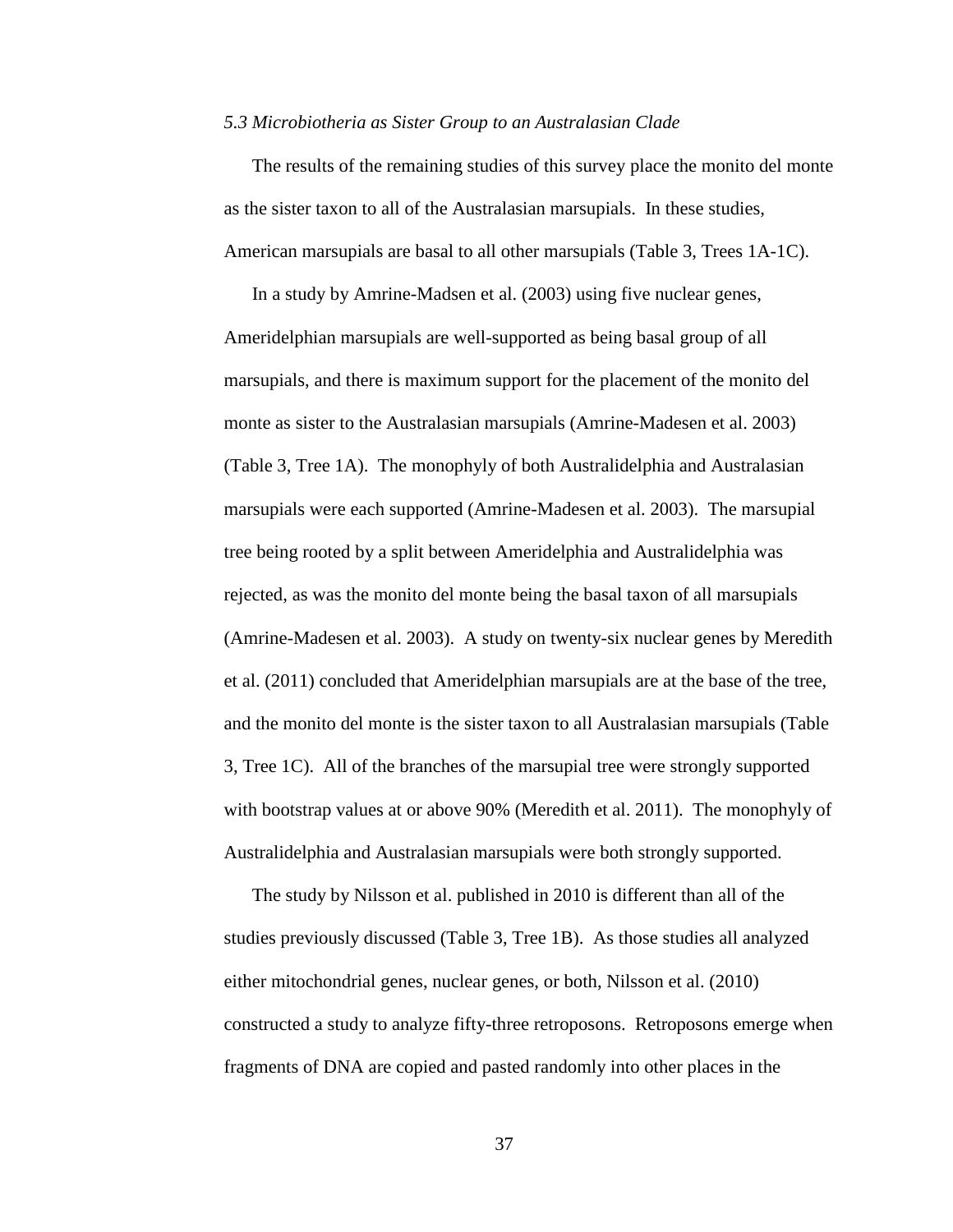genome. This study on the patterns of retroposon insertion in marsupials resulted in Ameridelphian marsupials being basal to all marsupials, and the monito del monte and Australasian marsupials being sister groups (Nilsson et al. 2010). The possession of at least three retroposons is necessary in order for a divergence to be significant, according to Nilsson et al (2010). For example, the American order Didelphimorphia lacks two retroposons that all other marsupials have, and because that number is less than three, it is not significant (Nilsson et al. 2010). This means that the split between Didelphimorphia and all other marsupials is not significant. All Australasian marsupials and the monito del monte possess thirteen retroposons that the American orders Didelphimorphia and Paucituberculata do not have (Nilsson et al. 2010). This is the longest branch, and it gives strong support to the monophyly of Australidelphia. Australasian marsupials all have four retroposons that American marsupials, including the monito del monte, do not have (Nilsson et al. 2010). This supports the monophyly of the Australasian marsupials. Diprotodontia has three retroposons that no other marsupial order has (Nilsson et al. 2010). The branch that leads to the clade containing the three Australasian orders Notoryctemorphia, Dasyuromorphia, and Peramelemorphia has only one retroposon marker (Nilsson et al. 2010). However, the orders Dasyuromorphia and Peramelemorphia have three and four unique retroposons, respectively (Nilsson et al. 2010), which is significant. According to this study, Microbiotheria, the order containing the monito del monte, does not have any unique retroposons that are not already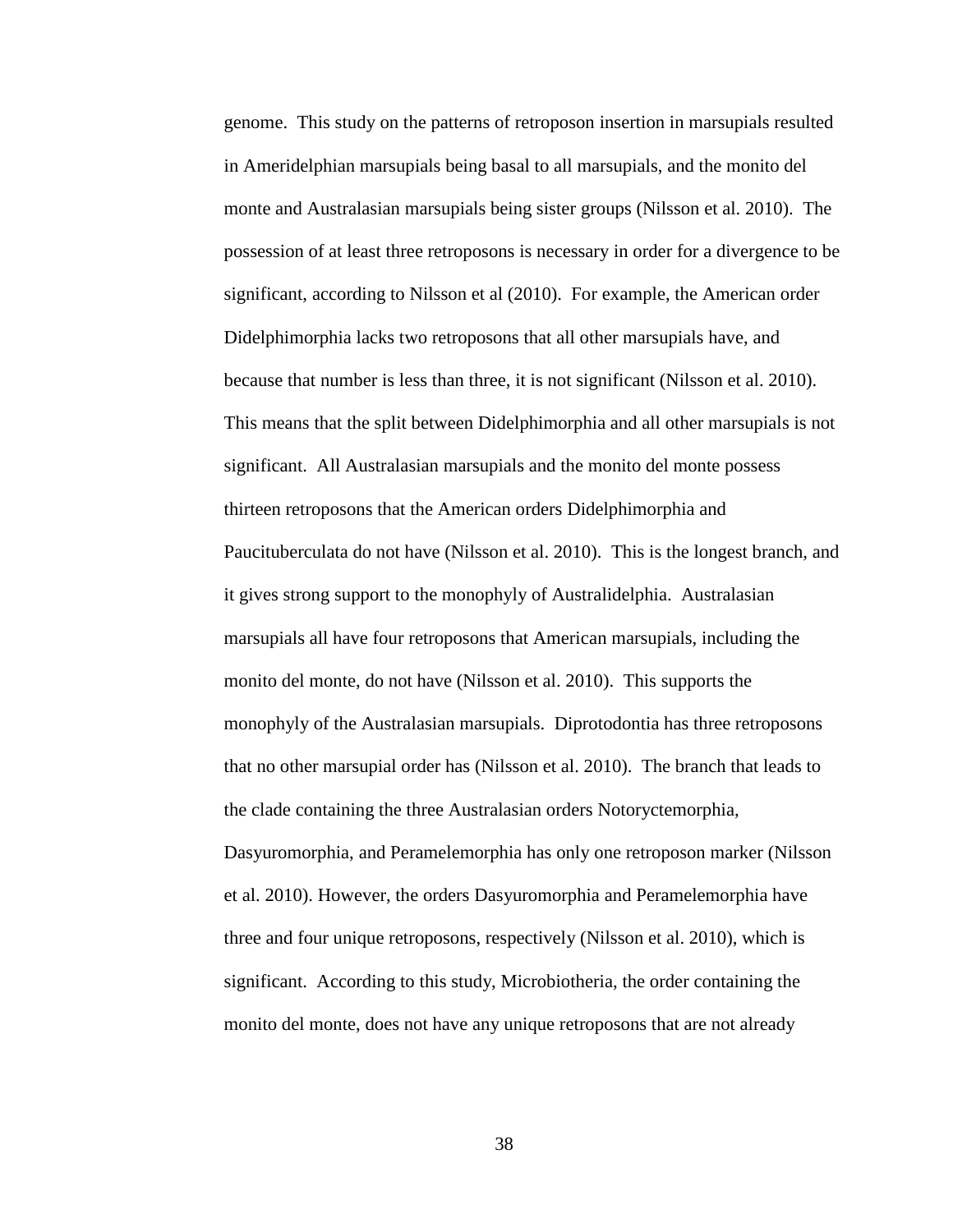possessed by any other order, which is also true for the order Notoryctemorphia (Nilsson et al. 2010).

All three of the previous studies discussed resulted in nearly identical phylogenetic trees with disagreement among the clade containing orders Notoryctemorphia, Peramelemorphia, and Dasyuromorphia. They all suggest that Australidelphia and Australasian marsupials are monophyletic.

#### *5.4 Divergence Times*

Just as there were many results and ideas about the relationships among the marsupials, there are also many different results about the divergence times of the marsupial orders.

Monotremata is the sister group to Theria, and they diverged 231-217MYA (van Reade 2006). Marsupials and placentals diverged 193-186MYA (van Reade 2006), but as will be seen shortly, these times vary, and Nilsson et al. (2010) placed Eutherian and Marsupial divergence at 130MYA. There are many different numbers published for the earliest marsupial divergence. Nilsson et al. (2010) says it occurred 65-85MYA, Meredith et al. (2011) says around 80MYA, Yu et al. (2012) says around 77MYA, and Nilsson et al. (2004) says 69MYA. Since the first date listed here includes all of these dates, the date of the earliest marsupial divergence is reasonably set at 65-85MYA. The strongest support for the most basal order has been from American taxa. There are two hypotheses about which American order diverged first. Some authors suggest that Didelphimorphia is the most basal marsupial order, and others say that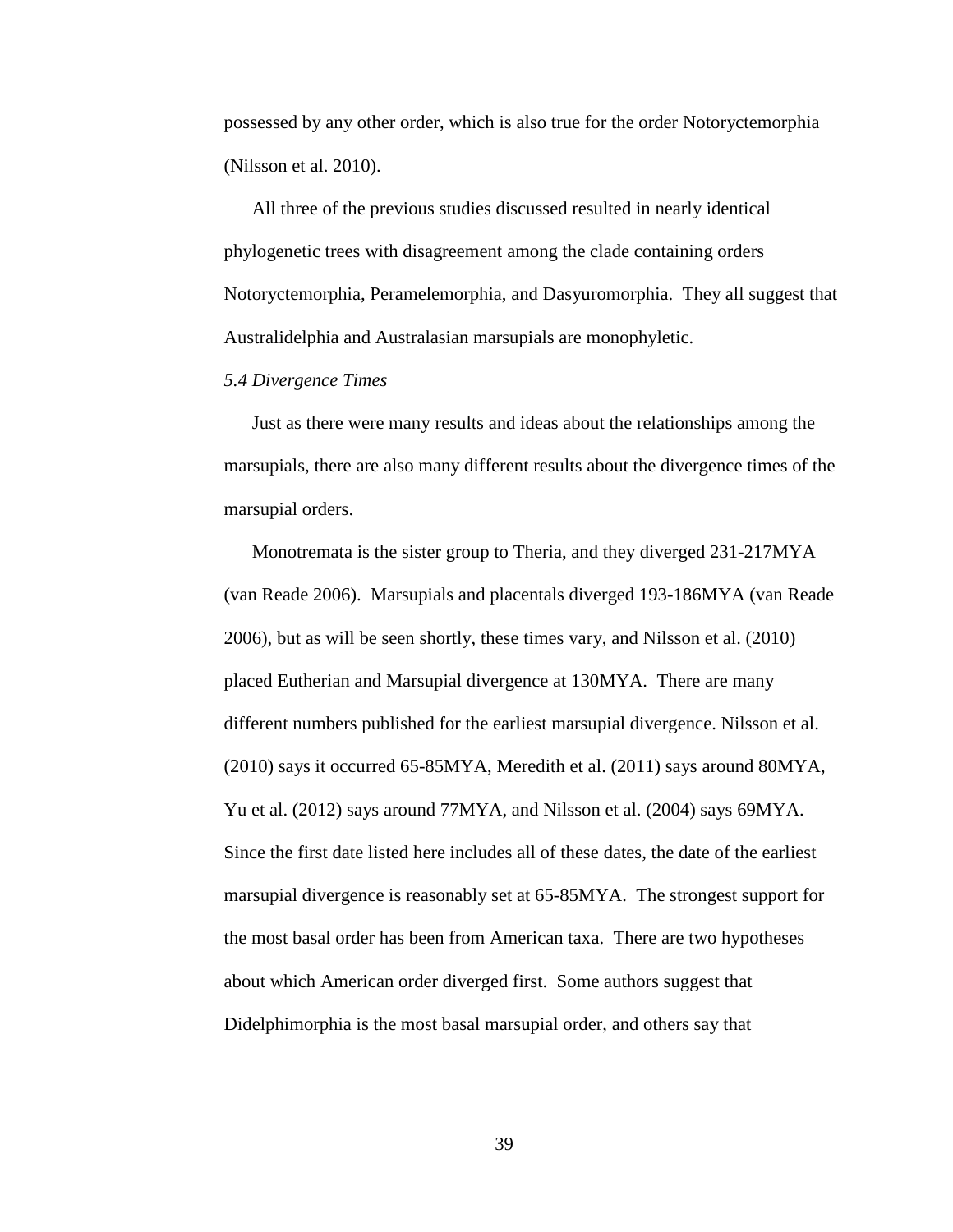Paucituberculata is the most basal. With these two hypotheses come different dates, discussed below.

For the hypothesis that places Didelphimorphia as the most basal marsupial order, Nilsson et al. (2003) found that Didelphimorphia and all of the other marsupials diverged 64MYA. This study also found that Paucituberculata diverged from the Australidelphians 62MYA, Diprotodontia diverged 51MYA, and the monito del monte split from Peramelemorphia 43MYA (Nilsson et al. 2003). Another study by Nilsson et al. (2004) had similar results. The results of the study were that Didelphimorphia diverged 69MYA, Paucituberculata diverged 60MYA, Diprotodontia diverged 50MYA, and the monito del monte split from the clade containing the remaining three Australasian orders 46MYA (Nilsson et al. 2004). The Australasian orders Dasyuromorphia, Notoryctemorphia, and Peramelemorphia diverged sometime in the Middle Eocene to Early Oligocene (Nilsson et al. 2004).

A study by Meredith et al. (2011) resulted in Paucituberculata being the most basal marsupial order, diverging 82MYA. Didelphimorphia diverged 75MYA, the monito del monte diverged 64MYA, Diprotodontia diverged 62MYA, Notoryctemorphia diverged 61MYA, and the orders Peramelemorphia and Dasyuromorphia split 60MYA (Meredith et al. 2011).

These two phylogenies are not only different, but the dates are drastically different, as well. Both studies by Nilsson et al. (2003; 2004) placed the monito del monte within Australasian marsupials, and the resulting divergence time estimated to be 46-43MYA. The study by Meredith et al. (2011) placed the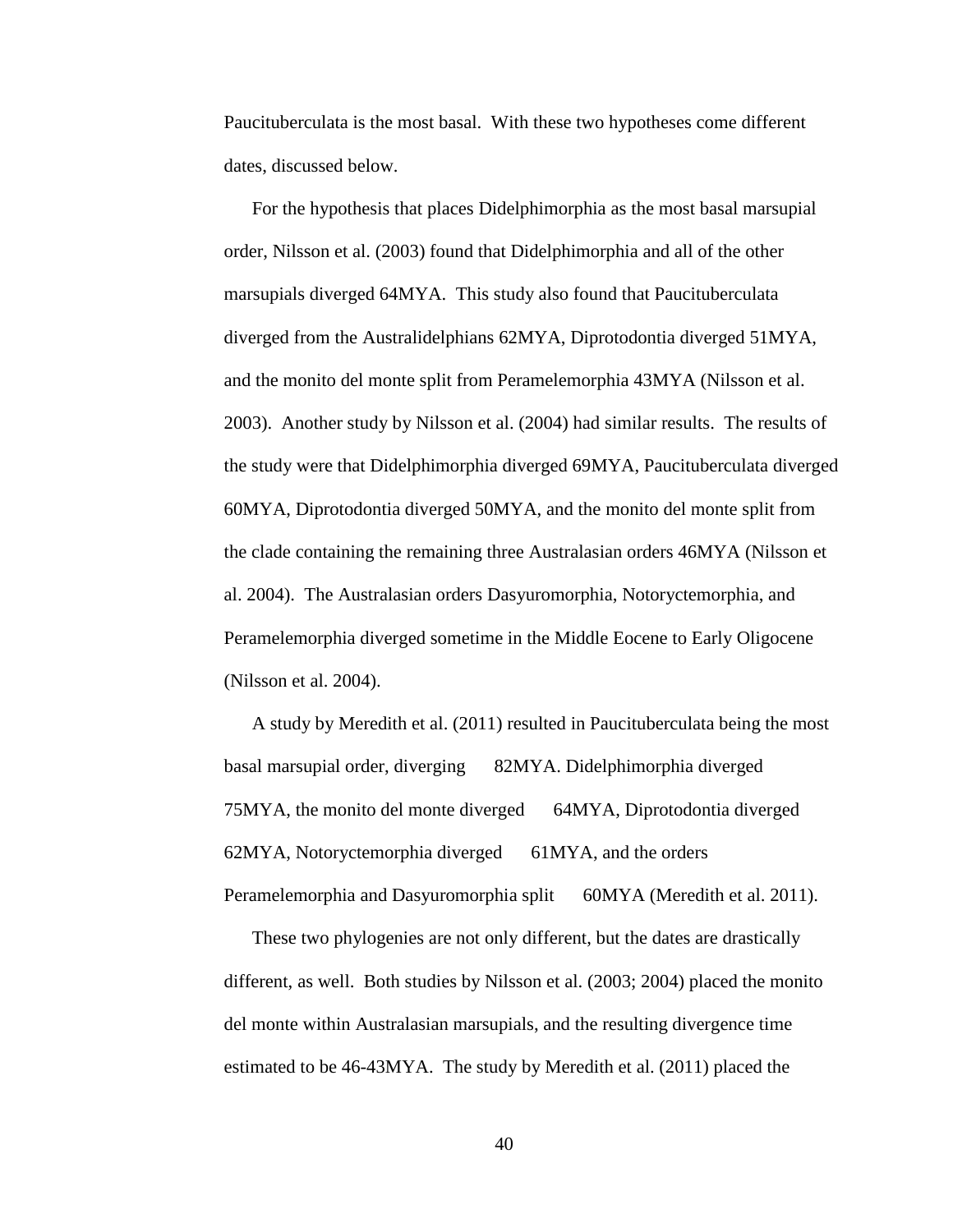monito del monte as sister to all the Australasian marsupials, and their divergence time for the monito del monte was 64MYA. Disregarding the phylogeny of the studies, combined, the studies say that the earliest marsupial divergence was 82- 64MYA and that the monito del monte diverged from the rest of marsupials 64- 43MYA. This is a large time frame since, as will be discussed shortly, marsupials are thought to have radiated in a very short period of time, as compared to placental mammals (Yu et al. 2012).

#### *5.5 Diversification Rates*

Meredith et al. (2011) suggests that 24-45 million years elapsed between the splitting of Monotremata and Theria and the splitting of Marsupialia and Eutheria. There is not much known about mammals during this stretch of time. Marsupials also lagged behind placental mammals in diversification by 15-20 million years (Yu et al. 2012; Meredith et al. 2011). Meredith et al. (2011) found an increase in diversification rate in mammals 100MYA and 80MYA and a rate decrease 78MYA. Yu et al. (2012) found large increases in the net diversification rates of Euaustralidelphians, which are the marsupials currently living in Australasia, and of Boreoeutheria, which gave rise to more than 90% of extant placental mammals. The large increase in diversification for Boreoeutheria occurred in the Upper Cretaceous and for Euaustralidelphians in the Early Paleocene (Yu et al. 2012). The timing of the two diversification rate increases (Meredith et al. 2011; Yu et al. 2012) overlap, so 100-80MYA is when Boreoeutheria had increased diversification (Meredith et al. 2011; Yu et al. 2012), and 63MYA is when Euaustralidelphia had their rate increase (Yu et al. 2012).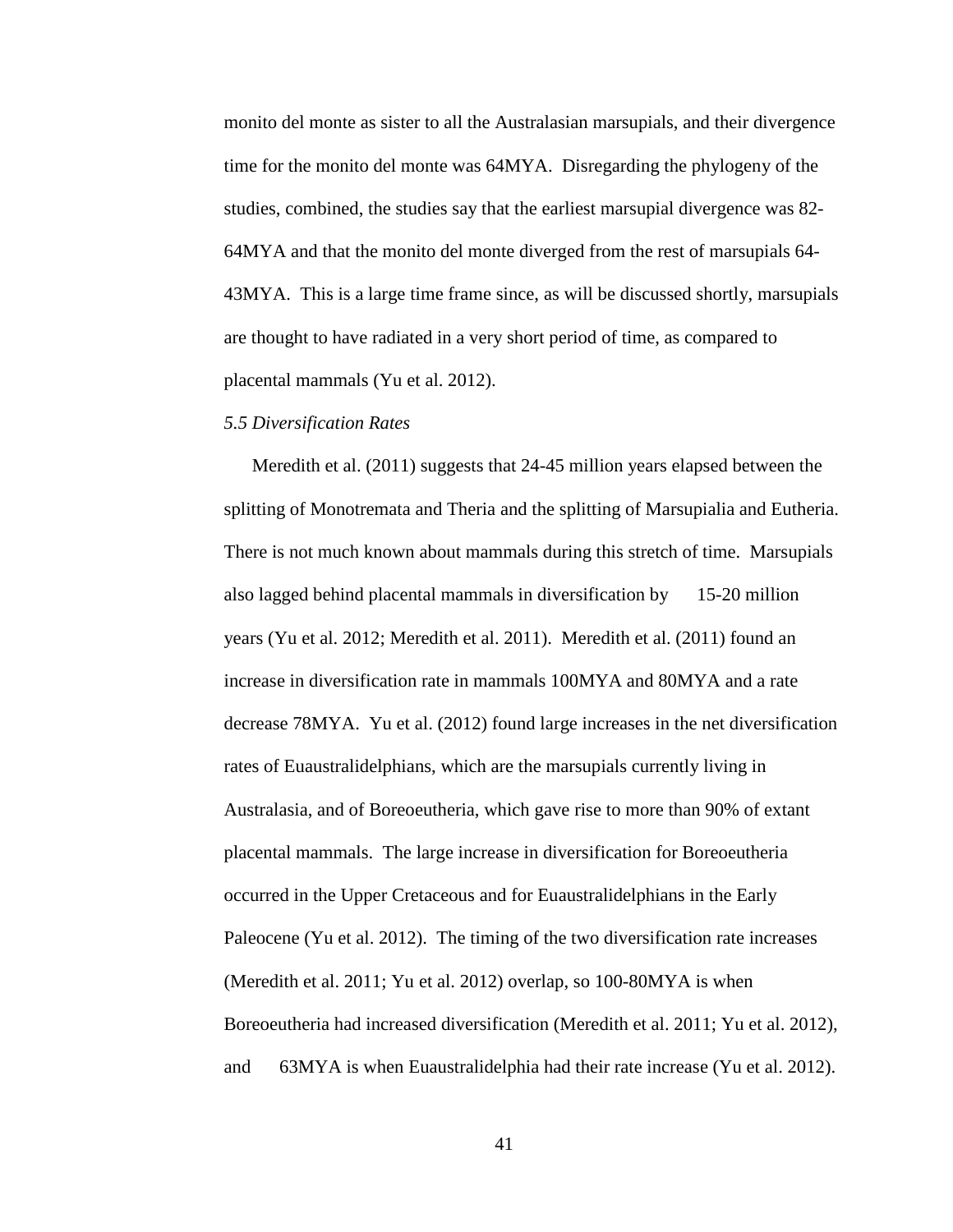Another big increase in the diversification rate of marsupials occurred in the family Macropodidae, which belongs to the order Diprotodontia, in the Middle Eocene (Yu et al. 2012).

As far as the orders of marsupials go, diversification within each occurred at different times, even happening long after their initial divergences from the other marsupial orders. The study by Yu et al. (2012) resulted in diversification within the order Didelphimorphia 34MYA, within Paucituberculata 10MYA, within Diprotodontia 50MYA, within Dasyuromorphia 27MYA, and within Peramelemorphia 25MYA (2012). According to Meredith et al. (2011), diversification within the order Paucituberculata took place 12MYA, and within the order Didelphimorphia, diversification began 31MYA. Diversification occurred within the Australasian orders Peramelemorphia 28MYA, within Dasyuromorphia 30MYA, and within Diprotodontia 53MYA (Meredith et al. 2011). Since Microbiotheria and Notoryctemorphia currently contain only one and two species each, respectively, their diversification times were not calculated. The results of Meredith et al. (2011) and Yu et al. (2012) are very similar, being different by only 2-3 million years. Most of the marsupial orders displayed intra-ordinal diversifications much later than when they diverged from the other marsupial orders. For example, diversification within the order Paucituberculata did not occur until 12MYA (Meredith et al. 2011), even though the results show that Paucituberculata was the first marsupial order to diverge 82MYA. Yet, some orders like Diprotodontia had intraordinal diversifications a short time, relatively speaking, after the inter-ordinal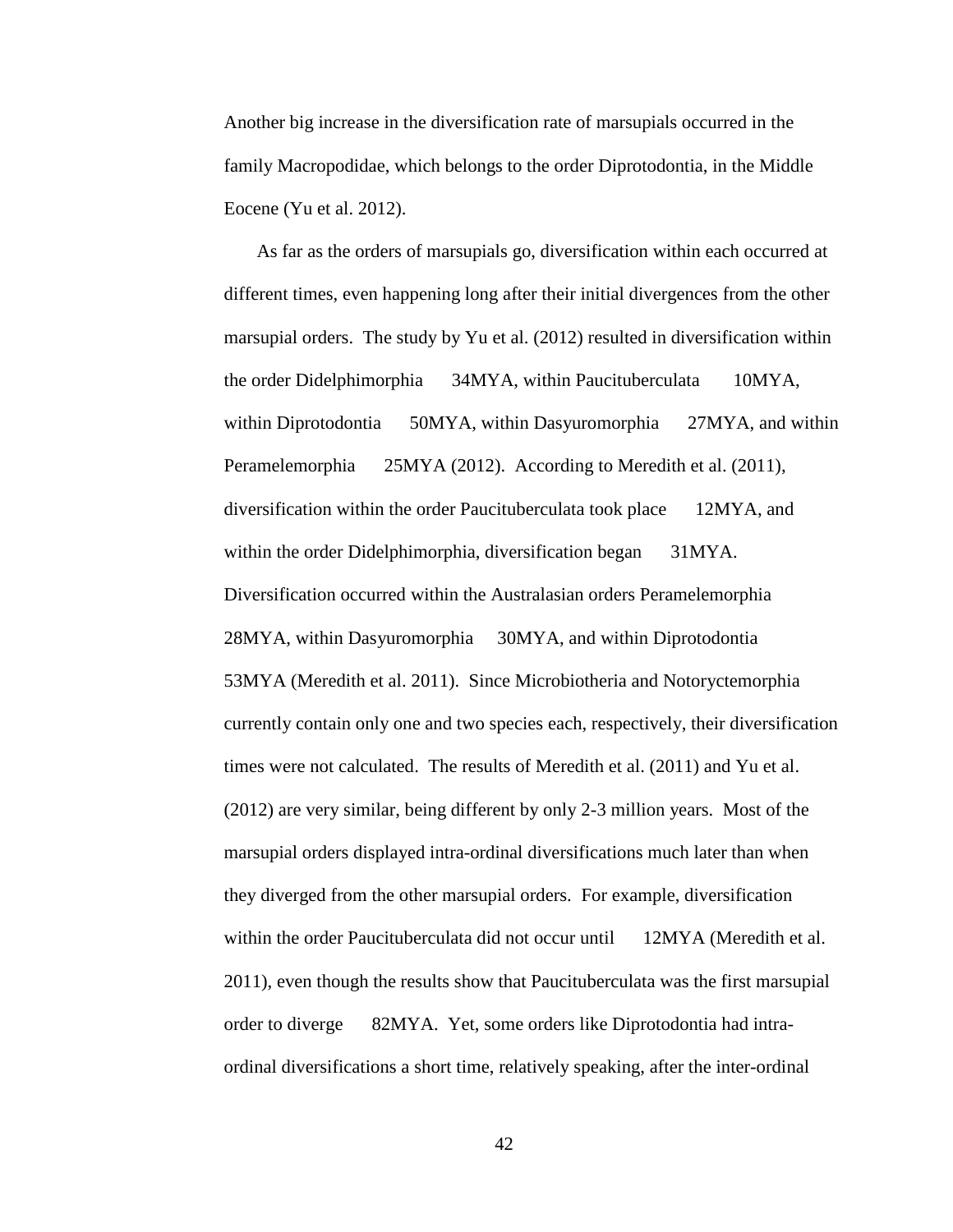split from the rest of the marsupial orders. Even with this apparently large difference in diversification times, Nilsson et al. (2003) suggested that mitochondrial genome evolutionary rates are very similar between marsupials compared to placental mammals. The fastest evolving marsupial taxon, family Macropodidae, and the slowest evolving marsupial taxon, order Paucituberculata, display a maximum difference in evolutionary rates of 14% (Nilsson et al. 2003). The fastest evolving eutherian taxon, Perissodactyla, and the slowest evolving eutherian taxon, Cetacea, display a maximum difference in evolutionary rates of 200% (Nilsson et al. 2003).

## *5.6 Understanding Molecular Analyses*

With so many different outcomes for the phylogeny of Microbiotheria, how does one gauge the accuracy of them and select the one that is correct? Sometimes the data that one is using to construct a tree can be misleading, even though the data are perfectly valid (van Rheede et al. 2006). For example, some of the studies discussed earlier were based on a single gene. If the sequence of the gene is short, one might not obtain good resolution in the resulting tree (Springer and Murphy 2007). By increasing the length of the sequences, and by using more than one gene, phylogenetic resolution increases (Springer et al. 1998). It is also important to have a broad taxonomic representation. If the number of species used is increased, and if the number of species reflects the diversity of a particular group, then the resolving power of the tree produced will be increased (Springer et al. 1997). Another reason that some phylogenies may be less accurate than others is because of variation in the third codon of an amino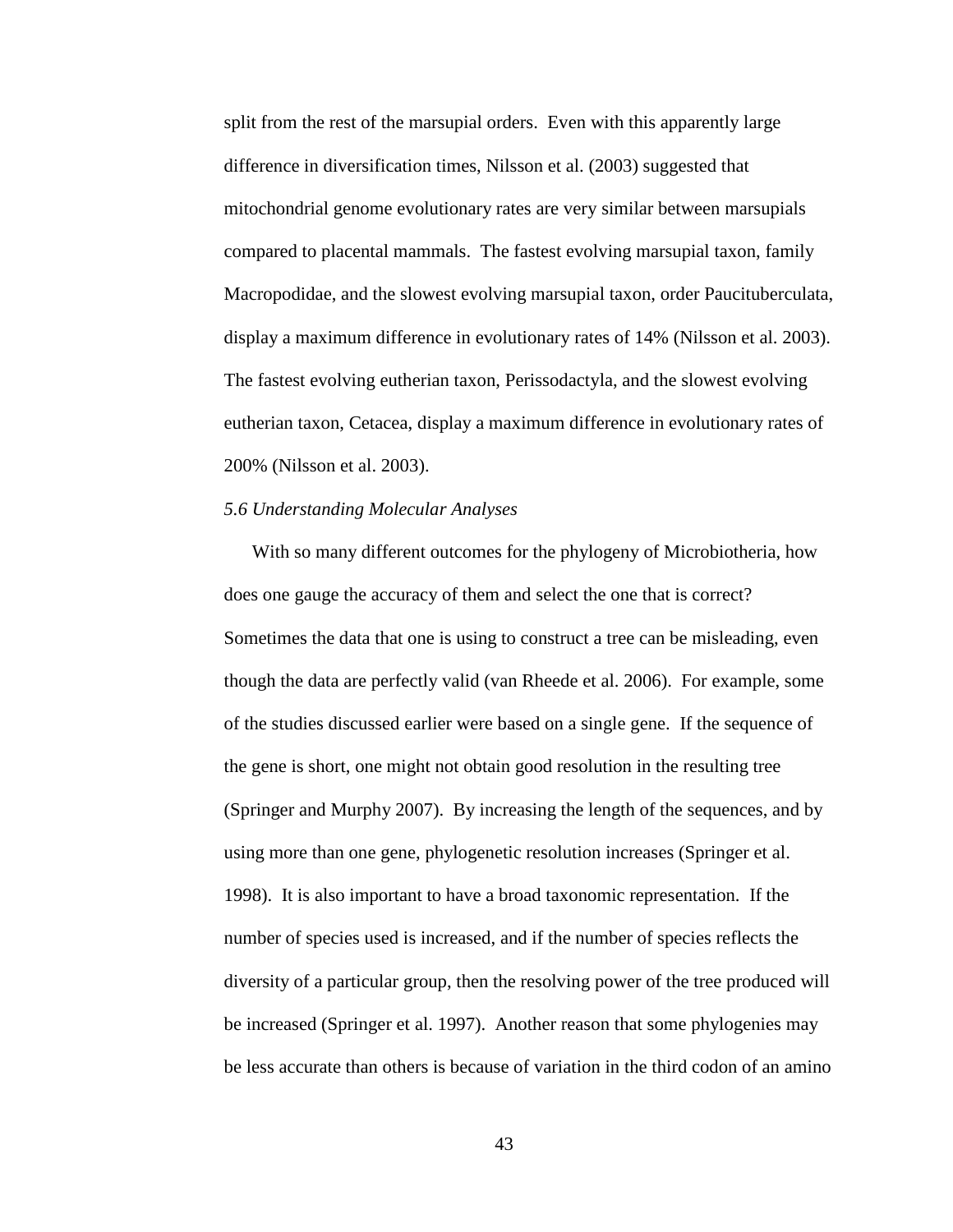acid. The third nucleotide of an amino acid can vary and still produce the same amino acid. However, the differences of this third codon can influence the results of a phylogenetic tree if they are not corrected for by excluding it from the study (Beck et al. 2008). Another way to ensure better resolution in a tree is by using both mitochondrial and nuclear DNA. Alone, each of these forms of DNA can produce different phylogenetic results, but together, phylogenetic resolution increases (Phillips et al. 2013).

Retroposons have yielded more information to support the origin of the Microbiotheria and are one of the best ways to produce a phylogeny. This is because retroposons are inserted into the genome completely at random, so the odds of the same retroposon being inserted in the same place in another organism are very low (Nilsson et al 2010). Also, once a retroposon is inserted into the genome, it most likely will remain there, and because of this, if organisms share retroposons, it most likely means that they have a common ancestor that obtained that retroposon (Nilsson et al 2010). A large percent of the marsupial genome (52%) is made up of retroposons (Nilsson et al 2010). This is more than most other groups of animals have, and so this makes retroposons a good tool to use to produce marsupial phylogenies.

#### *6. Conclusions*

What was attempted in this thesis was to synthesize different aspects of information known about marsupials to solve the problem of the unknown origin of Microbiotheria, and it was successful. In the totality of evolutionary history, there is no great difference between the American and Australasian marsupials in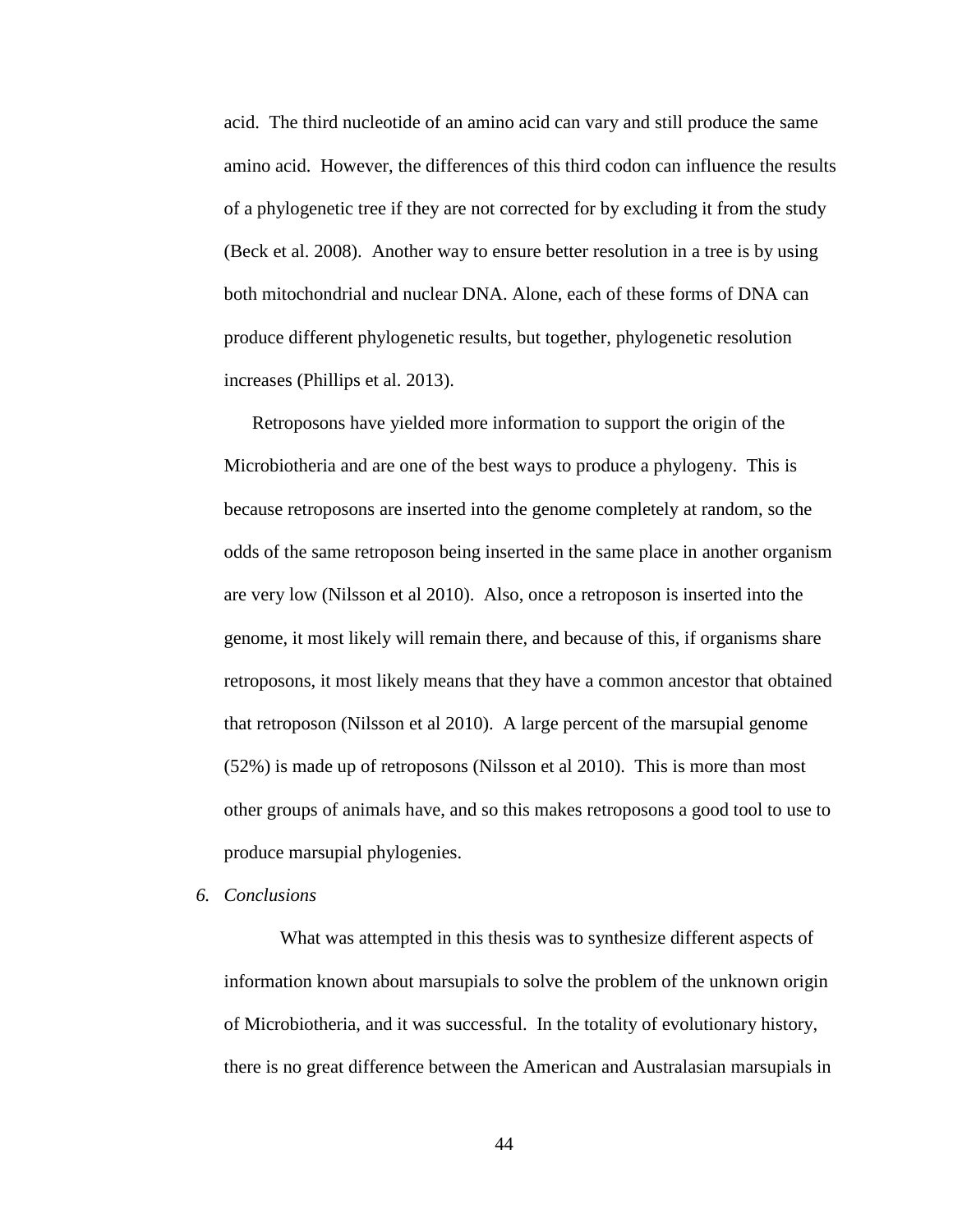diversity. The diversity of South American marsupials, living and extinct, matches that of current Australasia. Across both continents marsupials comprised large carnivores, small, rodent-like forms, bipedal hoppers, and opossums. The only difference in these faunas was the time of arrival of introduced species. It can also be said that placental mammals did exist in the early isolation of Australasia but did not inhibit the radiation of Australasian marsupials. Since only one placental specimen has been found in Australasia, the number of placental mammals there cannot be known. Some marsupials have an advantage over placentals in certain environments and under stressful climatic changes. Combined with a possible small number of placentals compared to marsupials, this might have been a reason for the marsupials outcompeting placental mammals early in the history of isolated Australia, especially since, at this time, the climate was cooling, increasing the aridity of Australasia.

Geography was very influential for early marsupial radiations. Marsupials were able to exploit the land connections of South America, Antarctica, and Australasia, moving eastward to escape the crowds of South American animals and fill the open niches available across Antarctica and Australasia. With climatic cooling in the Eocene, Antarctica became glaciated, and marsupials there went extinct.

However, left across Antarctica are fossils of the marsupials that once existed there. These fossils support the hypothesis of initial dispersal from South America to Australasia, and then dispersal of Microbiotherids to South America. The fact that Microbiotherid fossils of South America are more derived than those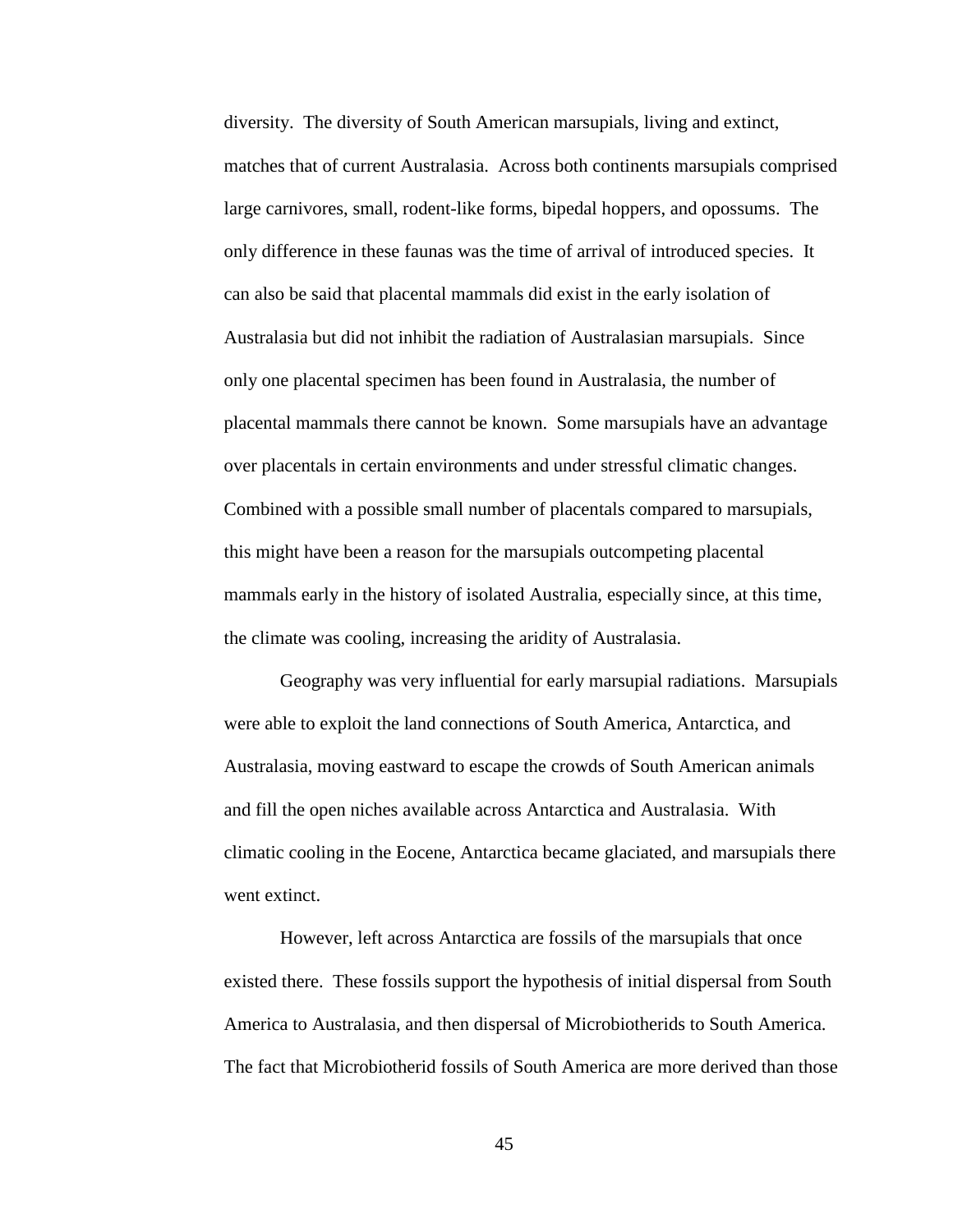found in Antarctica imply dispersal in the direction from Antarctica to South America. There are currently no known Microbiotherid fossils in Australasia. This does not mean that they do not exist, but perhaps that they may not have been found yet. Upon discovery of Microbiotherids in Australasia, more evidence could be added to support the hypothesis of dispersal from Australasia to South America. An Ameridelphian fossil being found in Australasia is one of the best pieces of evidence to support the Australasian origin of the monito del monte and the other Australidelphians because of its transitional morphology between the Ameridelphians of South America and the Australidelphians of Australasia. This suggests that an American marsupial dispersed across Gondwana to Australasia, evolving one of the two Australidelphian morphological characters along the way, the tripartite calcaneocuboid joint; then as the Australidelphian marsupials evolved in Australasia, the CLAJP trait arose.

As far as molecular phylogenetic evidence goes, the only thing that can be said for certain is that Microbiotheria is more closely related to Australasian marsupials than to American marsupials. Not one study placed them in a basal position on the phylogenetic tree, or as the sister group of either American marsupial order, which would be evidence that Microbiotheria was more related to South American marsupials. The retroposon study by Nilsson et al. (2010) is the best evidence for the close relationship between Microbiotheria and Australasian marsupials. The fact that retroposons occur randomly and stay in place once they are inserted makes this study's results vital to the understanding of marsupial relationships. The synthesis of nuclear, mitochondrial, and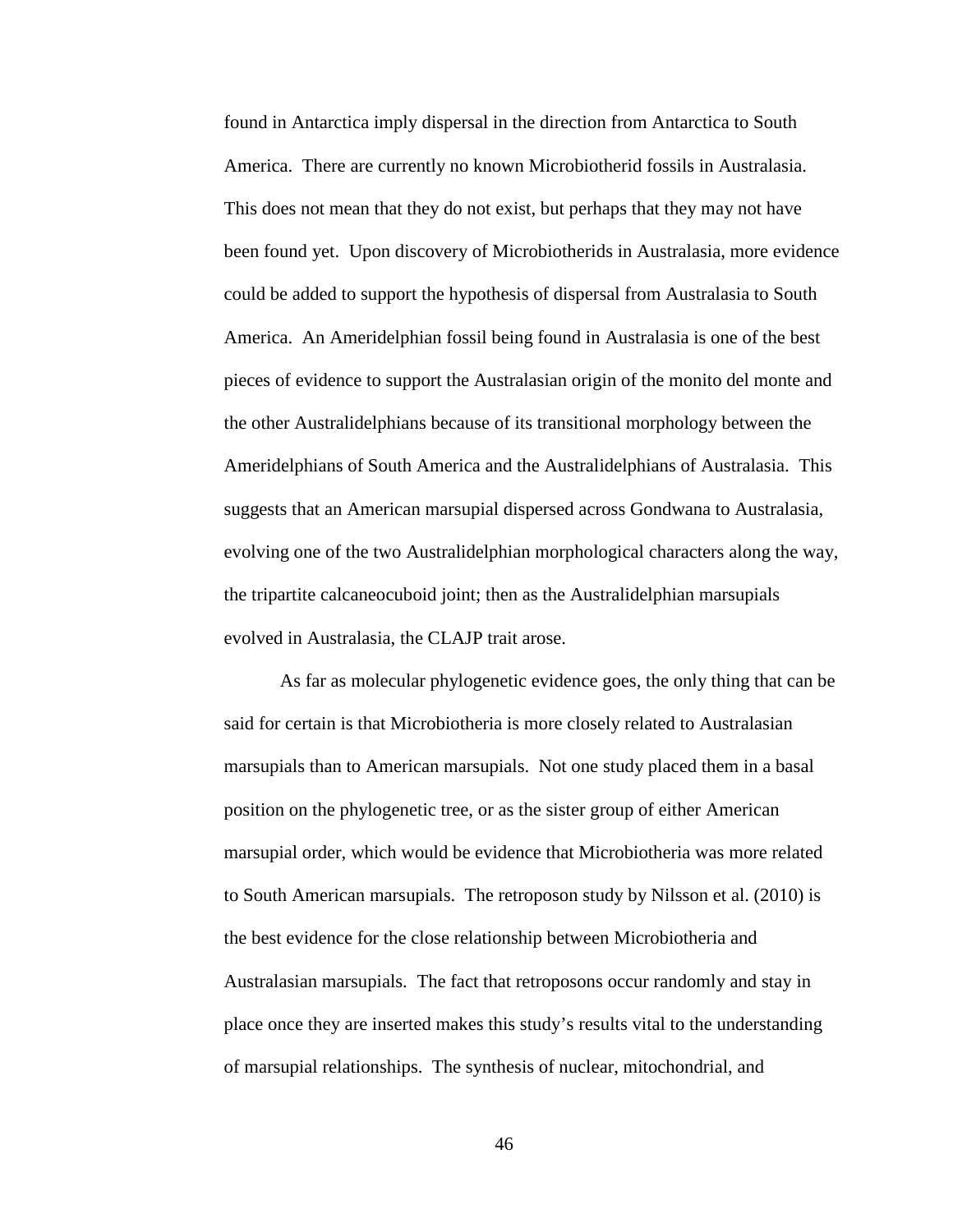retroposon analyses strongly supports the close relationship between the monito del monte and its Australidelphian relatives. Thus, these studies collectively support the Australasian origin of all Australidelphians, especially in the light of the other non-molecular pieces of evidence previously discussed.

It is now possible to paint a picture of marsupial history from the evidence provided in this thesis. It is generally accepted that marsupials originated in North America. This occurred in the Late Jurassic-Early Cretaceous. When South America and North America were still connected, early marsupials dispersed to South America. After North and South America split, marsupials radiated into didelphid and caenolestid forms in South America, and marsupials went extinct in North America. With the exception of the known monotreme fossils at this time, Antarctica and Australasia did not have many, if any, mammals. With South America being filled with placental and marsupial mammals, it was natural for some to disperse into Antarctica and make their way across to Australasia. It is assumed that this movement was via sweepstakes dispersal since only a few fossils have been found in Antarctica and Australasia during the time these continents were connected.

The ancestral marsupial that migrated from South America to Australasia is here argued as being an Ameridelphian. The strongest support for this is the fossil QM F30060 that is clearly not an Australidelphian, but a transitionary form between Ameridelphian and Australidelphians. The presence of this fossil and the fossil Australidelphian *Djarthia*, which are the oldest marsupial fossils of Australasia, give strong support to the hypothesis that Australidelphia, including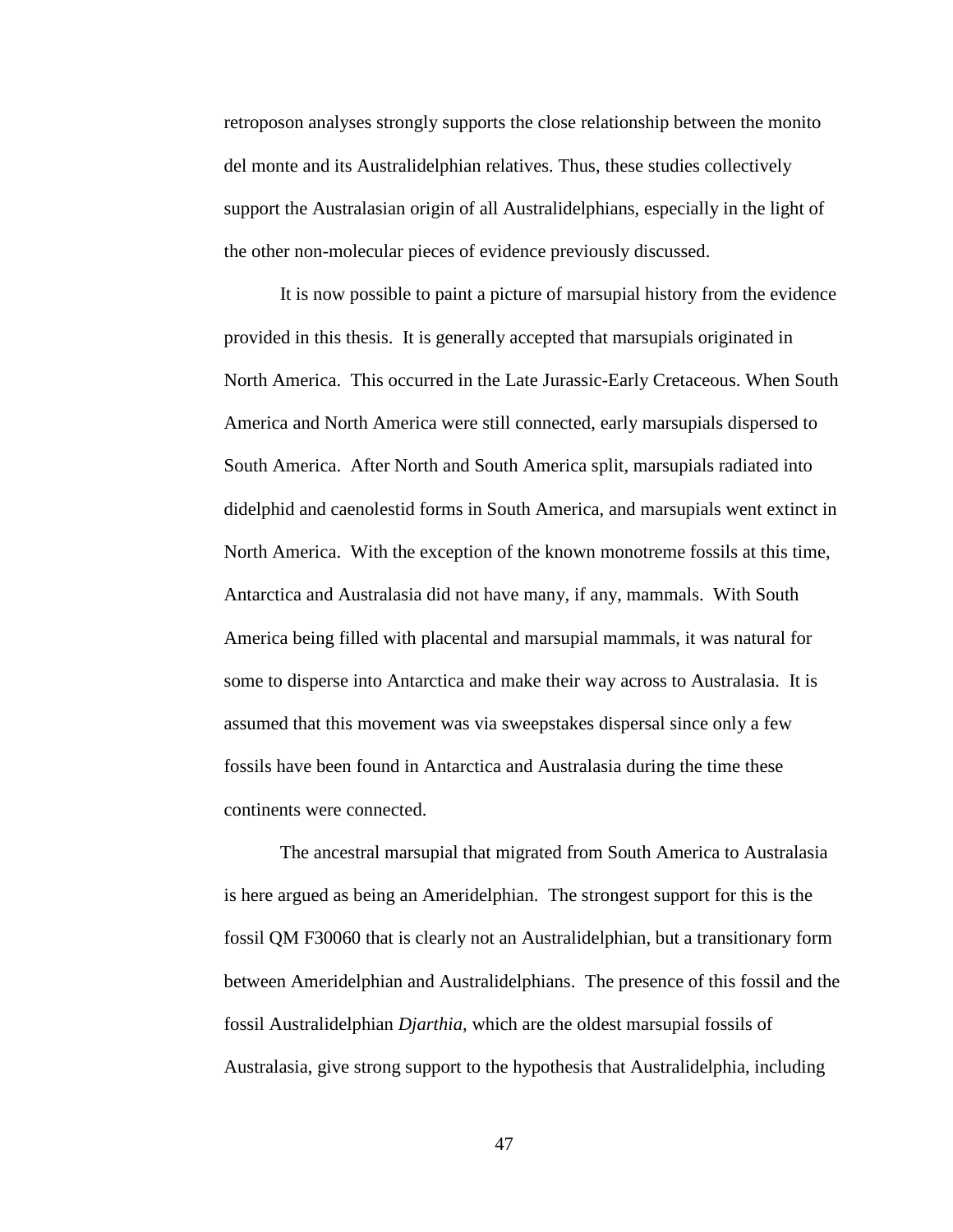Microbiotheria, originated in Australasia. This is supported by phylogenetic studies. The retroposon study by Nilsson et al. (2010) gives the greatest support, by yielding a long branch of thirteen retroposon markers that belong to all extant Australidelphians, but not Ameridelphians. Other studies show exceptional support for this, as well (Meredith et al. 2011; Amrine-Madsen et al. 2003). Since there is evidence that Australidelphia originated in Australasia, this would require Microbiotheria dispersing to South America. There are Microbiotherid fossils in Antarctica and South America, but none have been found in Australasia. Although the Microbiotherids in South America are older than ones found in Antarctica, Microbiotherids in South America are more derived, implying dispersal from Antarctica to South America. All of these dispersals would have had to take place before 38MYA when Australasia was completely separated from Antarctica. The dating of these fossils agrees with this time frame. The movement of Microbiotheria from Antarctica into South America would have had to occur no later than 28MYA, and the Microbiotherid fossils of South America agree with this time frame, as well. The Microbiotherid fossils found in Antarctica that date to the Miocene are consistent with the climate change. The Miocene was when Antarctica started becoming fully glaciated and similar to what it is today, and so any marsupials left in Antarctica after the separation from South America would have gone extinct during this time.

Marsupials in Australasia then radiated, outcompeting the few placental mammals that migrated from South America. Nothing stood in their way, being an isolated continent with little to no immigrations possible—that is, until humans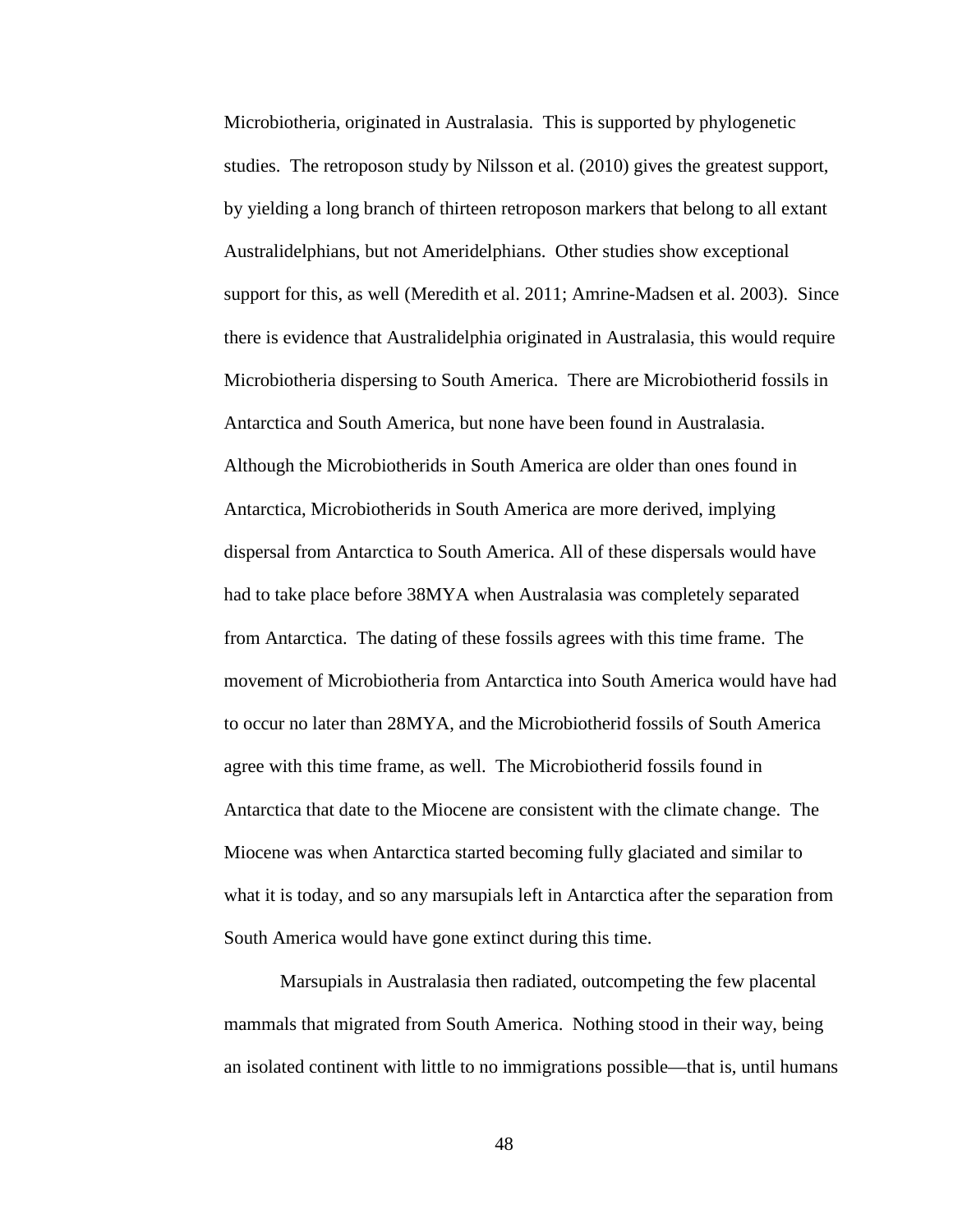arrived and brought other placental mammals with them. This was the beginning of the Australasian marsupial decline.

South American marsupials radiated on an island continent similarly, with little to no immigration. When South and North America became reconnected in the Pliocene, many of the North American mammals expanded their range by dispersing south into South America. These North American placental mammals were adapted to eating the new forms of herbaceous material that the South American mammals were not adapted to. Because of this, North American mammals could outcompete the South American mammals for resources. Only a few South American mammals made their way into North America: the marsupial Virginia opossum, an armadillo, and a porcupine (Simpson 1980). After this Great American Biotic Interchange, the only marsupials left in South America were the didelphids, caenolestids, and the monito del monte, which are presently seen today.

There are two main factors that influenced marsupial evolution to produce the marsupials of today, isolation and climate change. Geographic isolation of land masses allowed marsupials to evolve without competition. Because of the separation of the continents, climate changed, allowing marsupials to take advantage of new habitats. These factors allowed marsupials to radiate rapidly. Rapid radiation is seen especially with the family Macropodidae because they had the opportunity to disperse into a new area that offered a respite from selection pressures associated with a changing climate, and so they were able to radiate rapidly and fill new niches (Yu et al. 2012).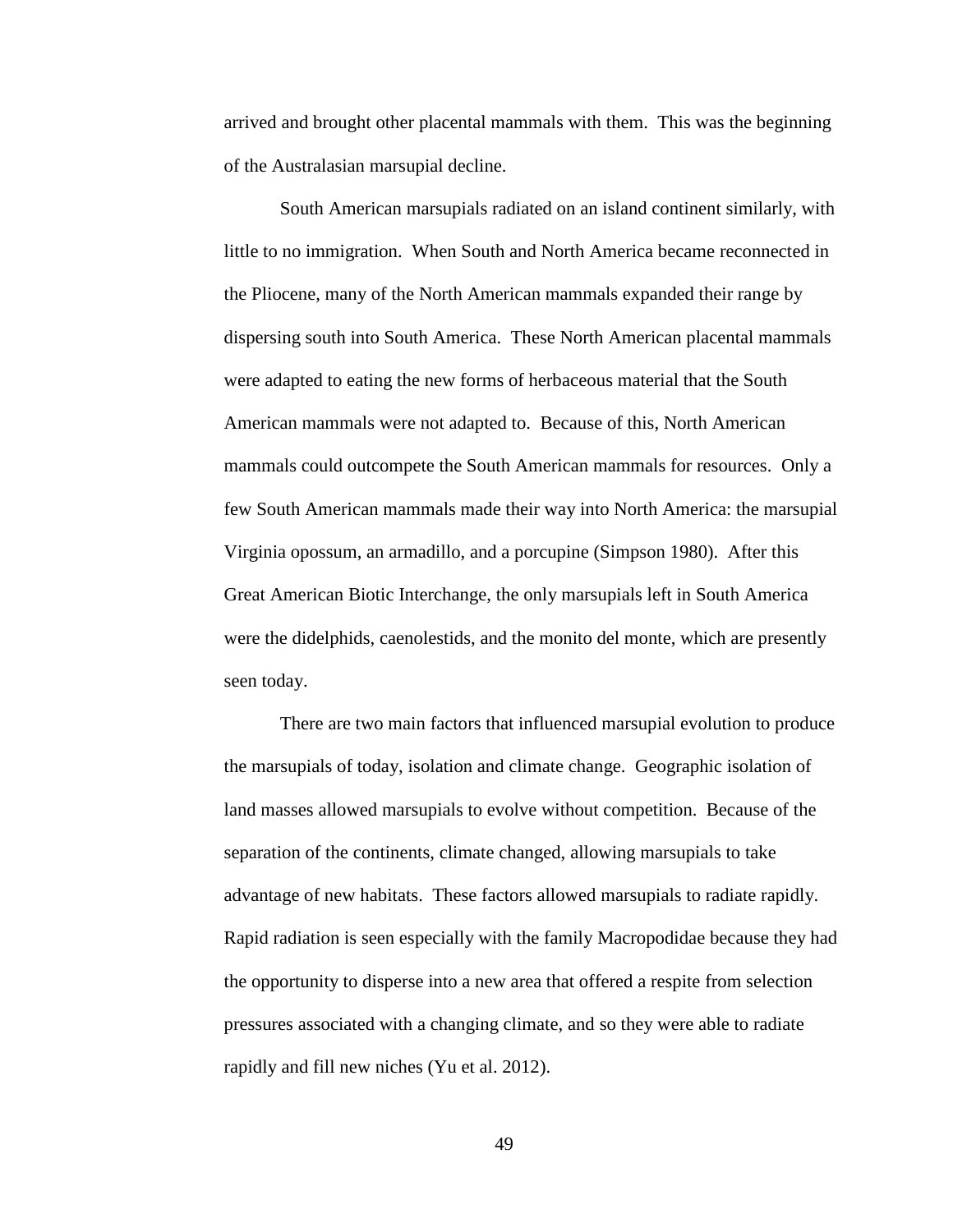It is most likely because of the geographic and climatic changes, and the fact that marsupials radiated rapidly, that it is difficult to find fossils. The sparse fossil record of marsupials is one of the reasons that their evolutionary history has been difficult to put together. More marsupial fossils from the Late Cretaceous-Paleocene are needed, especially from Australasia, in order to further evaluate hypotheses on marsupial dispersal.

Because of the condylarth fossil found in Australasia, it is now clear that the previous assumption that Australasian marsupials thrived because of the inability of placental mammals to reach Australasia is incorrect. Both marsupial and placental mammals were present in the early history of the island-continent Australasia, yet placental mammals did not survive.

The phylogenetic and fossil data suggests that Australidelphians did in fact originate in Australasia, and that the presence of the Microbiotherid monito del monte is the result of back-dispersal to South America. The biogeographic data support this hypothesis, as well. No matter what the dispersal route was, there is a clear separation between the two South American orders, Didelphimorphia and Paucituberculata, and the five Australidelphian orders, which includes Microbiotheria. The monito del monte is clearly more related to Australasian marsupials than to South American marsupials.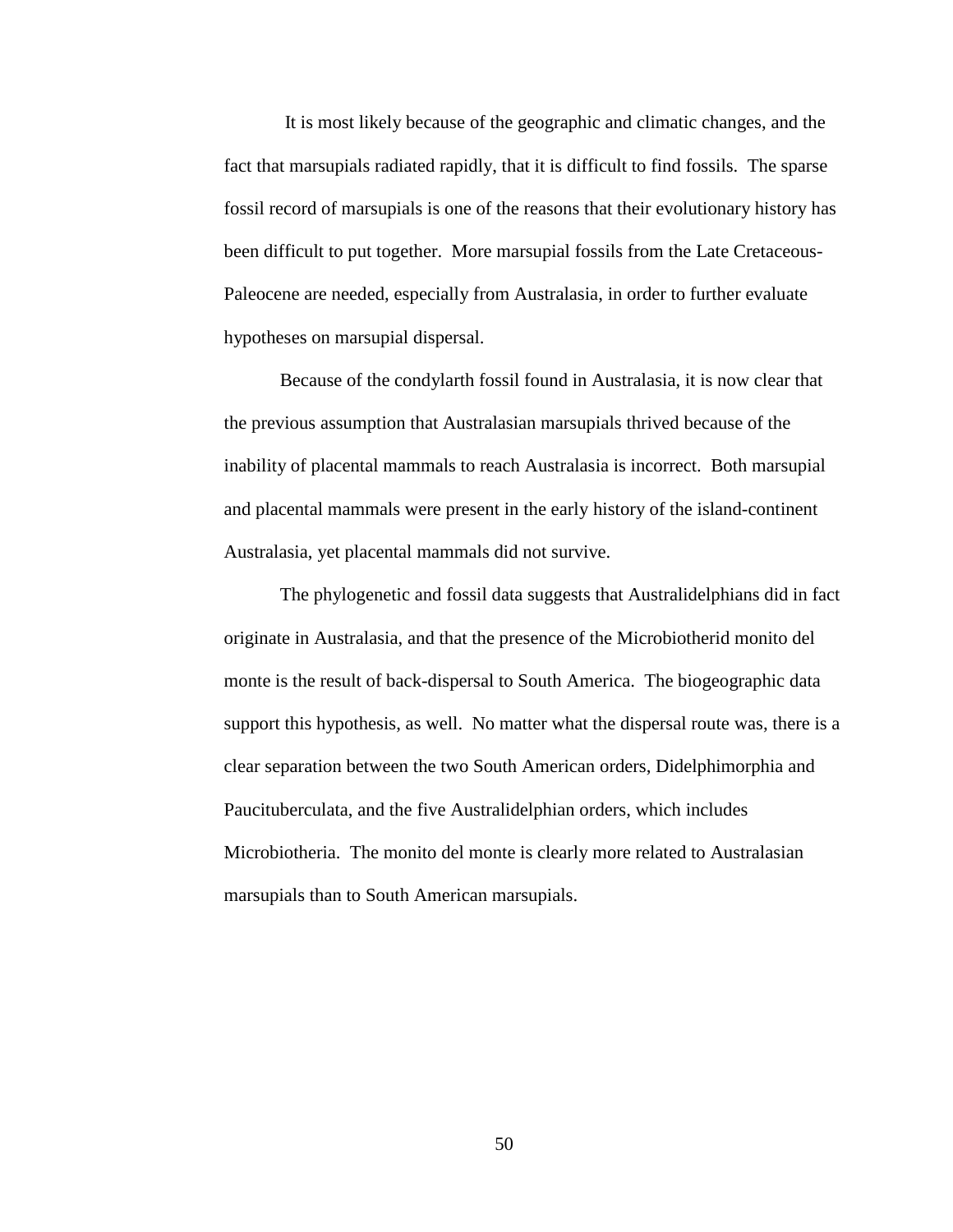## References

- Amico, Guillermo and Aizen, Marcelo A. (2000). Mistletoe seed dispersal by a marsupial. *Nature* **408**, 929-930.
- Amrine-Madsen, Heather, Scally, Mark, Westerman, Michael, Stanhope, Michael J., Krajewski, Carey, and Springer, Mark S. (2003). Nuclear gene sequences provide evidence for the monophyly of australidelphian marsupials. *Molecular Phylogenetics and Evolution* **28**, 186-196.
- Armati, Patricia, Dickman, Chris, and Hume, Ian. (2006). *Marsupials*. New York: Cambridge University Press.
- Beck, Robin M. D. (2012). An 'ameridelphian' marsupial from the early Eocene of Australia supports a complex model of Southern Hemisphere marsupial biogeography. *Naturwissenschaften* **99**, 715-729.
- Beck, Robin M., Godthelp, Henk, Weisbecker, Vera, Archer, Michael, and Hand, Suzanne J. (2008). Australia's Oldest Marsupial Fossils and their Biogeographical Implications. *PLoS ONE* **3**, 1-8.
- Colgan, D.J. (1999). Phylogenetic Studies of Marsupials Based on Phosphoglycerate Kinase DNA Sequences. *Molecular Phylogenetics and Evolution* **11**, 3-26.

de Muizon, Christian, Cifelli, Richard L., and Céspedes Paz, Ricardo. (1997). The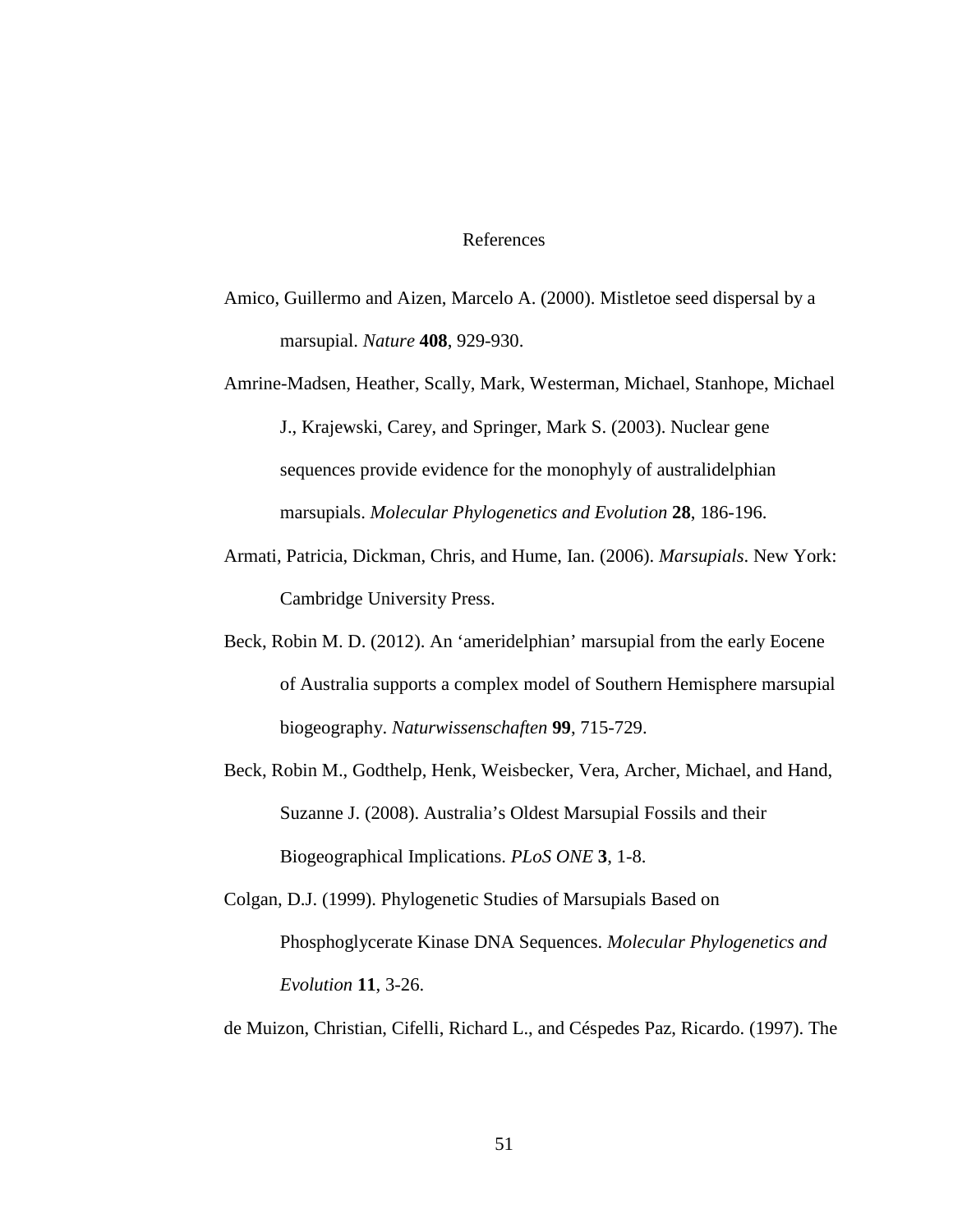origin of the dog-like borhyaenoid marsupials of South America. *Nature* **389**, 486-489.

- Emmons, Louise H. (1997). *Neotropical Rainforest Mammals: A Field guide, second edition.* Chicago: The University of Chicago Press.
- Fooden, Jack. (1972). Breakup of Pangaea and Isolation of Relict Mammals in Australia, South America, and Madagascar. *Science* **175**, 894-898.
- Godthelp, Henk, Archer, Michael, Cifelli, Richard, Hand, Suzanne J., and Gilkeson, Coral F. (1992). Earliest known Australian Tertiary mammal fauna. *Nature* **356**, 514-516.
- Goin, Francisco J. and Carlini, Alfredo A. (1995). An Early Tertiary Microbiotheriid Marsupial from Antarctica. *Journal of Vertebrate Paleontology* **15**, 205-207.
- Goin, Francisco J., Pascual, Rosendo, Tejedor, Marcelo F., Gelfo, Javier N., Woodburne, Michael O., Case, Judd A., Reguero, Marcelo A., Bond, Mariano, López, Guillermo M., Cione, Alberto L., Sauthier, Daniel Udrizar, Balarino, Lucía, Scasso, Roberto A., Medina, Francisco A., and Ubaldón, María C. (2006). The earliest Tertiary therian mammal from South America. *Journal of Vertebrate Paleontology* **26**, 505-510.
- HaoMin, Li and ZheKun, Zhou. (2007). Fossil nothofagaceous leaves from the Eocene of western Antarctica and their bearing on the origin, dispersal and systematic of *Nothofagus*. *Science in China Series D: Earth Sciences* **50**, 1525-1535.
- Horovit, Inés, Martin, Thomas, Bloch, Jonathan, Ladevéze, Sandrine, Kurz,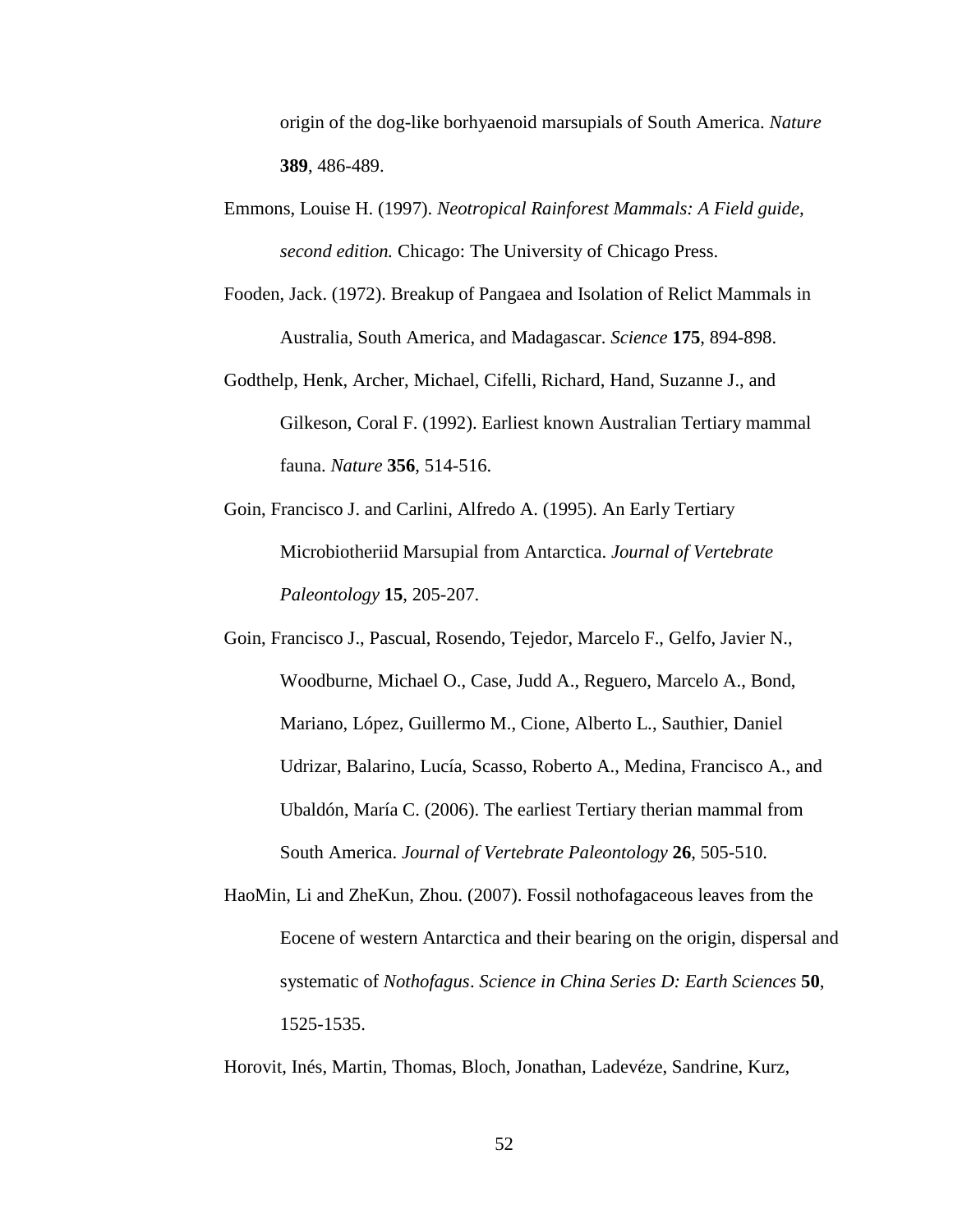Cornelia, and Sánchez-Villagra, Marcelo R. (2009). Cranial Anatomy of the Earliest Marsupials and the Origin of Opossums. *PLoS ONE* **4**, 1-9.

- Johnson, Christopher N., Isaac, Joanne L., and Fisher, Diana O. (2007). Rarity of a top predator triggers continent-wide collapse of mammal prey: dingoes and marsupials. *Proceedings of the Royal Society B: Biological Science* **274**, 341-346.
- Lord, Rexford D. (2007). *Mammals of South America*. Baltimore: The Johns Hopkins University Press.
- Marshall, Larry G. (1978). Dromiciops australis. *Mammalian Species* **99**, 1-5.
- Meredith, Robert W., Janečka, Jan E., Gatesy, John, Ryder, Oliver A., Fisher, Colleen A., Teeling, Emma C., Goodbla, Alisha, Eizirik, Eduardo, Simão, Taiz L. L., Stadler, Tanja, Rabosky, Daniel L., Honeycutt, Rodney L., Flynn, John J., Ingram, Colleen M., Steiner, Cynthia, Williams, Tiffani L., Robinson, Terence J., Burk-Herrick, Angela, Westerman, Michael, Ayoub, Nadia A., Springer, Mark S., and Murphy, William J. (2011). Impacts of the Cretaceous Terrestrial Revolution and KPg Extinction on Mammal Diversification. *Science* **334**, 521-524.
- Nilsson, Maria A., Arnason, Ulfur, Spencer, Peter B.S., and Janke, Axel. (2004). Marsupial relationships and a timeline for marsupial radiation in South Gondwana. *Gene: An International Journal On Genes and Genomes* **340**, 189-196.
- Nilsson, Maria A., Churakov, Gennady, Sommer, Mirjam, Tran, Ngoc Van,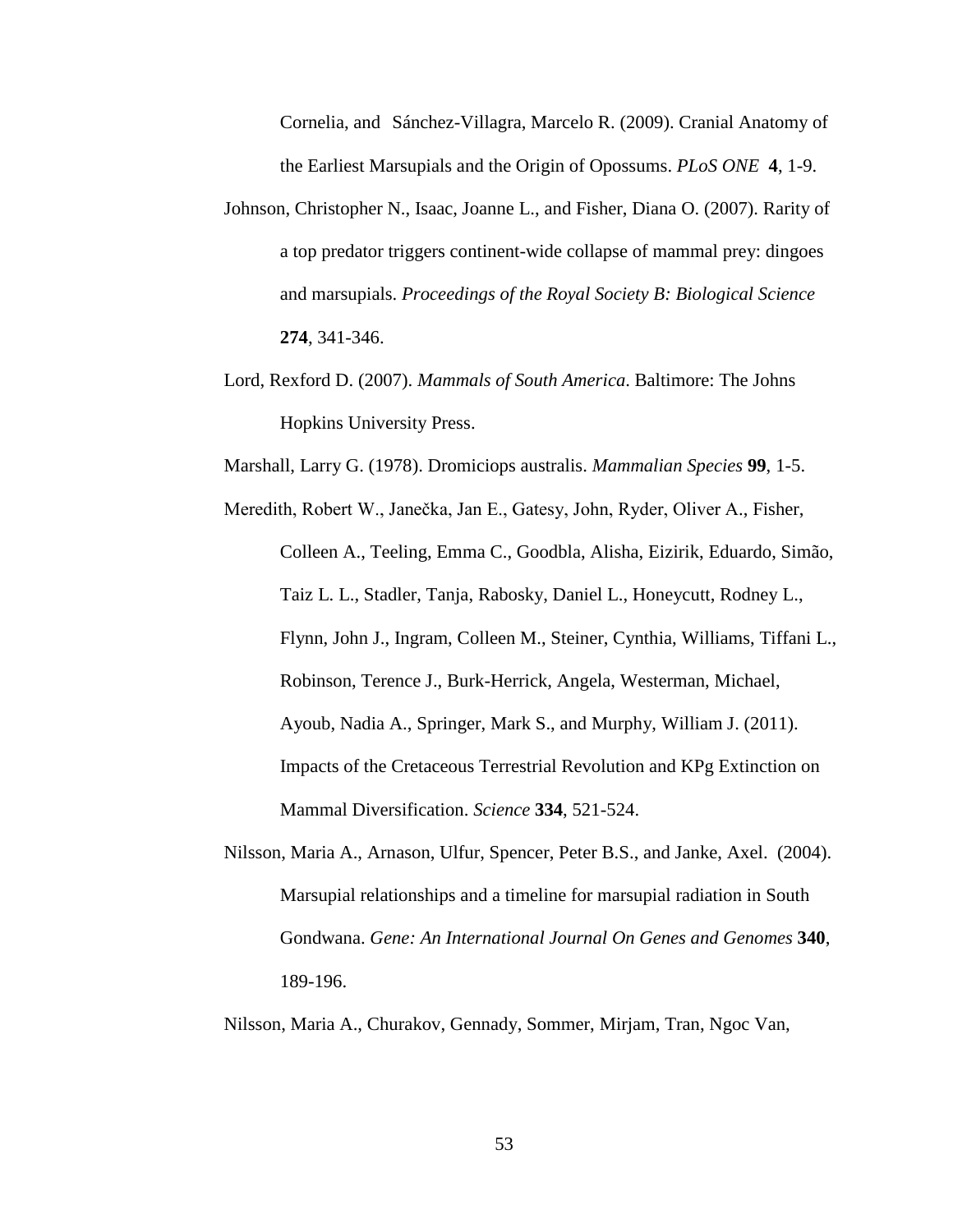Zemann, Anja, Brosius, Jürgen, and Schmitz, Jürgen. (2010). Tracking Marsupial Evolution Using Archaic Genomic Retroposon Insertions. *PLoS Biology* **8**, 1-9.

- Nilsson, Maria A., Gullberg, Anette, Spotorno, Angel E., Arnason, Ulfur, and Janke, Axel. (2003). Radiation of Extant Marsupials After the K/T Boundary: Evidence from Complete Mitochondrial Genomes. *Journal of Molecular Evolution* **57**, S3-S12.
- Palma, R. Eduardo and Spotorno, Angel E. (1999). Molecular Systematics of Marsupials Based on the rRNA 12S Mitochondrial Gene: The Phylogeny of Didelphimorphia and of the Living Fossil Microbiotheriid *Dromiciops gliroides* Thomas. *Molecular Phylogenetics and Evolution* **13**, 525-535.
- Parish, Steve and Cox, Karin. (2008). *A Wild Australia Guide: Mammals*. Archerfield, Queensland: Steve Parish Publishing.
- Phillips, Matthew J., Haouchar, Dalal, Pratt, Renae C., Gibb, Gillian C., and Bunce, Michael. (2013). Inferring Kangaroo Phylogeny from Incongruent Nuclear and Mitochondrial Genes. *PLoS ONE* **8**, 1-12.
- Pielou, E. C. (1979). *Biogeography*. New York: John Wiley & Sons, Inc.
- Retief, Jacques D., Krajewski, Carey, Westerman, Michael, Winkfein, Robert J., and Dixon, Gordon H. (1995). Molecular Phylogeny and Evolution of Marsupial Protamine P1 Genes. *Proceedings of the Royal Society B: Biological Sciences* **259**, 7-14.

Simpson, George Gaylord. (1980). *Splendid Isolation*: *The Curious History of*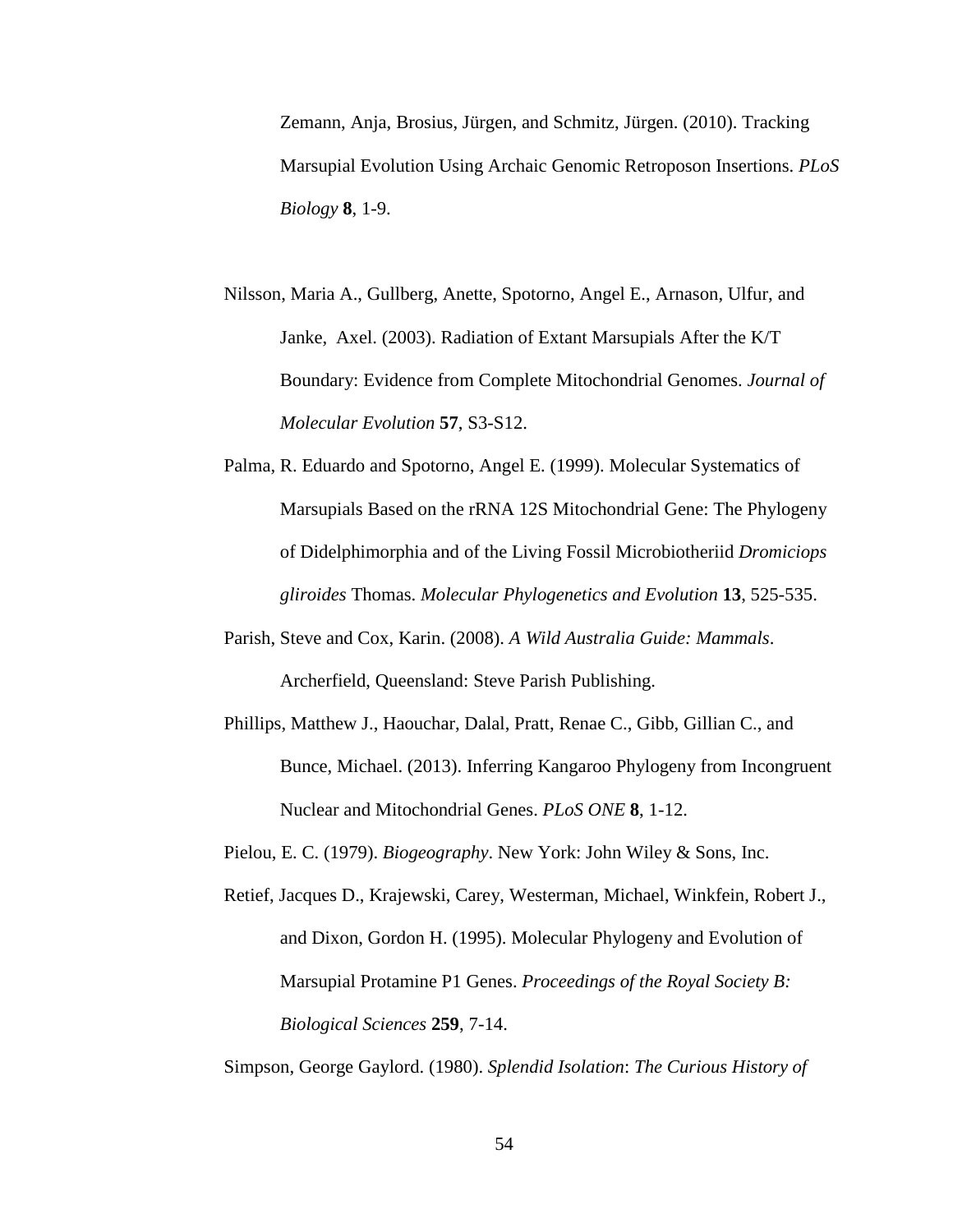*South American Mammals.* New Haven: Yale University Press.

- Springer, Mark S., Burk, Angela, Kavanagh, John R., Waddell, Victor G., and Stanhope, Michael J. (1997). The interphotoreceptor retinoid binding protein gene in therian mammals: Implications for higher level relationships and evidence for loss of function in the marsupial mole. *Proceedings of the National Academy of Sciences* **94**, 13754-13759.
- Springer, Mark S. and Murphy, William J. (2007). Mammalian evolution and biomedicine: new views from phylogeny. *Biological Reviews* **82**, 375-392.

Springer, Mark S., Westerman, Michael, Kavanagh, John R., Burk, Angela, Woodburne, Michael O., Kao, Diana J., and Krajewski, Carey. (1998). The origin of the Australasian marsupial fauna and the phylogenetic affinities of the enigmatic monitor del monte and marsupial mole. *Proceedings of the Royal Society B: Biological Sciences* **265**, 2381-2386.

- Szalay, Frederick S. (1994). *Evolutionary History of the Marsupials and an Analysis of Osteological Characters*. New York: Cambridge University Press.
- Tyndale-Biscoe, Hugh. (1973). *Life of Marsupials*. New York: American Elsevier Publishing Company, Inc.

Van Rheede, Teun, Bastiaans, Trijntje, Boone, David N., Hedges, Blair, de Jong, Wilfried W., and Madsen, Ole. (2006). The Platypus Is in Its Place: Nuclear Genes and Indels Confirm the Sister Group Relation of Monotremes and Therians. *Molecular Biology and Evolution* **23**, 587-597. Vidal Russell, Romina and Nickrent, Daniel L. (2007). Biogeographic History of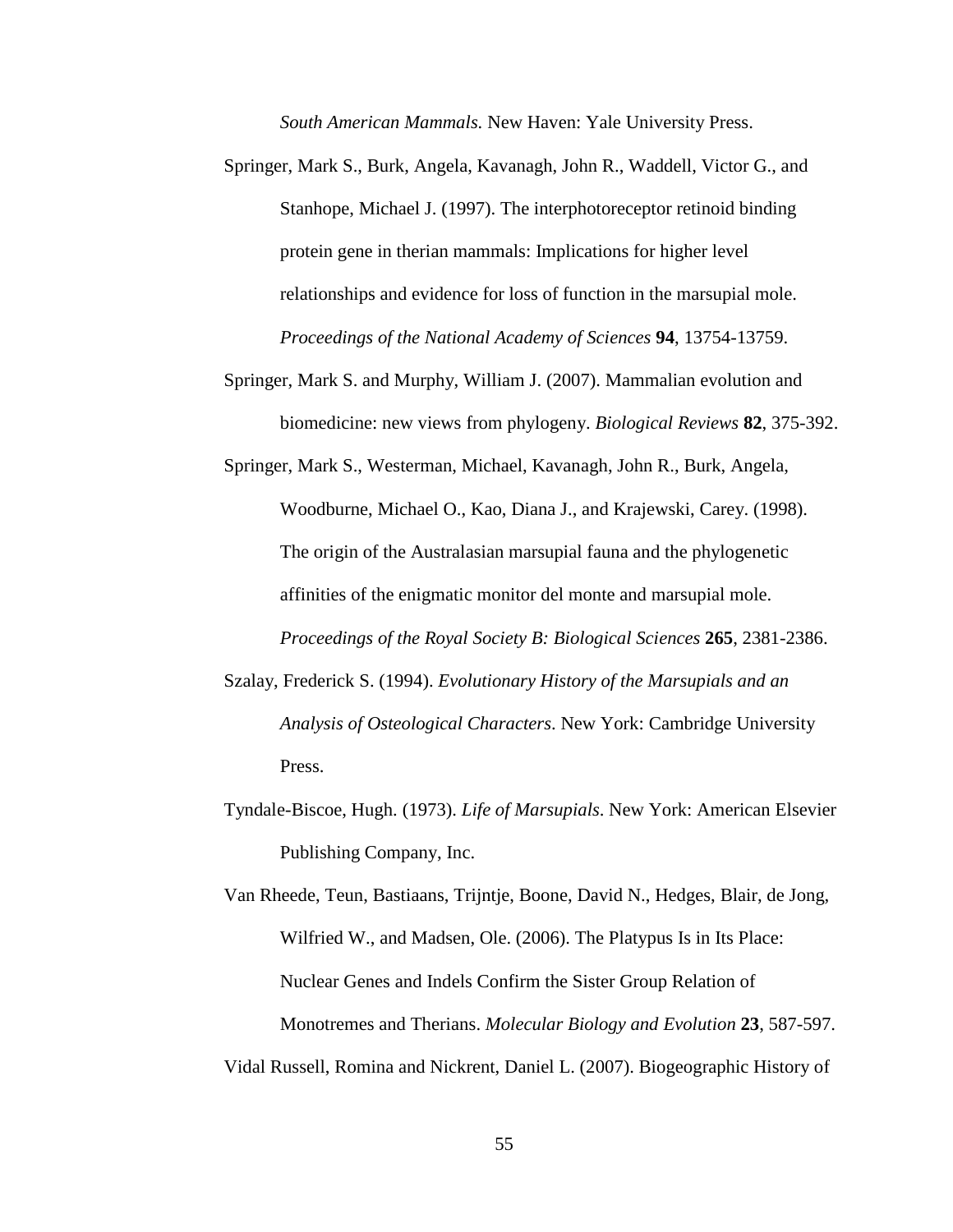Loranthaceae. *Darwiniana* **45**, 52-54.

- Woodburne, Michael O. and Zinsmeister, William J. (1982). Fossil Land Mammal from Antarctica. *Science* **218**, 284-286.
- Wroe, Stephen, Argot, Christine, and Dickman, Christopher. (2004). On the rarity of big fierce carnivores and primacy of isolation and area: tracking large mammalian carnivore diversity on two isolated continents. *Proceedings of the Royal Society B: Biological Sciences* **271**, 1203-1211.
- Yu, Wenhua, Xu, Junxiao, and Yang, Guang. (2012). A Comparative Study of Mammalian Diversification Pattern. *International Journal of Biological Sciences* **8**, 486-497.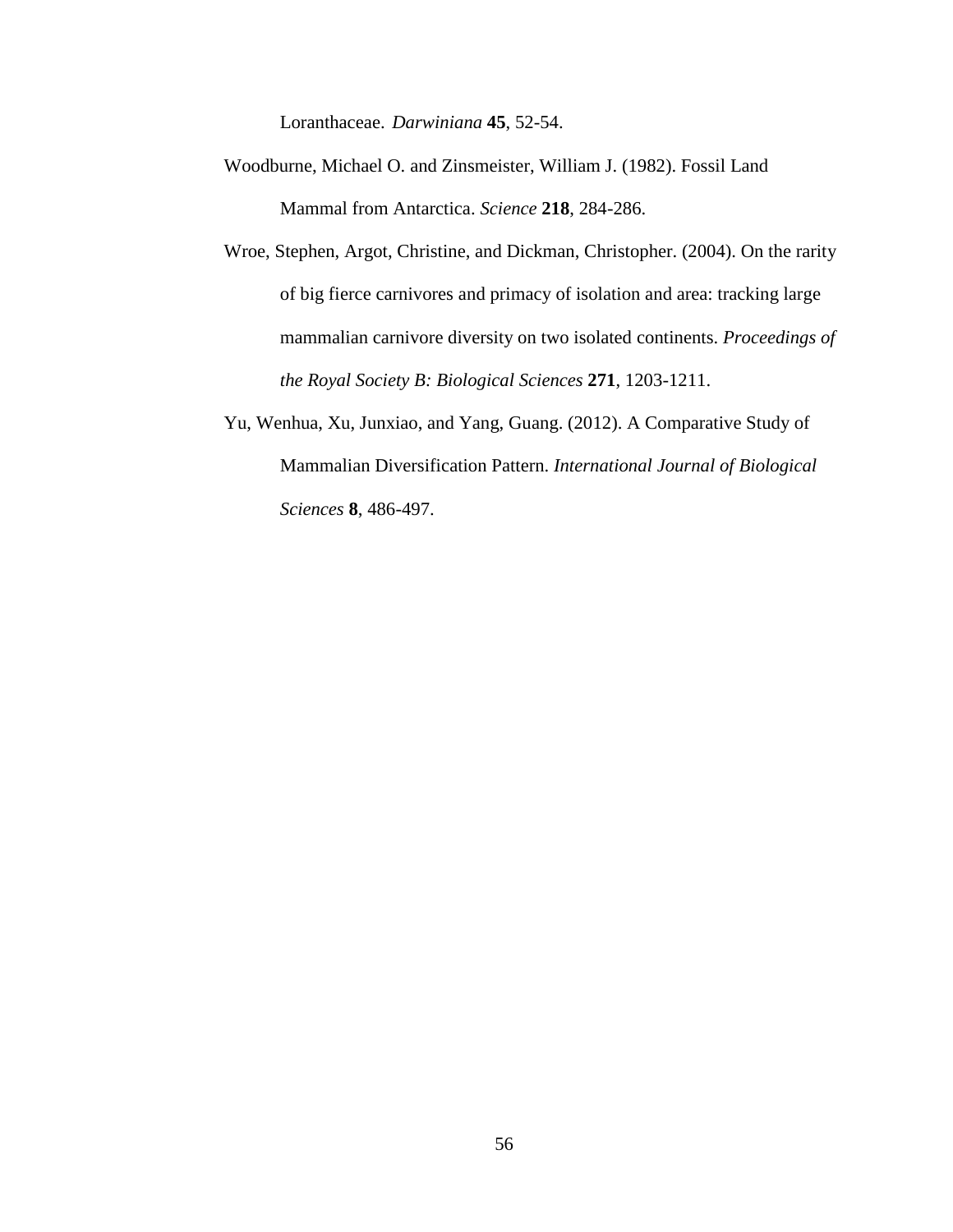## **Glossary**

Amino acid- one of twenty naturally occurring basic compounds that make up a protein

Bootstrap value- a measure of the statistical support for a branch in a cladogram, the closer it is to 100, the more support there is for that branch

Cladogram- (phylogenetic tree), a diagram that shows relatedness of organisms based on synapomorphies

Codon- sequence of three nucleotides that codes for an amino acid

Convergent evolution- process where unrelated organisms have acquired the same traits independently of one another

Corridor dispersal- a dispersal route that allows unrestricted flow from one place to another

Mammal- a vertebrate that has hair, nourishes their young with milk from the mammary glands, and has live birth (except for monotremes)

Marsupial- a mammal with a shortened gestation period that gives birth to undeveloped young that continue development outside of the womb, and many have pouches

Mitochondrial DNA- DNA from the mitochondria of cells, inherited from the mother in mammals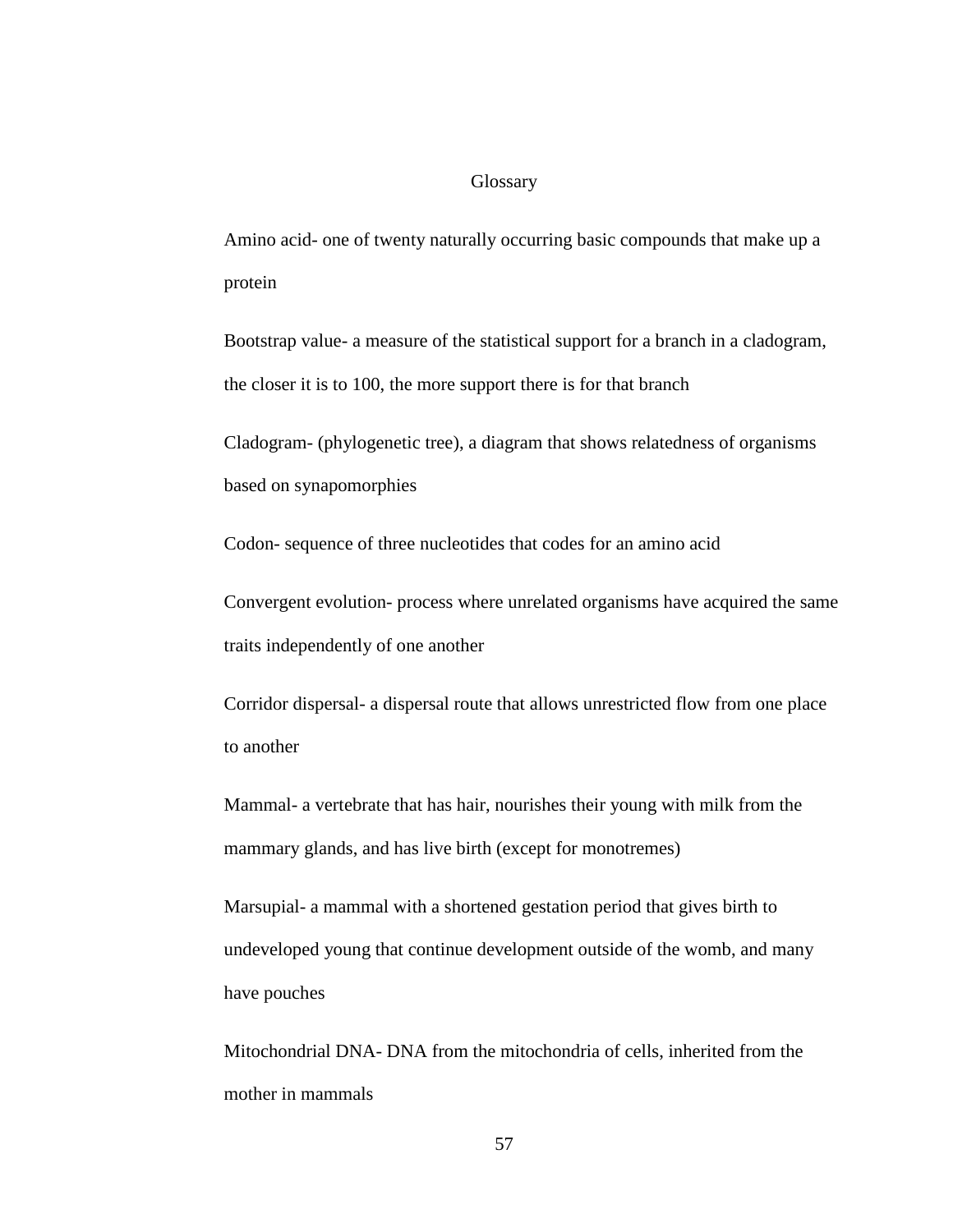Monotreme- egg-laying mammal

Nuclear DNA- DNA in the nucleus of cells

Nucleotide- a molecule that is one piece of the sequence of DNA

Parsimonious- a method that chooses the simplest explanation with the least number of assumptions (minimum number of steps)

Phylogeny- evolutionary history of a group of organisms

Retroposon- a piece of DNA that is copied and randomly inserted into another part of the genome

Sweepstakes dispersal- a dispersal route that will not likely be used by most organisms, usually because some kind of barrier exists; by chance, some organisms will make it through

Synapomorphy- shared, derived characteristic

Vicariance- the geographic range of organisms is split because of the formation of a geographic barrier